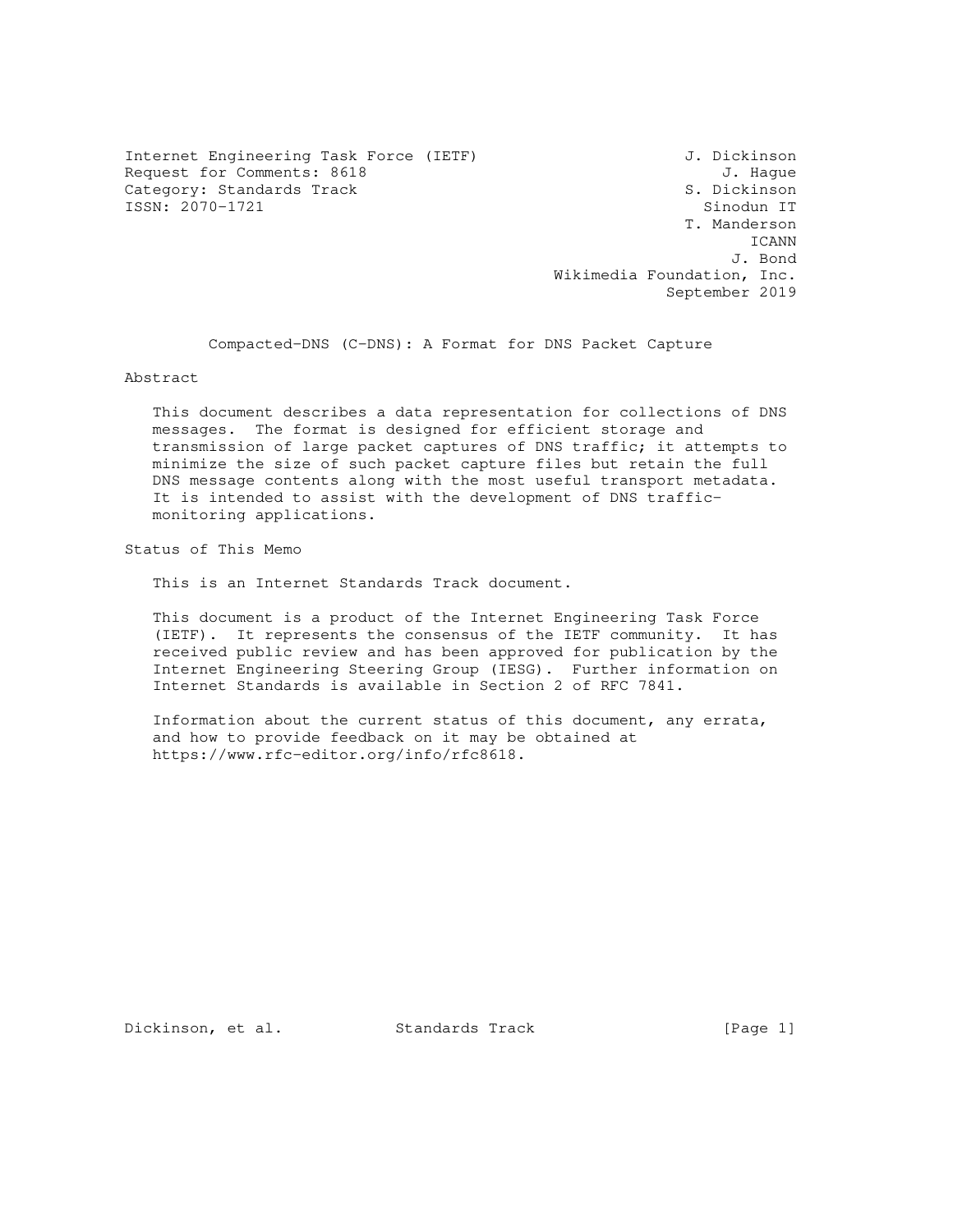### Copyright Notice

 Copyright (c) 2019 IETF Trust and the persons identified as the document authors. All rights reserved.

 This document is subject to BCP 78 and the IETF Trust's Legal Provisions Relating to IETF Documents (https://trustee.ietf.org/license-info) in effect on the date of

 publication of this document. Please review these documents carefully, as they describe your rights and restrictions with respect to this document. Code Components extracted from this document must include Simplified BSD License text as described in Section 4.e of the Trust Legal Provisions and are provided without warranty as described in the Simplified BSD License.

Table of Contents

| 5<br>2.<br>$Terminology \ldots \ldots \ldots \ldots \ldots \ldots \ldots \ldots \ldots$<br>5<br>3.<br>8<br>4.<br>10<br>5.<br>10<br>6. C-DNS Format Conceptual Overview<br>14<br>14<br>15<br>6.2.1. Optional Data Items<br>16<br>6.2.2. Optional RRs and OPCODEs<br>17<br>17<br>6.2.4. IP Address Storage<br>18<br>7. C-DNS Format Detailed Description<br>18<br>7.1. Map Quantities and Indexes<br>18<br>7.2. Tabular Representation<br>19<br>a de la caractería de la caractería de la caractería de la caractería<br>7.3. "File"<br>20<br>7.3.1.1. "BlockParameters"<br>20<br>21<br>7.3.1.1.1. "StorageParameters"<br>22<br>7.3.1.1.1.1. "StorageHints"<br>7.3.1.1.2. "CollectionParameters"<br>24<br>25<br>26<br>7.3.2.1. "BlockPreamble"<br>27<br>$7.3.2.2.$ "BlockStatistics"<br>7.3.2.3. "BlockTables" 28 |
|-----------------------------------------------------------------------------------------------------------------------------------------------------------------------------------------------------------------------------------------------------------------------------------------------------------------------------------------------------------------------------------------------------------------------------------------------------------------------------------------------------------------------------------------------------------------------------------------------------------------------------------------------------------------------------------------------------------------------------------------------------------------------------------------------------------------|
|                                                                                                                                                                                                                                                                                                                                                                                                                                                                                                                                                                                                                                                                                                                                                                                                                 |
|                                                                                                                                                                                                                                                                                                                                                                                                                                                                                                                                                                                                                                                                                                                                                                                                                 |
|                                                                                                                                                                                                                                                                                                                                                                                                                                                                                                                                                                                                                                                                                                                                                                                                                 |
|                                                                                                                                                                                                                                                                                                                                                                                                                                                                                                                                                                                                                                                                                                                                                                                                                 |
|                                                                                                                                                                                                                                                                                                                                                                                                                                                                                                                                                                                                                                                                                                                                                                                                                 |
|                                                                                                                                                                                                                                                                                                                                                                                                                                                                                                                                                                                                                                                                                                                                                                                                                 |
|                                                                                                                                                                                                                                                                                                                                                                                                                                                                                                                                                                                                                                                                                                                                                                                                                 |
|                                                                                                                                                                                                                                                                                                                                                                                                                                                                                                                                                                                                                                                                                                                                                                                                                 |
|                                                                                                                                                                                                                                                                                                                                                                                                                                                                                                                                                                                                                                                                                                                                                                                                                 |
|                                                                                                                                                                                                                                                                                                                                                                                                                                                                                                                                                                                                                                                                                                                                                                                                                 |
|                                                                                                                                                                                                                                                                                                                                                                                                                                                                                                                                                                                                                                                                                                                                                                                                                 |
|                                                                                                                                                                                                                                                                                                                                                                                                                                                                                                                                                                                                                                                                                                                                                                                                                 |
|                                                                                                                                                                                                                                                                                                                                                                                                                                                                                                                                                                                                                                                                                                                                                                                                                 |
|                                                                                                                                                                                                                                                                                                                                                                                                                                                                                                                                                                                                                                                                                                                                                                                                                 |
|                                                                                                                                                                                                                                                                                                                                                                                                                                                                                                                                                                                                                                                                                                                                                                                                                 |
|                                                                                                                                                                                                                                                                                                                                                                                                                                                                                                                                                                                                                                                                                                                                                                                                                 |
|                                                                                                                                                                                                                                                                                                                                                                                                                                                                                                                                                                                                                                                                                                                                                                                                                 |
|                                                                                                                                                                                                                                                                                                                                                                                                                                                                                                                                                                                                                                                                                                                                                                                                                 |
|                                                                                                                                                                                                                                                                                                                                                                                                                                                                                                                                                                                                                                                                                                                                                                                                                 |
|                                                                                                                                                                                                                                                                                                                                                                                                                                                                                                                                                                                                                                                                                                                                                                                                                 |
|                                                                                                                                                                                                                                                                                                                                                                                                                                                                                                                                                                                                                                                                                                                                                                                                                 |
|                                                                                                                                                                                                                                                                                                                                                                                                                                                                                                                                                                                                                                                                                                                                                                                                                 |
|                                                                                                                                                                                                                                                                                                                                                                                                                                                                                                                                                                                                                                                                                                                                                                                                                 |
|                                                                                                                                                                                                                                                                                                                                                                                                                                                                                                                                                                                                                                                                                                                                                                                                                 |
| 29<br>7.3.2.3.1. "ClassType"                                                                                                                                                                                                                                                                                                                                                                                                                                                                                                                                                                                                                                                                                                                                                                                    |
| 30<br>7.3.2.3.2.<br>"QueryResponseSignature"                                                                                                                                                                                                                                                                                                                                                                                                                                                                                                                                                                                                                                                                                                                                                                    |
| 33<br>"Question"<br>7.3.2.3.3.                                                                                                                                                                                                                                                                                                                                                                                                                                                                                                                                                                                                                                                                                                                                                                                  |
| "RR"<br>34<br>7.3.2.3.4.                                                                                                                                                                                                                                                                                                                                                                                                                                                                                                                                                                                                                                                                                                                                                                                        |
| 34<br>"MalformedMessageData"<br>7.3.2.3.5.                                                                                                                                                                                                                                                                                                                                                                                                                                                                                                                                                                                                                                                                                                                                                                      |

Dickinson, et al. Standards Track [Page 2]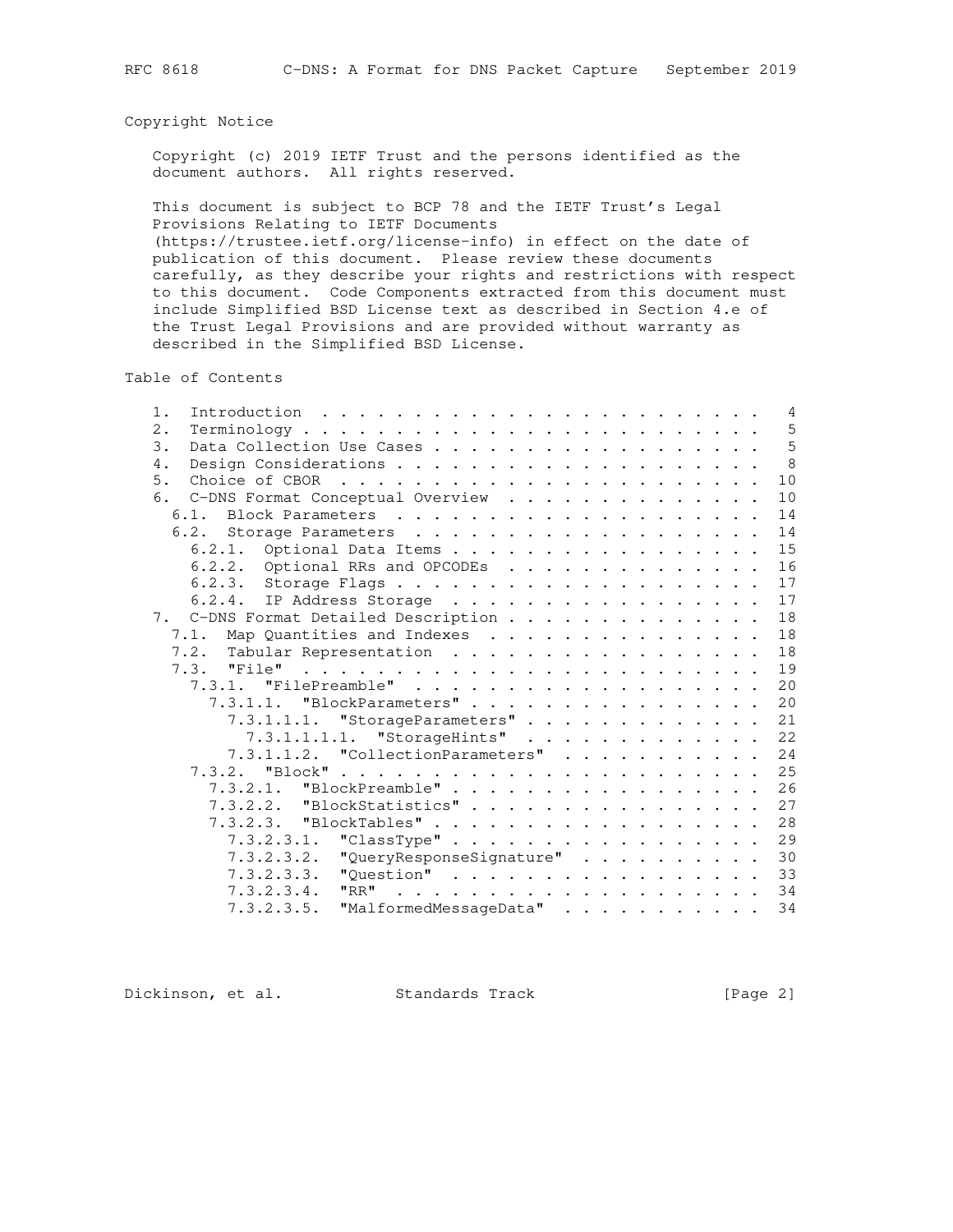| 7.3.2.4. "QueryResponse"                         | 35 |
|--------------------------------------------------|----|
| 7.3.2.4.1. "ResponseProcessingData"              | 36 |
| 7.3.2.4.2. "QueryResponseExtended"               | 37 |
| "AddressEventCount"<br>7.3.2.5.                  | 38 |
| "MalformedMessage"<br>7.3.2.6.                   | 39 |
| 8.                                               | 39 |
|                                                  | 40 |
| 9.1.                                             | 42 |
|                                                  | 42 |
| 10.1.                                            | 43 |
| 10.2. Message Identifiers                        | 45 |
| 10.2.1. Primary ID (Required)                    | 45 |
| 10.2.2.<br>Secondary ID (Optional) $\ldots$ ,    | 46 |
| 10.3.<br>Algorithm Parameters                    | 46 |
| Algorithm Requirements<br>10.4.                  | 46 |
| 10.5.                                            | 47 |
| Algorithm Limitations                            | 47 |
|                                                  |    |
| 10.7.                                            | 47 |
| 10.8.                                            | 47 |
|                                                  | 47 |
| 11.1.                                            | 48 |
| 11.2.                                            | 48 |
| Limiting Collection of RDATA<br>11.3.            | 49 |
| 11.4.                                            | 49 |
|                                                  | 49 |
| 12.1.                                            | 49 |
| 12.2.                                            | 50 |
| 12.3.<br>Response-Processing Flags               | 51 |
| 12.4.                                            | 51 |
|                                                  | 52 |
|                                                  | 52 |
|                                                  | 53 |
| 15.1.<br>Normative References                    | 53 |
| 15.2.<br>Informative References                  | 55 |
|                                                  | 58 |
| Appendix B. DNS Name Compression Example         | 69 |
| NSD Compression Algorithm<br>B.1.                | 70 |
| B.2.<br>Knot Authoritative Compression Algorithm | 70 |
| Observed Differences<br>B.3.                     | 71 |
| Appendix C. Comparison of Binary Formats         | 71 |
| Comparison with Full PCAP Files<br>C.1.          | 74 |
| C.2.<br>Simple versus Block Coding               | 74 |
| C.3.<br>Binary versus Text Formats               | 75 |
| C.4.                                             | 75 |
| C.5.                                             | 75 |
| C.6.                                             | 76 |
|                                                  |    |

Dickinson, et al. Standards Track [Page 3]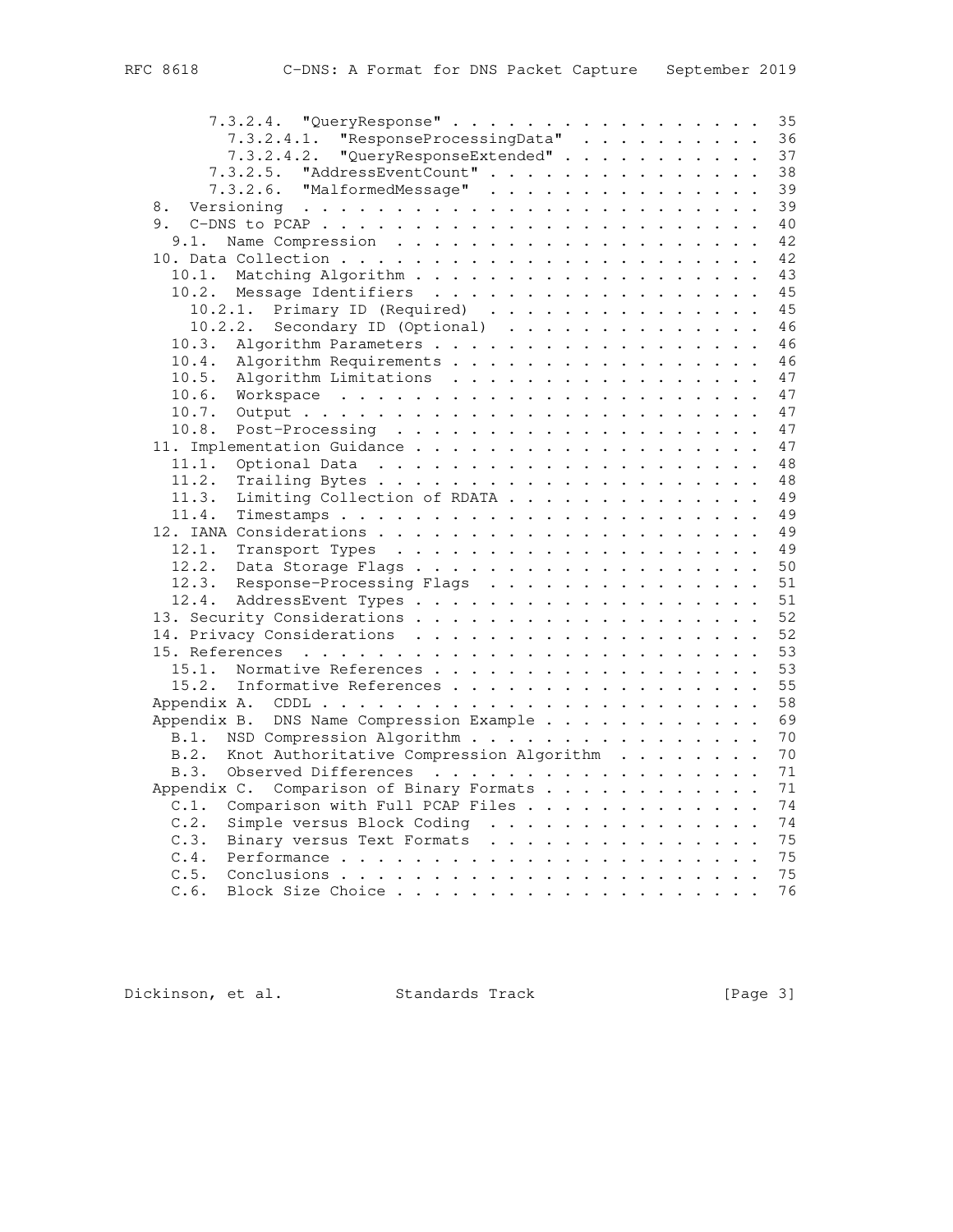| Appendix D. Data Fields for Traffic Regeneration 77 |                                                     |  |  |  |  |  |  |  |  |  |  |  |
|-----------------------------------------------------|-----------------------------------------------------|--|--|--|--|--|--|--|--|--|--|--|
|                                                     | D.1. Recommended Fields for Traffic Regeneration 77 |  |  |  |  |  |  |  |  |  |  |  |
|                                                     | D.2. Issues with Small Data Captures 77             |  |  |  |  |  |  |  |  |  |  |  |
|                                                     |                                                     |  |  |  |  |  |  |  |  |  |  |  |
|                                                     |                                                     |  |  |  |  |  |  |  |  |  |  |  |
|                                                     |                                                     |  |  |  |  |  |  |  |  |  |  |  |

#### 1. Introduction

 There has long been a need for server operators to collect DNS Queries and Responses on authoritative and recursive name servers for monitoring and analysis. This data is used in a number of ways, including traffic monitoring, analyzing network attacks, and "day in the life" (DITL) [ditl] analysis.

 A wide variety of tools already exist that facilitate the collection of DNS traffic data, such as the DNS Statistics Collector (DSC) [dsc], packetq [packetq], dnscap [dnscap], and dnstap [dnstap]. However, there is no standard exchange format for large DNS packet captures. The PCAP ("packet capture") [pcap] format or the PCAP Next Generation (PCAP-NG) [pcapng] format is typically used in practice for packet captures, but these file formats can contain a great deal of additional information that is not directly pertinent to DNS traffic analysis and thus unnecessarily increases the capture file size. Additionally, these tools and formats typically have no filter mechanism to selectively record only certain fields at capture time, requiring post-processing for anonymization or pseudonymization of data to protect user privacy.

 There has also been work on using text-based formats to describe DNS packets (for example, see [dnsxml] and [RFC8427]), but this work is largely aimed at producing convenient representations of single messages.

 Many DNS operators may receive hundreds of thousands of Queries per second on a single name server instance, so a mechanism to minimize the storage and transmission size (and therefore upload overhead) of the data collected is highly desirable.

 The format described in this document, C-DNS (Compacted-DNS), focuses on the problem of capturing and storing large packet capture files of DNS traffic with the following goals in mind:

- o Minimize the file size for storage and transmission.
- o Minimize the overhead of producing the packet capture file and the cost of any further (general-purpose) compression of the file.

Dickinson, et al. Standards Track [Page 4]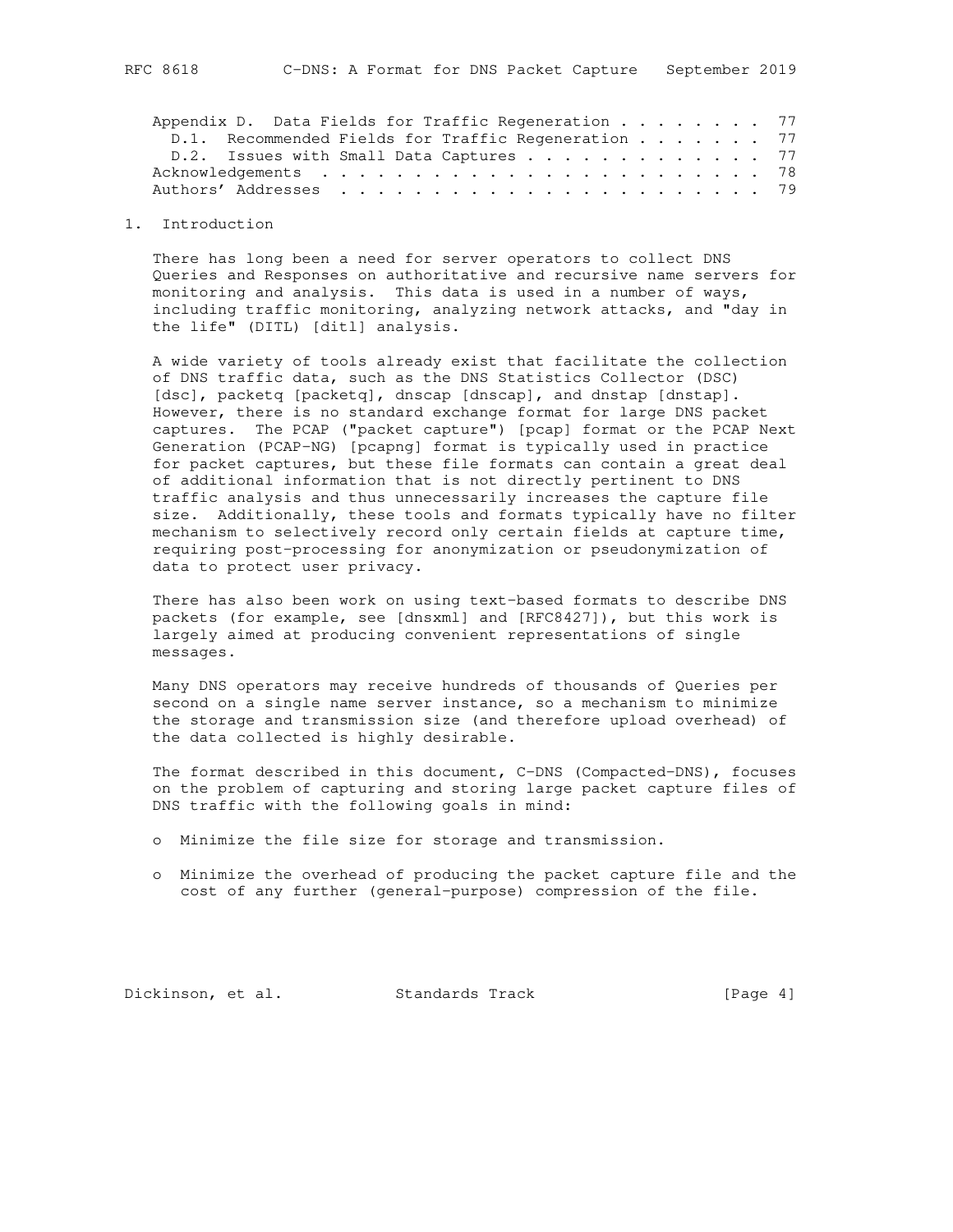This document contains:

- o A discussion of some common use cases in which DNS data is collected; see Section 3.
- o A discussion of the major design considerations in developing an efficient data representation for collections of DNS messages; see Section 4.
- o A description of why the Concise Binary Object Representation (CBOR) [RFC7049] was chosen for this format; see Section 5.
- o A conceptual overview of the C-DNS format; see Section 6.
- o The definition of the C-DNS format for the collection of DNS messages; see Section 7.
- o Notes on converting C-DNS data to PCAP format; see Section 9.
- o Some high-level implementation considerations for applications designed to produce C-DNS; see Section 10.
- 2. Terminology

 The key words "MUST", "MUST NOT", "REQUIRED", "SHALL", "SHALL NOT", "SHOULD", "SHOULD NOT", "RECOMMENDED", "NOT RECOMMENDED", "MAY", and "OPTIONAL" in this document are to be interpreted as described in BCP 14 [RFC2119] [RFC8174] when, and only when, they appear in all capitals, as shown here.

 "Packet" refers to an individual IPv4 or IPv6 packet. Typically, packets are UDP datagrams, but such packets may also be part of a TCP data stream. "Message", unless otherwise qualified, refers to a DNS payload extracted from a UDP datagram or a TCP data stream.

 The parts of DNS messages are named as they are in [RFC1035]. Specifically, the DNS message has five sections: Header, Question, Answer, Authority, and Additional.

3. Data Collection Use Cases

 From a purely server operator perspective, collecting full packet captures of all packets going into or out of a name server provides the most comprehensive picture of network activity. However, there are several design choices or other limitations that are common to many DNS installations and operators.

Dickinson, et al. Standards Track [Page 5]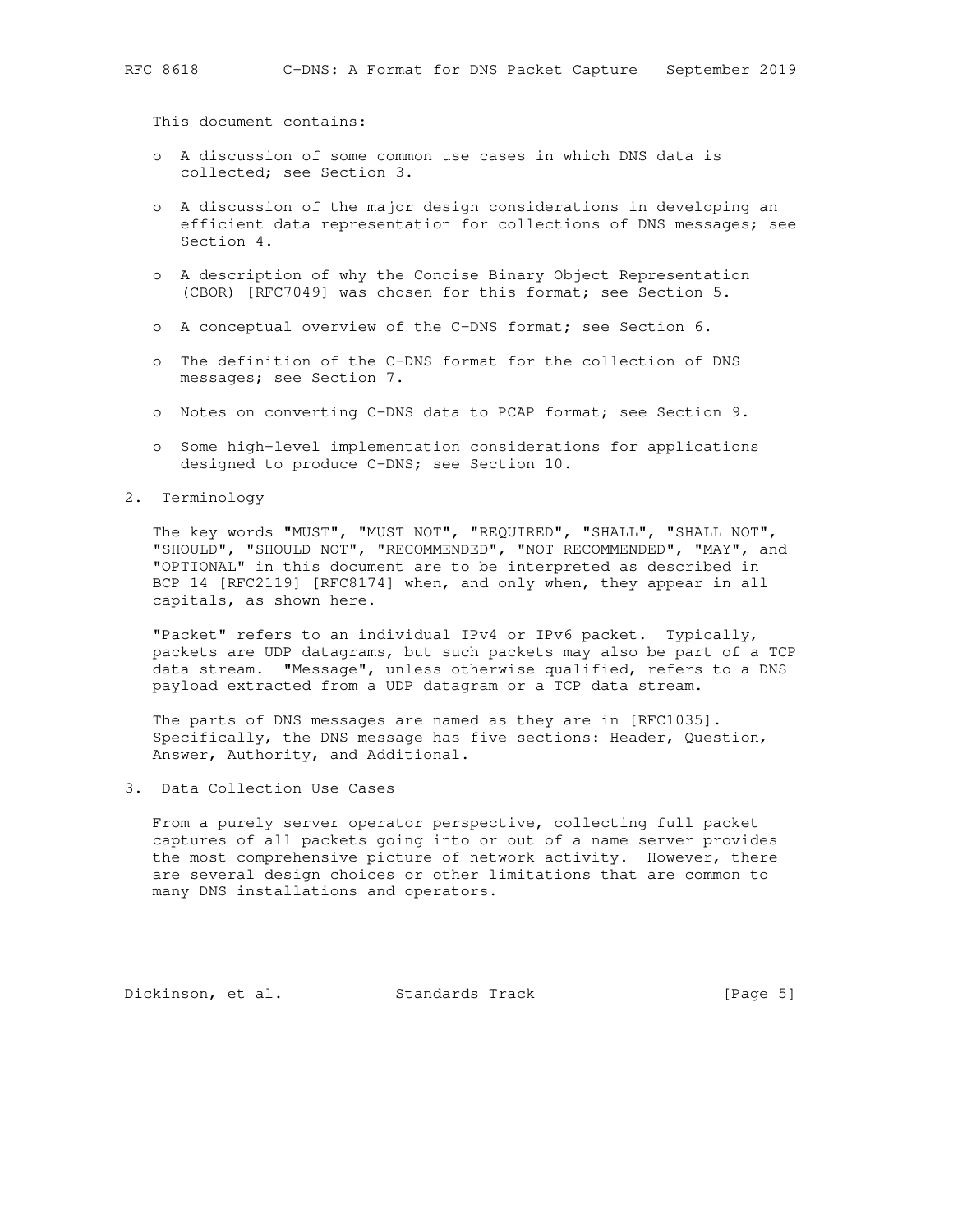- o DNS servers are hosted in a variety of situations:
	- \* Self-hosted servers
	- \* Third-party hosting (including multiple third parties)
	- \* Third-party hardware (including multiple third parties)
- o Data is collected under different conditions:
	- \* On well-provisioned servers running in a steady state
	- \* On heavily loaded servers
	- \* On virtualized servers
	- \* On servers that are under DoS attack
	- \* On servers that are unwitting intermediaries in DoS attacks
- o Traffic can be collected via a variety of mechanisms:
	- \* Within the name server implementation itself
	- \* On the same hardware as the name server itself
	- \* Using a network tap on an adjacent host to listen to DNS traffic
	- \* Using port mirroring to listen from another host
- o The capabilities of data collection (and upload) networks vary:
	- \* Out-of-band networks with the same capacity as the in-band network
	- \* Out-of-band networks with less capacity than the in-band network
	- \* Everything being on the in-band network

 Thus, there is a wide range of use cases, from very limited data collection environments (third-party hardware, servers that are under attack, packet capture on the name server itself and no out-of-band network) to "limitless" environments (self-hosted, well-provisioned servers, using a network tap or port mirroring with out-of-band networks with the same capacity as the in-band network). In the

Dickinson, et al. Standards Track [Page 6]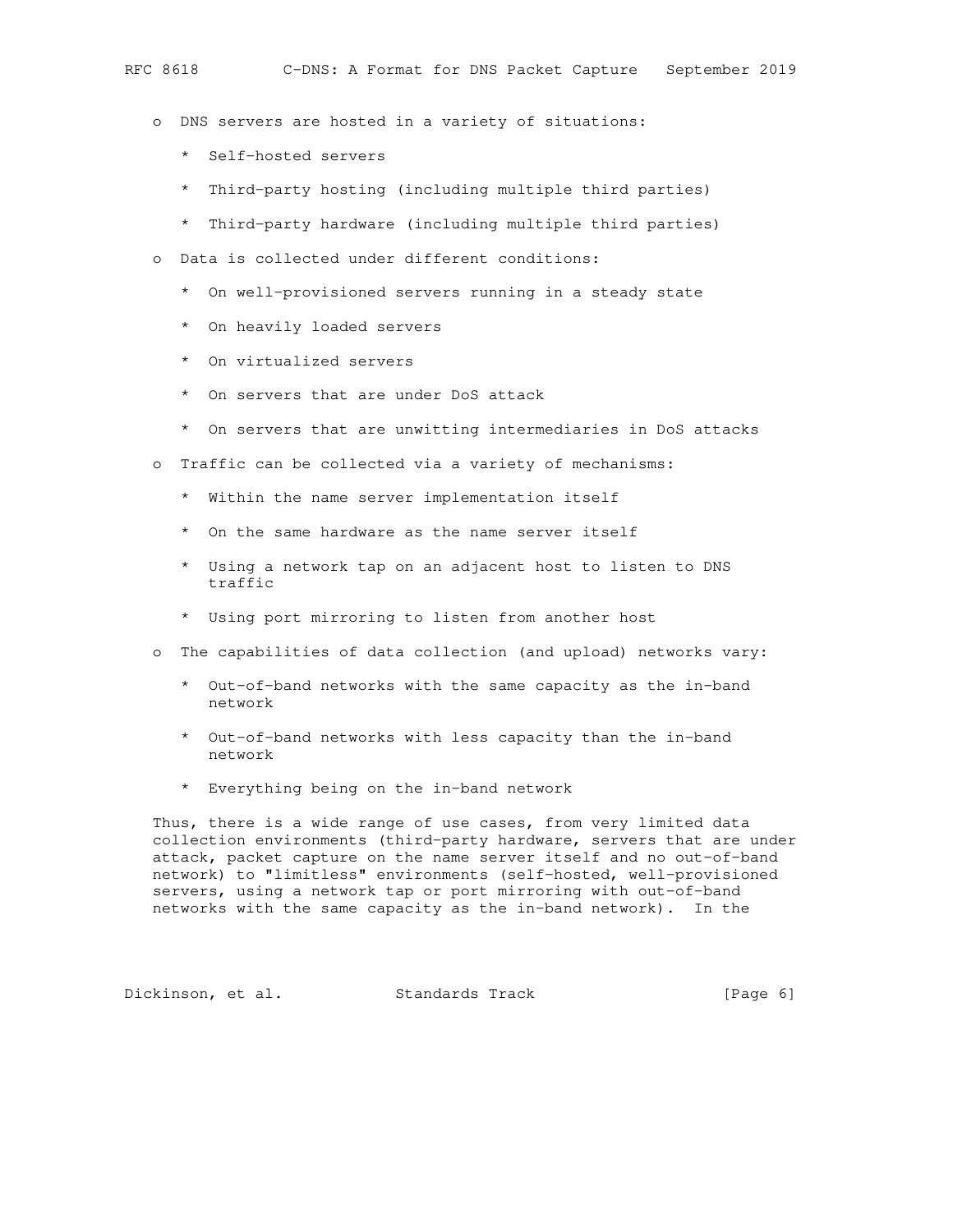former case, it is infeasible to reliably collect full packet captures, especially if the server is under attack. In the latter case, collection of full packet captures may be reasonable.

 As a result of these restrictions, the C-DNS data format is designed with the most limited use case in mind, such that:

- o Data collection will occur on the same hardware as the name server itself
- o Collected data will be stored on the same hardware as the name server itself, at least temporarily
- o Collected data being returned to some central analysis system will use the same network interface as the DNS Queries and Responses
- o There can be multiple third-party servers involved

 Because of these considerations, a major factor in the design of the format is minimal storage size of the capture files.

 Another significant consideration for any application that records DNS traffic is that the running of the name server software and the transmission of DNS Queries and Responses are the most important jobs of a name server; capturing data is not. Any data collection system co-located with the name server needs to be intelligent enough to carefully manage its CPU, disk, memory, and network utilization. This leads to designing a format that requires a relatively low overhead to produce and minimizes the requirement for further potentially costly compression.

 However, it is also essential that interoperability with less restricted infrastructure is maintained. In particular, it is highly desirable that the collection format should facilitate the re-creation of common formats (such as PCAP) that are as close to the original as is realistic, given the restrictions above.

Dickinson, et al. Standards Track [Page 7]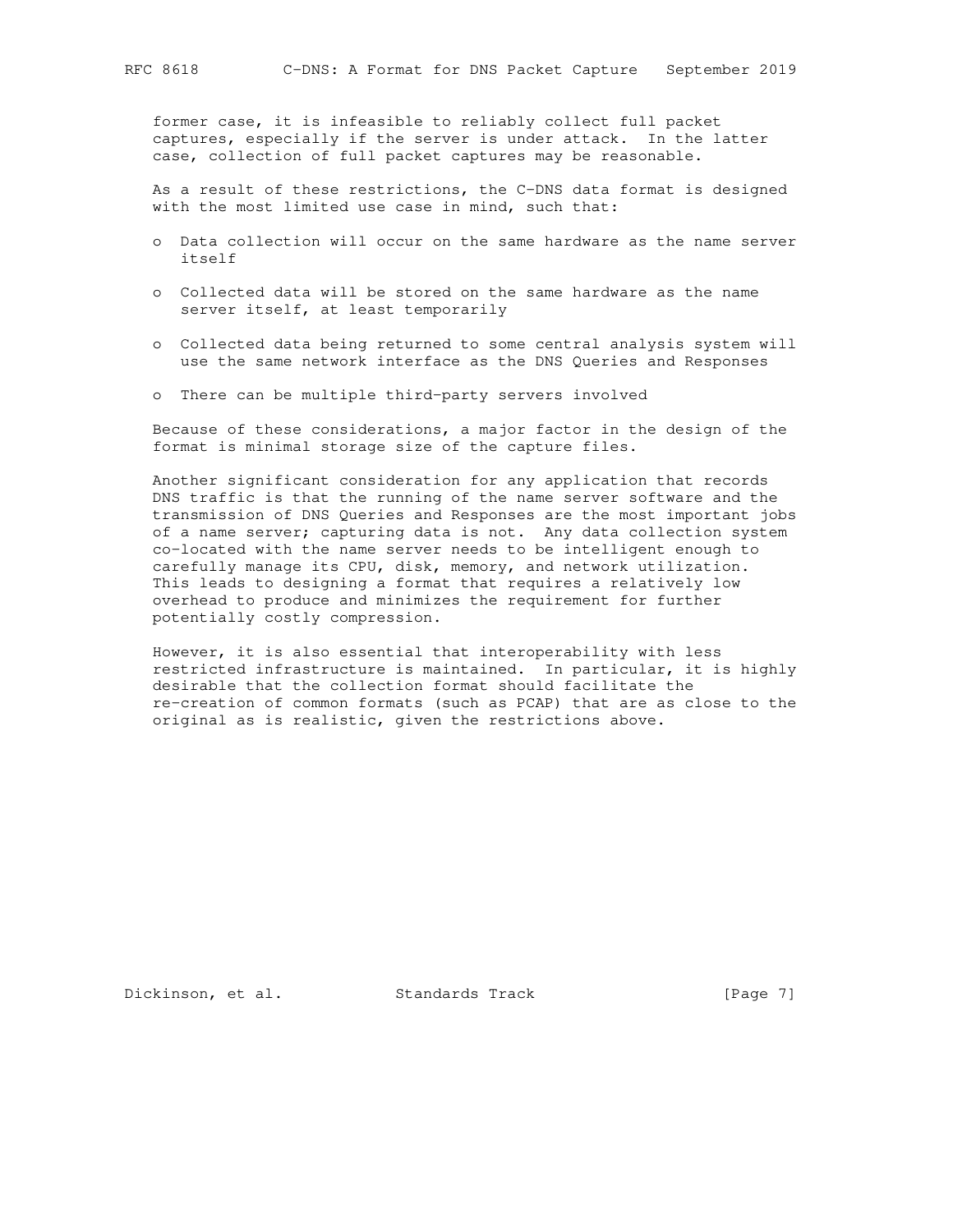#### 4. Design Considerations

 This section presents some of the major design considerations used in the development of the C-DNS format.

- 1. The basic unit of data is a combined DNS Query and the associated Response (a "Query/Response  $(Q/R)$  data item"). The same structure will be used for unmatched Queries and Responses. Queries without Responses will be captured omitting the Response data. Responses without Queries will be captured omitting the Query data (but using the Question section from the Response, if present, as an identifying QNAME).
	- \* Rationale: A Query and the associated Response represent the basic level of a client's interaction with the server. Also, combining the Query and Response into one item often reduces storage requirements due to commonality in the data of the two messages.

 In the context of generating a C-DNS file, it is assumed that only those DNS payloads that can be parsed to produce a well-formed DNS message are stored in the structured Query/ Response data items of the C-DNS format and that all other messages will (optionally) be recorded as separate malformed messages. Parsing a well-formed message means, at a minimum, the following:

- \* The packet has a well-formed 12-byte DNS Header with a recognized OPCODE.
- \* The section counts are consistent with the section contents.
- \* All of the Resource Records (RRs) can be fully parsed.
- 2. All top-level fields in each Query/Response data item will be optional.
	- \* Rationale: Different operators will have different requirements for data to be available for analysis. Operators with minimal requirements should not have to pay the cost of recording full data, though this will limit the ability to perform certain kinds of data analysis and also to reconstruct packet captures. For example, omitting the RRs from a Response will reduce the C-DNS file size; in principle, Responses can be synthesized if there is enough context. Operators may have different policies for collecting user data and can choose to omit or anonymize certain fields at capture time, e.g., client address.

Dickinson, et al. Standards Track [Page 8]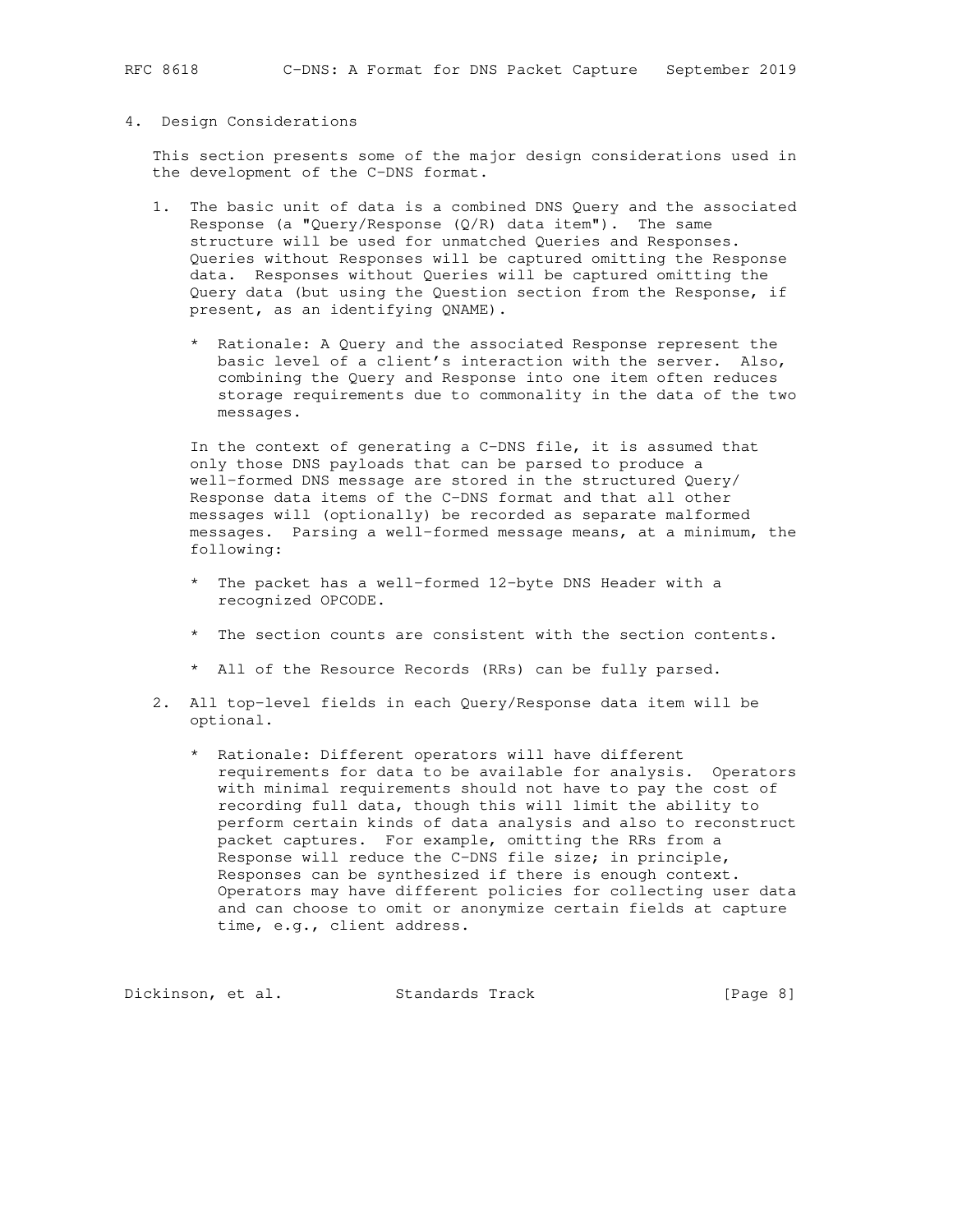- 3. Multiple Query/Response data items will be collected into blocks in the format. Common data in a block will be abstracted and referenced from individual Query/Response data items by indexing. The maximum number of Query/Response data items in a block will be configurable.
	- \* Rationale: This blocking and indexing action provides a significant reduction in the volume of file data generated. Although this introduces complexity, it provides compression of the data that makes use of knowledge of the DNS message structure.
	- \* It is anticipated that the files produced can be subject to further compression using general-purpose compression tools. Measurements show that blocking significantly reduces the CPU required to perform such strong compression. See Appendix C.2.
	- \* Examples of commonality between DNS messages are that in most cases the QUESTION RR is the same in the Query and Response and that there is a finite set of Query "signatures" (based on a subset of attributes). For many authoritative servers, there is very likely to be a finite set of Responses that are generated, of which a large number are NXDOMAIN.
- 4. Traffic metadata can optionally be included in each block. Specifically, counts of some types of non-DNS packets (e.g., ICMP, TCP resets) sent to the server may be of interest.
- 5. The wire-format content of malformed DNS messages may optionally be recorded.
	- \* Rationale: Any structured capture format that does not capture the DNS payload byte for byte will be limited to some extent in that it cannot represent malformed DNS messages. Only those messages that can be fully parsed and transformed into the structured format can be fully represented. Note, however, that this can result in rather misleading statistics. For example, a malformed Query that cannot be represented in the C-DNS format will lead to the (well-formed) DNS Response with error code FORMERR appearing as "unmatched". Therefore, it can greatly aid downstream analysis to have the wire format of the malformed DNS messages available directly in the C-DNS file.

Dickinson, et al. Standards Track [Page 9]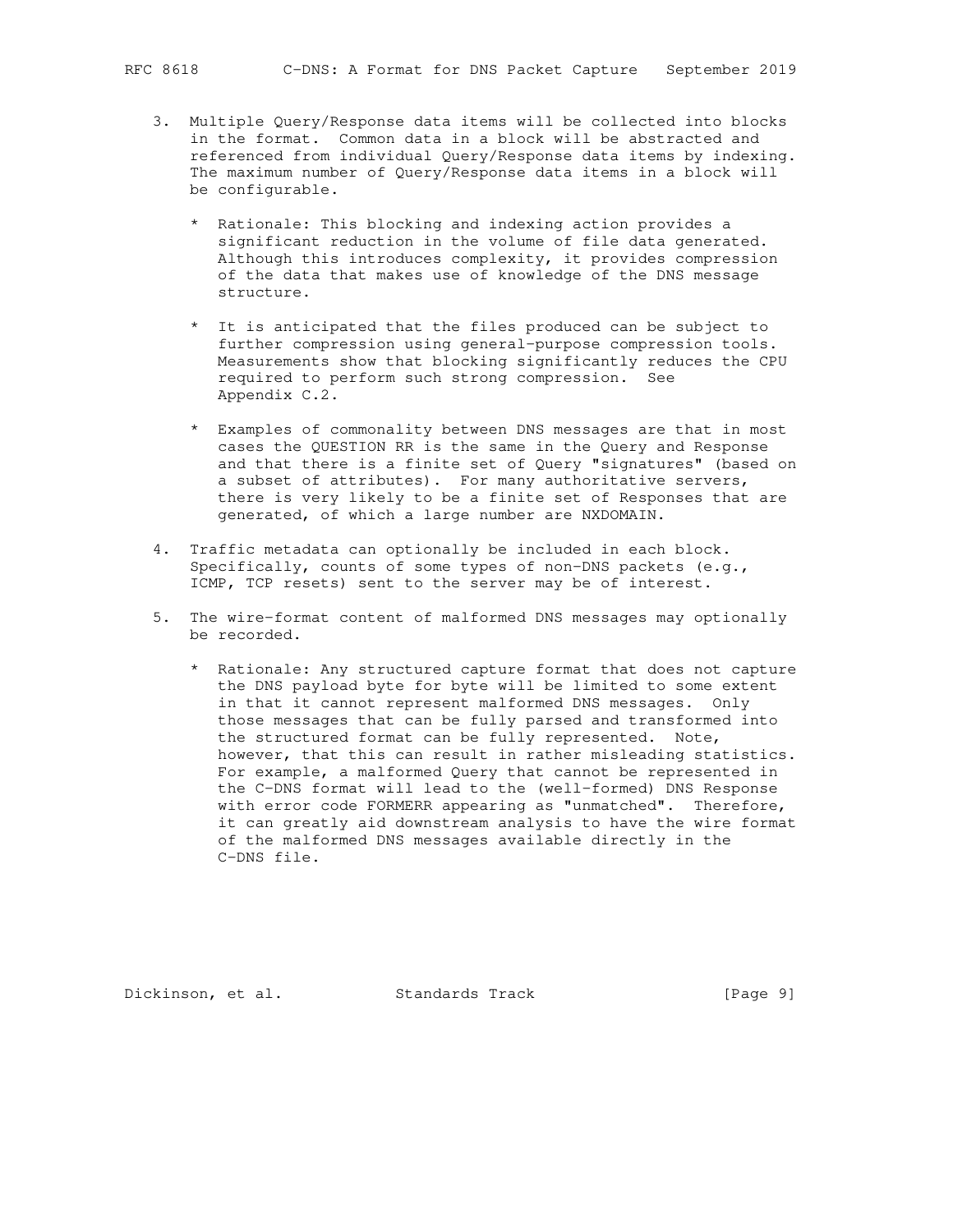This document presents a detailed format description for C-DNS. The format uses CBOR [RFC7049].

The choice of CBOR was made taking a number of factors into account.

- o CBOR is a binary representation and thus is economical in storage space.
- o Other binary representations were investigated, and whilst all had attractive features, none had a significant advantage over CBOR. See Appendix C for some discussion of this.
- o CBOR is an IETF specification and is familiar to IETF participants. It is based on the now-common ideas of lists and objects and thus requires very little familiarization for those in the wider industry.
- o CBOR is a simple format and can easily be implemented from scratch if necessary. Formats that are more complex require library support, which may present problems on unusual platforms.
- o CBOR can also be easily converted to text formats such as JSON [RFC8259] for debugging and other human inspection requirements.
- o CBOR data schemas can be described using the Concise Data Definition Language (CDDL) [RFC8610].
- 6. C-DNS Format Conceptual Overview

 The following figures show purely schematic representations of the C-DNS format to convey the high-level structure of the C-DNS format. Section 7 provides a detailed discussion of the CBOR representation and individual elements.

 Figure 1 shows the C-DNS format at the top level, including the file header and data blocks. The Query/Response data items, Address/Event Count data items, and Malformed Message data items link to various Block Tables.

Dickinson, et al. Standards Track [Page 10]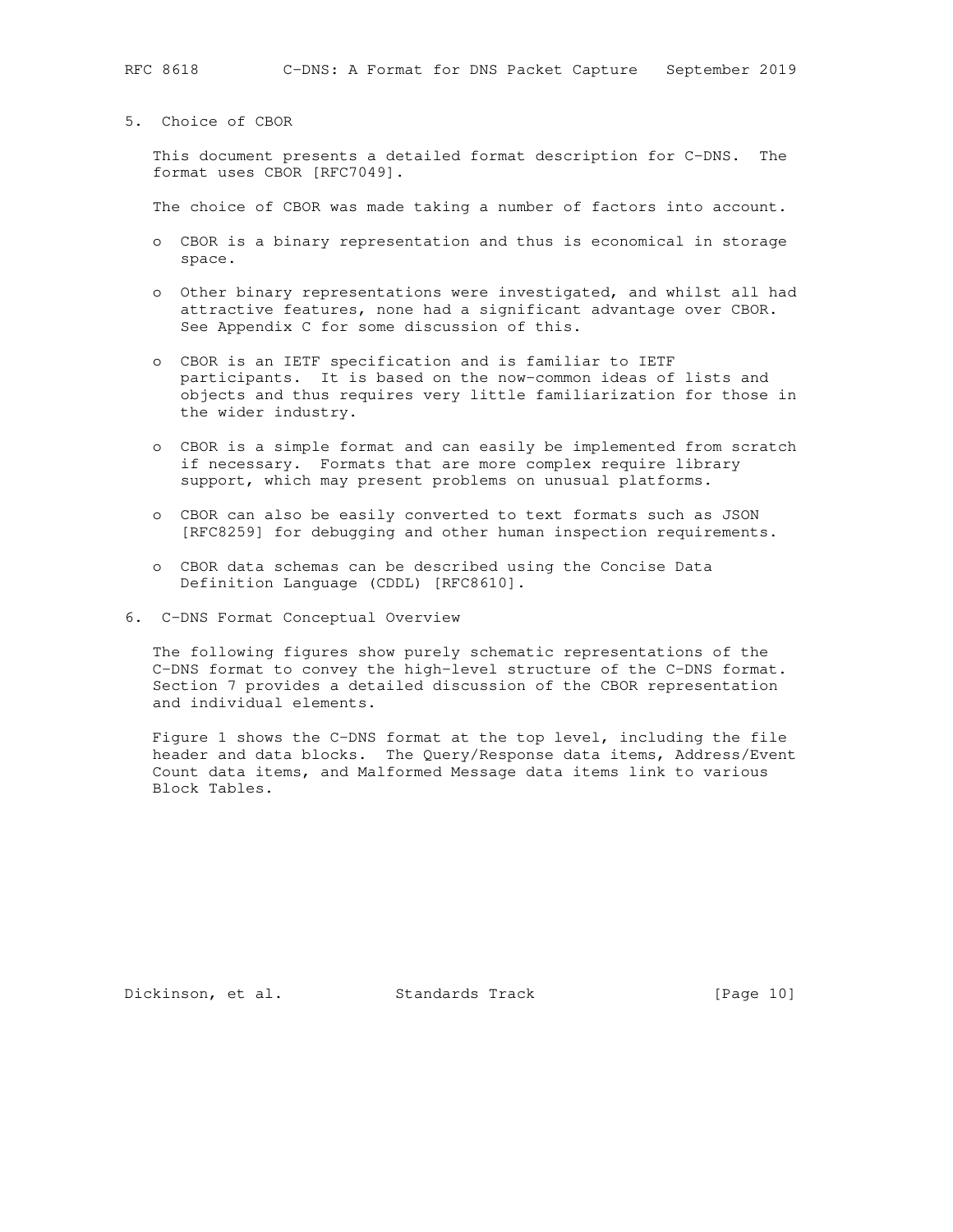|  | -------+<br>$C$ -DNS           |
|--|--------------------------------|
|  | File Type Identifier           |
|  | File Preamble                  |
|  | Format Version                 |
|  | Block Parameters               |
|  | Block                          |
|  | Block Preamble                 |
|  | Block Statistics               |
|  | Block Tables                   |
|  | Query/Response data items      |
|  | Address/Event Count data items |
|  | Malformed Message data items   |
|  | Block                          |
|  | Block Preamble                 |
|  | Block Statistics               |
|  | <b>Block Tables</b>            |
|  | Query/Response data items      |
|  | Address/Event Count data items |
|  | Malformed Message data items   |
|  | Further Blocks                 |

Figure 1: The C-DNS Format

 Figure 2 shows some more-detailed relationships within each Block, specifically those between the Query/Response data item and the relevant Block Tables. Some fields have been omitted for clarity.

Dickinson, et al. Standards Track [Page 11]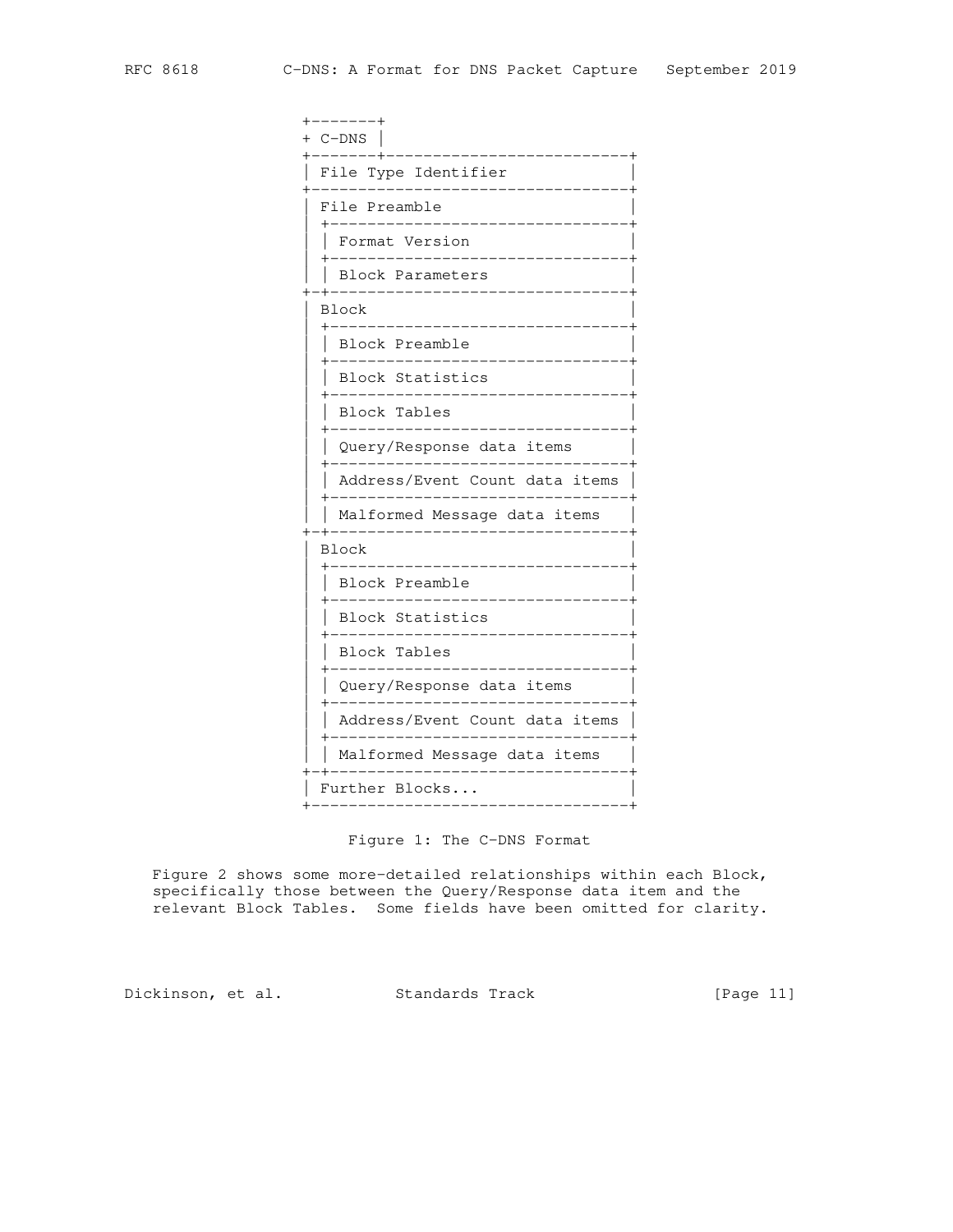

Dickinson, et al. Standards Track

[Page  $12$ ]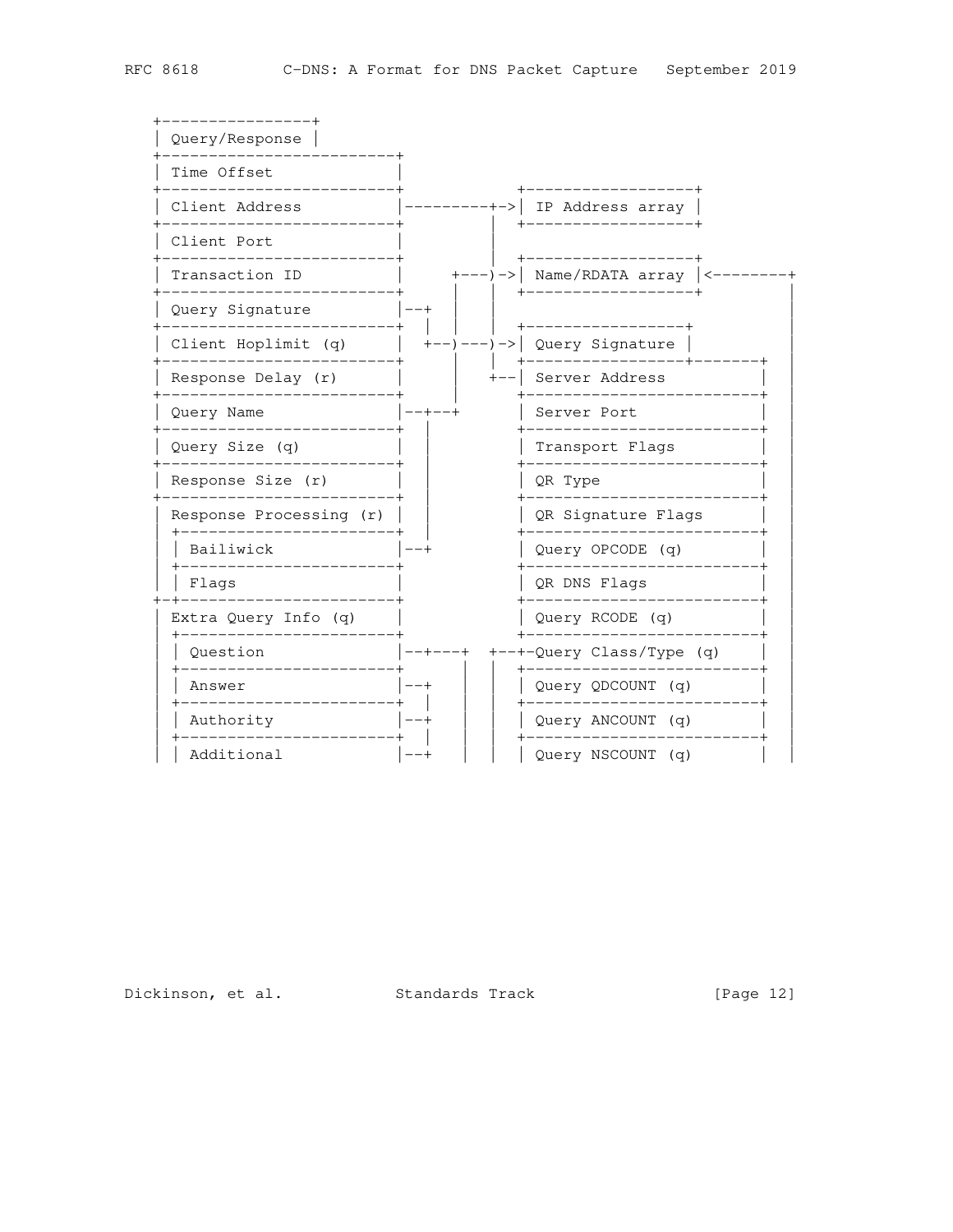



Figure 2: The Query/Response Data Item and Subsidiary Tables

 In Figure 2, data items annotated (q) are only present when a Query/Response has a Query, and those annotated (r) are only present when a Query/Response Response is present.

 A C-DNS file begins with a file header containing a File Type Identifier and a File Preamble. The File Preamble contains information on the file Format Version and an array of Block Parameters items (the contents of which include Collection and Storage Parameters used for one or more Blocks).

The file header is followed by a series of Blocks.

Dickinson, et al. Standards Track [Page 13]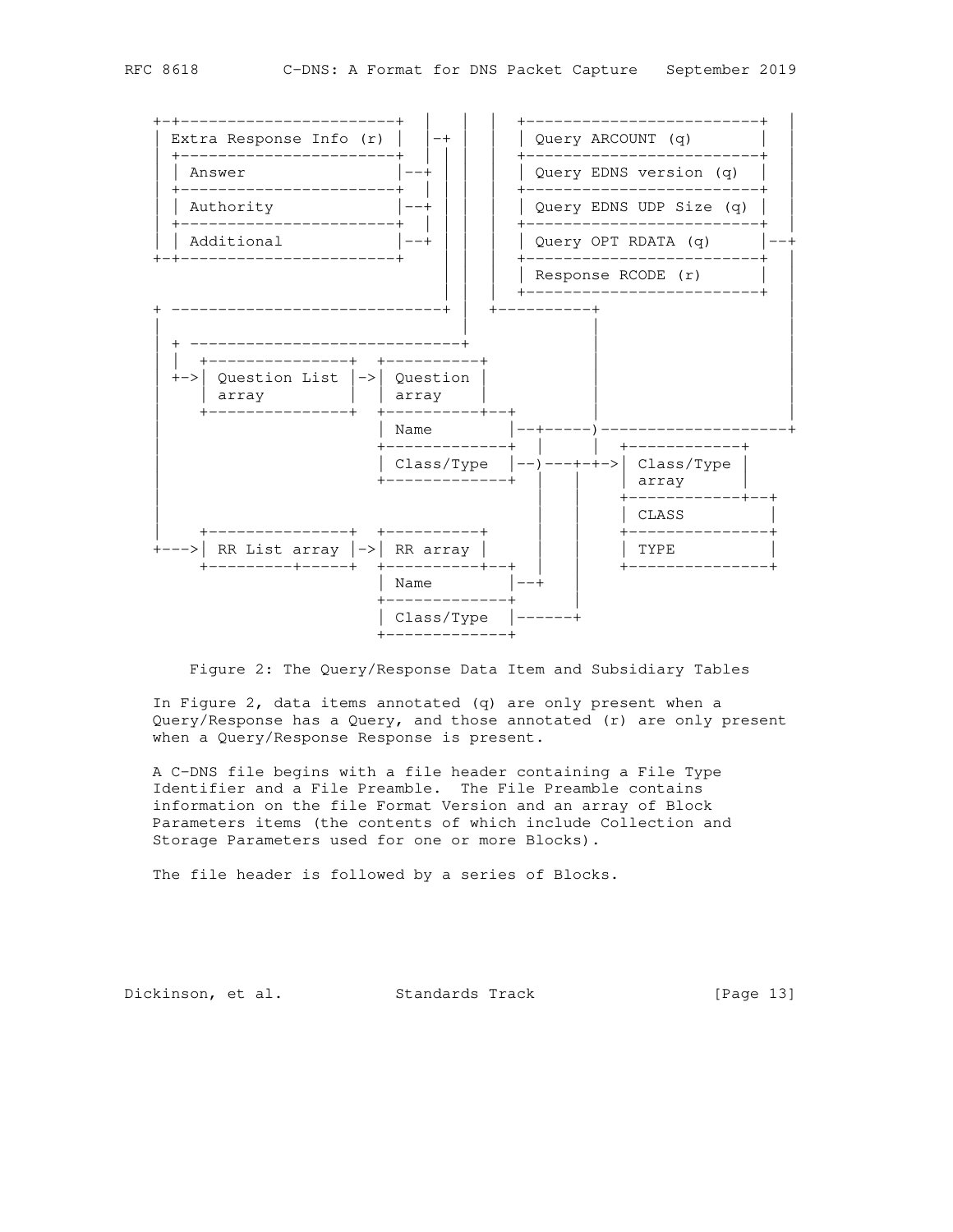A Block consists of a Block Preamble item, some Block Statistics for the traffic stored within the Block, and then various arrays of common data collectively called the Block Tables. This is then followed by an array of the Query/Response data items detailing the Queries and Responses stored within the Block. The array of Query/Response data items is in turn followed by the Address/Event Count data items (an array of per-client counts of particular IP events) and then Malformed Message data items (an array of malformed messages that are stored in the Block).

 The exact nature of the DNS data will affect what Block size is the best fit; however, sample data for a root server indicated that Block sizes up to 10,000 Query/Response data items give good results. See Appendix C.6 for more details.

 This design exploits data commonality and block-based storage to minimize the C-DNS file size. As a result, C-DNS cannot be streamed below the level of a Block.

6.1. Block Parameters

 The details of the Block Parameters items are not shown in the diagrams but are discussed here for context.

 An array of Block Parameters items is stored in the File Preamble (with a minimum of one item at index 0); a Block Parameters item consists of a collection of Storage and Collection Parameters that applies to any given Block. An array is used in order to support use cases such as wanting to merge C-DNS files from different sources. The Block Preamble item then contains an optional index for the Block Parameters item that applies for that Block; if not present, the index defaults to 0. Hence, in effect, a global Block Parameters item is defined that can then be overridden per Block.

#### 6.2. Storage Parameters

 The Block Parameters item includes a Storage Parameters item -- this contains information about the specific data fields stored in the C-DNS file.

These parameters include:

- o The sub-second timing resolution used by the data.
- o Information (hints) on which optional data are omitted. See Section 6.2.1.

Dickinson, et al. Standards Track [Page 14]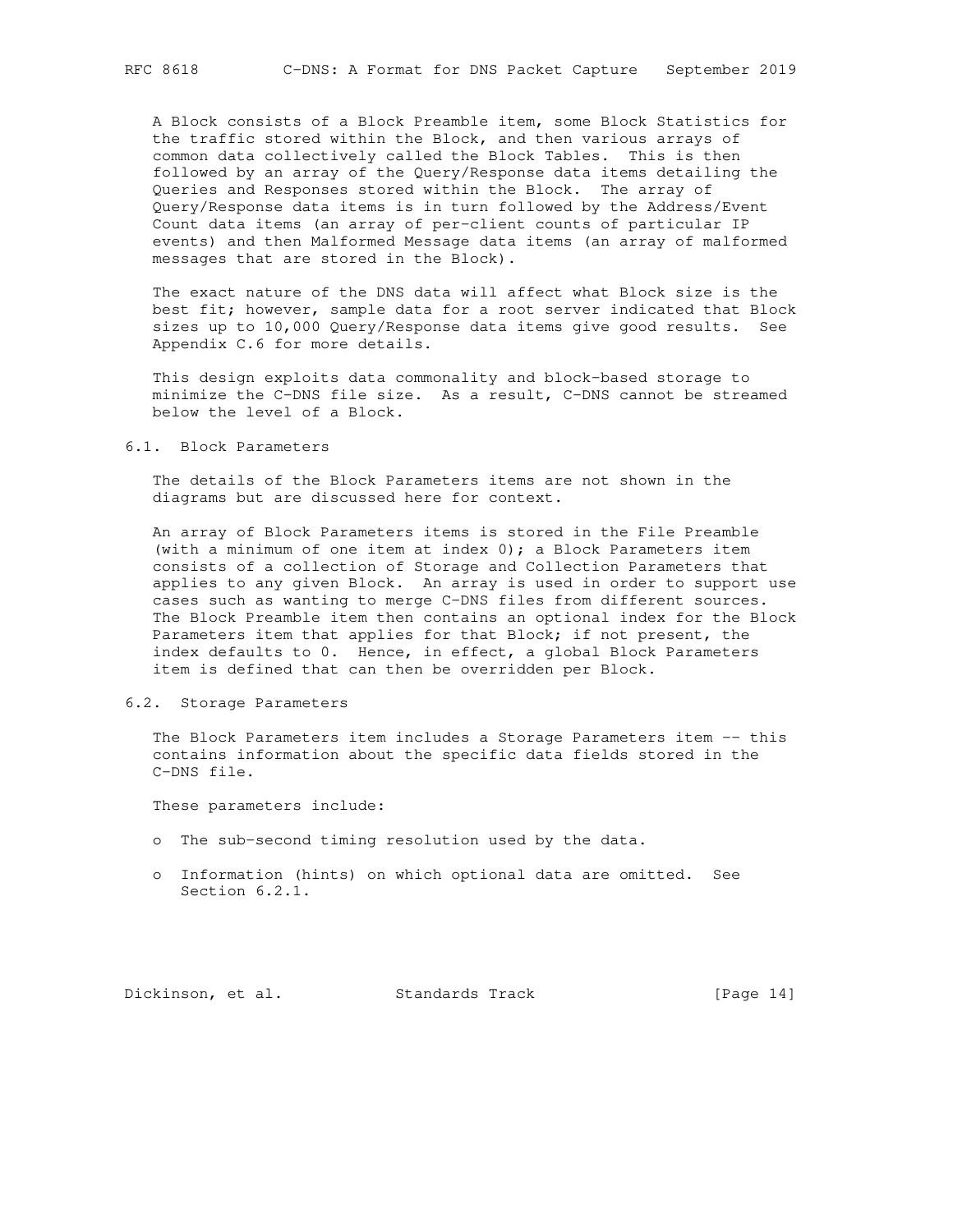- o Recorded OPCODES [opcodes] and RR TYPEs [rrtypes]. See Section 6.2.2.
- o Flags indicating, for example, whether the data is sampled or anonymized. See Sections 6.2.3 and 14.
- o Client and server IPv4 and IPv6 address prefixes. See Section 6.2.4.

6.2.1. Optional Data Items

 To enable implementations to store data to their precise requirements in as space-efficient a manner as possible, all fields in the following arrays are optional:

- o Query/Response
- o Query Signature
- o Malformed Messages

 In other words, an implementation can choose to omit any data item that is not required for its use case (whilst observing the restrictions relating to IP address storage described in Section 6.2.4). In addition, implementations may be configured to not record all RRs or to only record messages with certain OPCODES.

 This does, however, mean that a consumer of a C-DNS file faces two problems:

- 1. How can it quickly determine if a file definitely does not contain the data items it requires to complete a particular task (e.g., reconstructing DNS traffic or performing a specific piece of data analysis)?
- 2. How can it determine whether a data item is not present because it was (1) explicitly not recorded or (2) not available/present?

 For example, capturing C-DNS data from within a name server implementation makes it unlikely that the Client Hoplimit can be recorded. Or, if there is no Query ARCOUNT recorded and no Query OPT RDATA [RFC6891] recorded, is that because no Query contained an OPT RR, or because that data was not stored?

 The Storage Parameters item therefore also contains a Storage Hints item, which specifies which items the encoder of the file omits from the stored data and will therefore never be present. (This approach is taken because a flag that indicated which items were included for

Dickinson, et al. Standards Track [Page 15]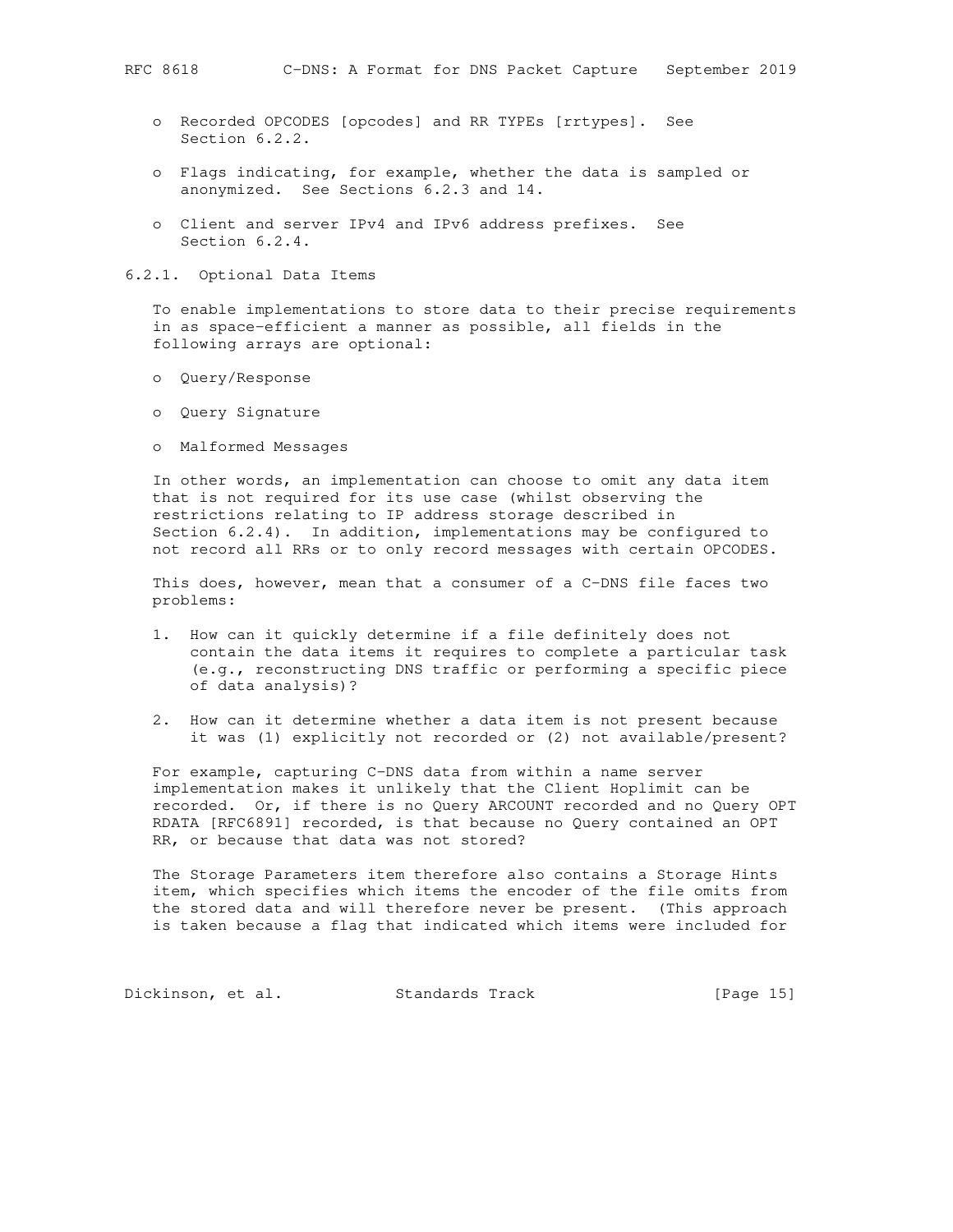collection would not guarantee that the item was present -- only that it might be.) An implementation decoding that file can then use these flags to quickly determine whether the input data is not rich enough for its needs.

 One scenario where this may be particularly important is the case of regenerating traffic. It is possible to collect such a small set of data items that an implementation decoding the file cannot determine if a given Query/Response data item was generated from just a Query, just a Response, or a Query/Response pair. This makes it impossible to reconstruct DNS traffic even if sensible defaults are provided for the missing data items. This is discussed in more detail in Section 9.

### 6.2.2. Optional RRs and OPCODEs

 Also included in the Storage Parameters item are explicit arrays listing the RR TYPEs and the OPCODEs to be recorded. These arrays remove any ambiguity over whether, for example, messages containing particular OPCODEs are not present because (1) certain OPCODEs did not occur or (2) the implementation is not configured to record them.

 In the case of OPCODEs, for a message to be fully parsable, the OPCODE must be known to the collecting implementation. Any message with an OPCODE unknown to the collecting implementation cannot be validated as correctly formed and so must be treated as malformed. Messages with OPCODES known to the recording application but not listed in the Storage Parameters item are discarded by the recording application during C-DNS capture (regardless of whether they are malformed or not).

 In the case of RRs, each record in a message must be fully parsable, including parsing the record RDATA, as otherwise the message cannot be validated as correctly formed. Any RR with an RR TYPE not known to the collecting implementation cannot be validated as correctly formed and so must be treated as malformed.

 Once a message is correctly parsed, an implementation is free to record only a subset of the RRs present.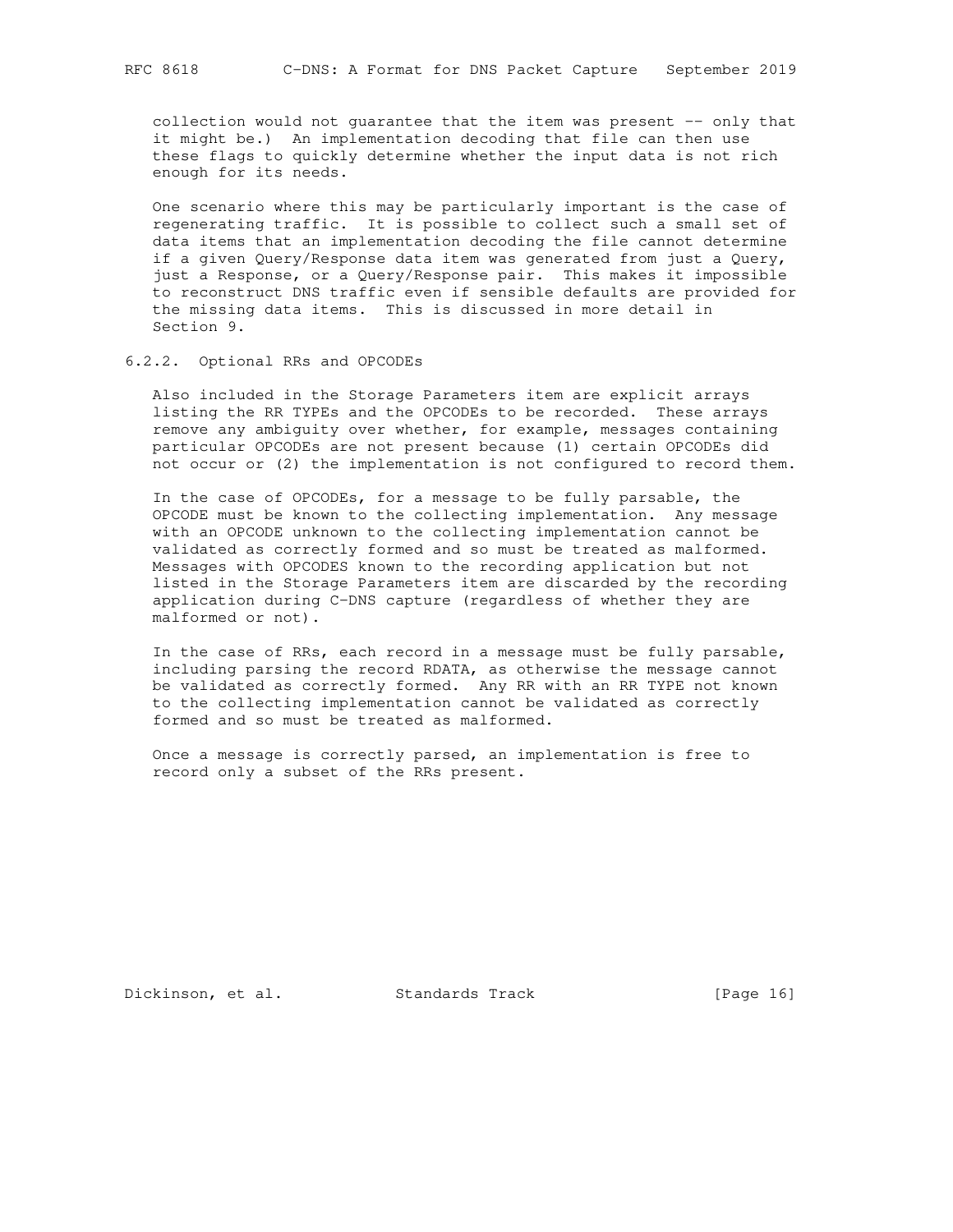6.2.3. Storage Flags

 The Storage Parameters item contains flags that can be used to indicate if:

- o the data is anonymized,
- o the data is produced from sample data, or
- o names in the data have been normalized (converted to uniform case).

 The Storage Parameters item also contains optional fields holding details of the sampling method used and the anonymization method used. It is RECOMMENDED that these fields contain URIs [RFC3986] pointing to resources describing the methods used. See Section 14 for further discussion of anonymization and normalization.

6.2.4. IP Address Storage

The format can store either full IP addresses or just IP prefixes; the Storage Parameters item contains fields to indicate if only IP prefixes were stored.

 If the IP address prefixes are absent, then full addresses are stored. In this case, the IP version can be directly inferred from the stored address length and the fields "qr-transport-flags" in QueryResponseSignature, "ae-transport-flags" in AddressEventCount, and "mm-transport-flags" in MalformedMessageData (which contain the IP version bit) are optional.

 If IP address prefixes are given, only the prefix bits of addresses are stored. In this case, in order to determine the IP version, the fields "qr-transport-flags" in QueryResponseSignature, "ae-transport flags" in AddressEventCount, and "mm-transport-flags" in MalformedMessageData MUST be present. See Sections 7.3.2.3.2 and 7.3.2.3.5.

 As an example of storing only IP prefixes, if a client IPv6 prefix of 48 is specified, a client address of 2001:db8:85a3::8a2e:370:7334 will be stored as 0x20010db885a3, reducing address storage space requirements. Similarly, if a client IPv4 prefix of 16 is specified, a client address of 192.0.2.1 will be stored as 0xc000 (192.0).

Dickinson, et al. Standards Track [Page 17]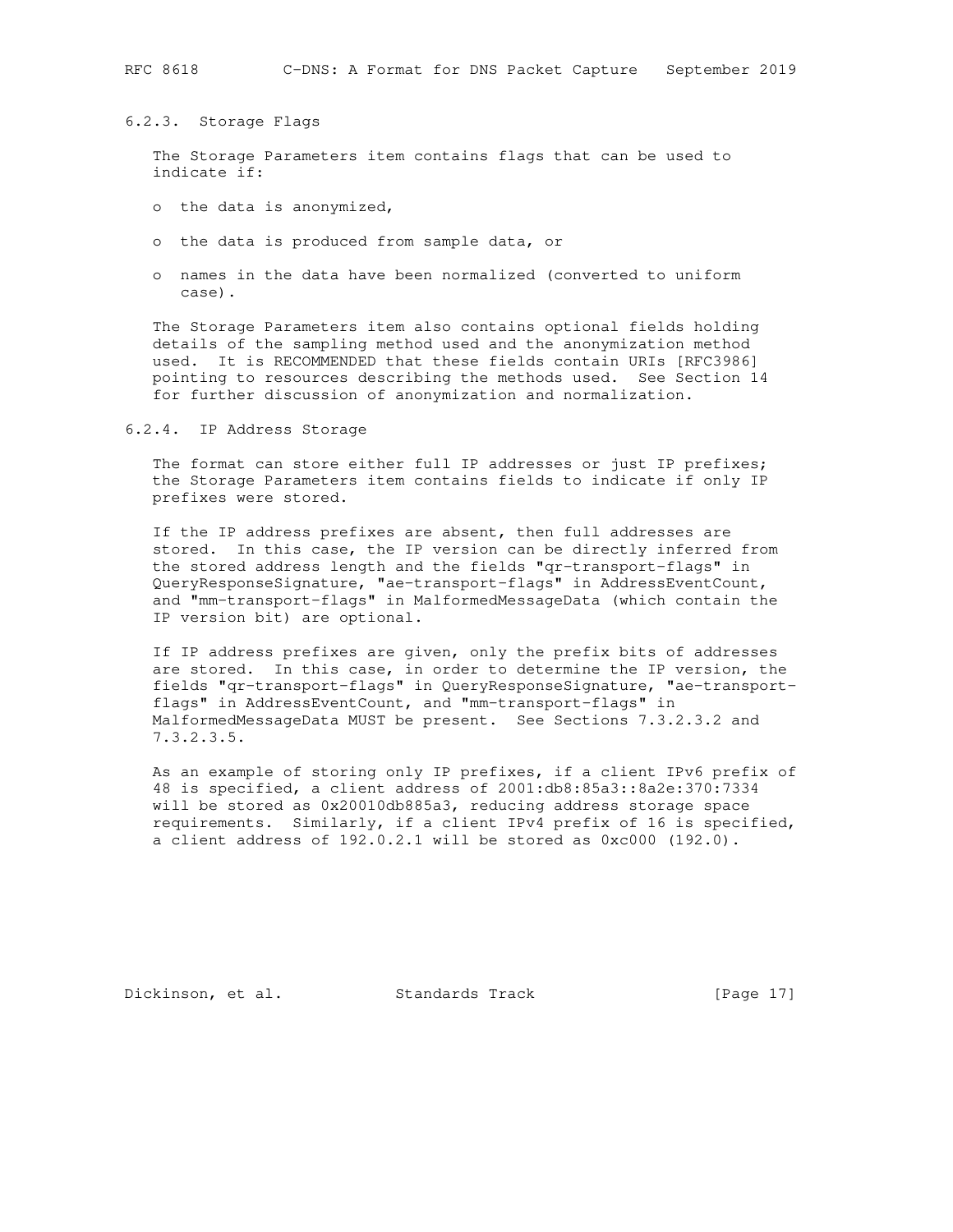7. C-DNS Format Detailed Description

The CDDL definition for the C-DNS format is given in Appendix A.

7.1. Map Quantities and Indexes

 All map keys are integers with values specified in the CDDL. String keys would significantly bloat the file size.

 All key values specified are positive integers under 24, so their CBOR representation is a single byte. Positive integer values not currently used as keys in a map are reserved for use in future standard extensions.

 Implementations may choose to add additional implementation-specific entries to any map. Negative integer map keys are reserved for these values. Key values from -1 to -24 also have a single-byte CBOR representation, so such implementation-specific extensions are not at any space efficiency disadvantage.

 An item described as an index is the index of the data item in the referenced array. Indexes are 0-based.

7.2. Tabular Representation

 The following sections present the C-DNS specification in tabular format with a detailed description of each item.

 In all quantities that contain bit flags, bit 0 indicates the least significant bit, i.e., flag "n" in quantity "q" is on if  $" (q \& (1 \leq n)) ! = 0".$ 

 For the sake of readability, all type and field names defined in the CDDL definition are shown in double quotes. Type names are by convention camel case (e.g., "BlockTables"), and field names are lowercase with hyphens (e.g., "block-tables").

 For the sake of brevity, the following conventions are used in the tables:

o The column M marks whether items in a map are mandatory.

- \* X Mandatory items.
- \* C Conditionally mandatory items. Such items are usually optional but may be mandatory in some configurations.
- \* If the column is empty, the item is optional.

Dickinson, et al. Standards Track [Page 18]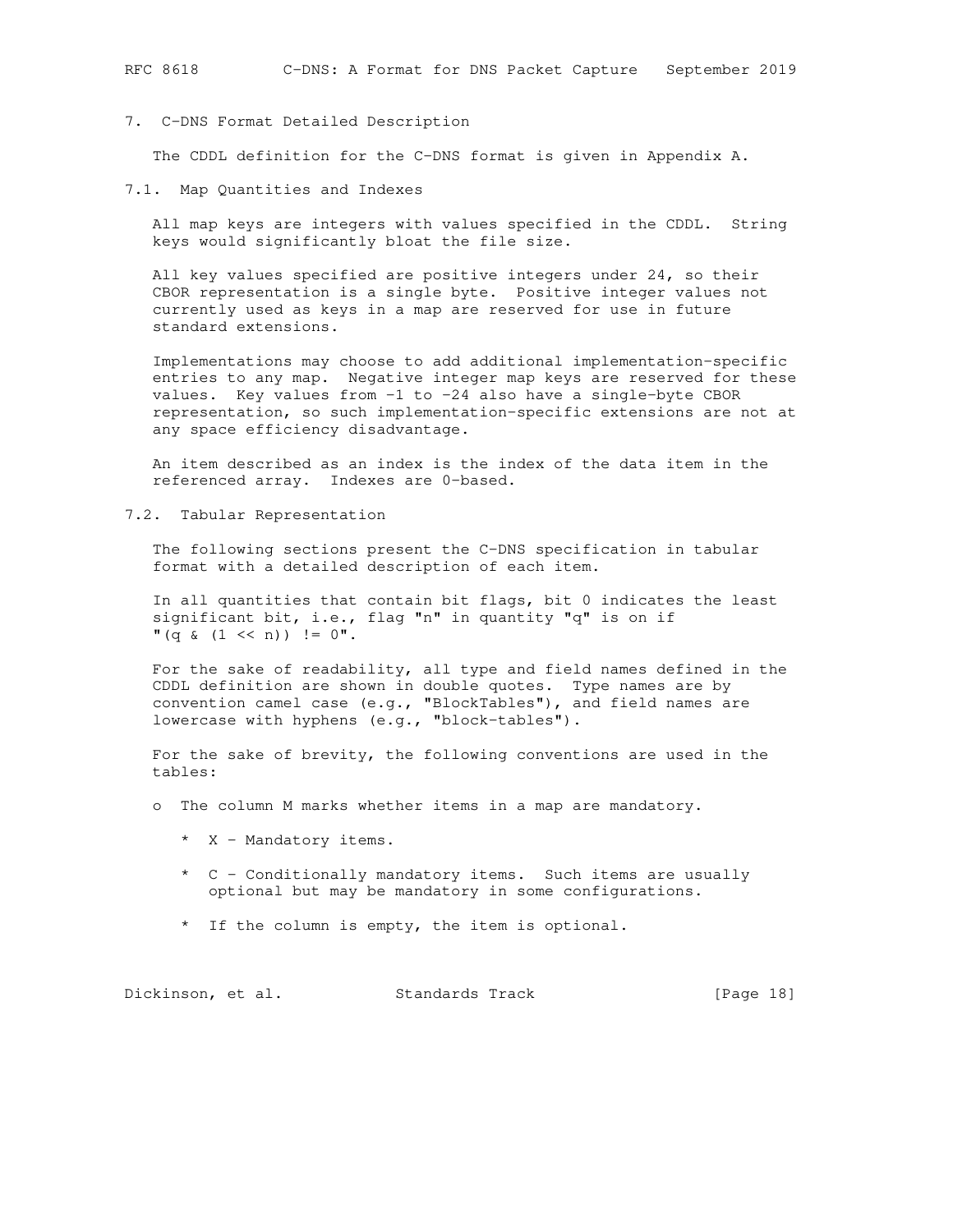- o The column T gives the CBOR datatype of the item.
	- \* U Unsigned integer.
	- \* I Signed integer (i.e., either a CBOR unsigned integer or a CBOR negative integer).
	- \* B Boolean.
	- \* S Byte string.
	- \* T Text string.
	- \*  $M Map$ .
	- \* A Array.

 In the case of maps and arrays, more information on the type of each value, including the CDDL definition name if applicable, is given in the description.

7.3. "File"

 A C-DNS file has an outer structure "File", an array that contains the following:

| Field         | M  | T <sub>1</sub><br>--+---+---+- | Description                                                                                                   |
|---------------|----|--------------------------------|---------------------------------------------------------------------------------------------------------------|
| file-type-id  | XI |                                | T   String "C-DNS" identifying the file type.                                                                 |
| file-preamble | X  | M                              | Version and parameter information for the<br>whole file. Map of type "FilePreamble";<br>see Section 7.3.1.    |
| file-blocks   | X  | A                              | Array of items of type "Block"; see<br>Section 7.3.2. The array may be empty if<br>the file contains no data. |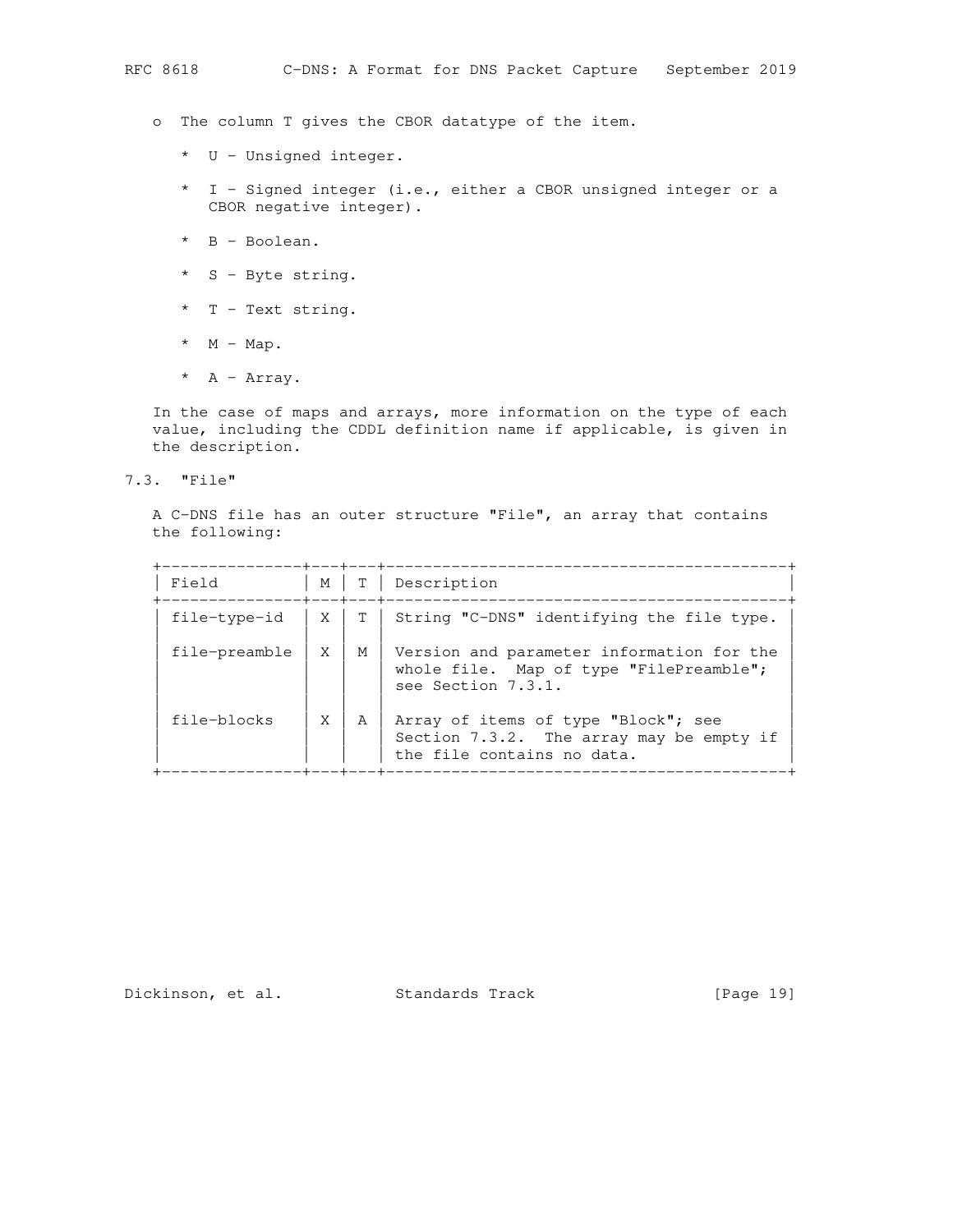### 7.3.1. "FilePreamble"

Information about data in the file. A map containing the following:

| Field                | М | T.           | Description                                                                                                                                                                                                                                     |
|----------------------|---|--------------|-------------------------------------------------------------------------------------------------------------------------------------------------------------------------------------------------------------------------------------------------|
| major-format-version | X | $\mathbf{U}$ | Unsigned integer "1". The major<br>version of the format used in the<br>file. See Section 8.                                                                                                                                                    |
| minor-format-version | X | $\mathbf{U}$ | Unsigned integer "0". The minor<br>version of the format used in the<br>file. See Section 8.                                                                                                                                                    |
| private-version      |   | $\mathbf{U}$ | Version indicator available for<br>private use by implementations.                                                                                                                                                                              |
| block-parameters     | X | A            | Array of items of type<br>"BlockParameters". See Section<br>7.3.1.1. The array must contain<br>at least one entry. (The<br>"block-parameters-index" item in<br>each "BlockPreamble" indicates<br>which array entry applies to that<br>"Block".) |

## 7.3.1.1. "BlockParameters"

 Parameters relating to data storage and collection that apply to one or more items of type "Block". A map containing the following:

| Field                 | М |   | Description                                                                                                                             |
|-----------------------|---|---|-----------------------------------------------------------------------------------------------------------------------------------------|
| storage-parameters    | X | M | Parameters relating to data<br>storage in a "Block" item. Map<br>of type "StorageParameters"; see<br>Section 7.3.1.1.1.                 |
| collection-parameters |   | М | Parameters relating to collection<br>of the data in a "Block" item.<br>Map of type<br>"CollectionParameters"; see<br>Section 7.3.1.1.2. |

Dickinson, et al. Standards Track [Page 20]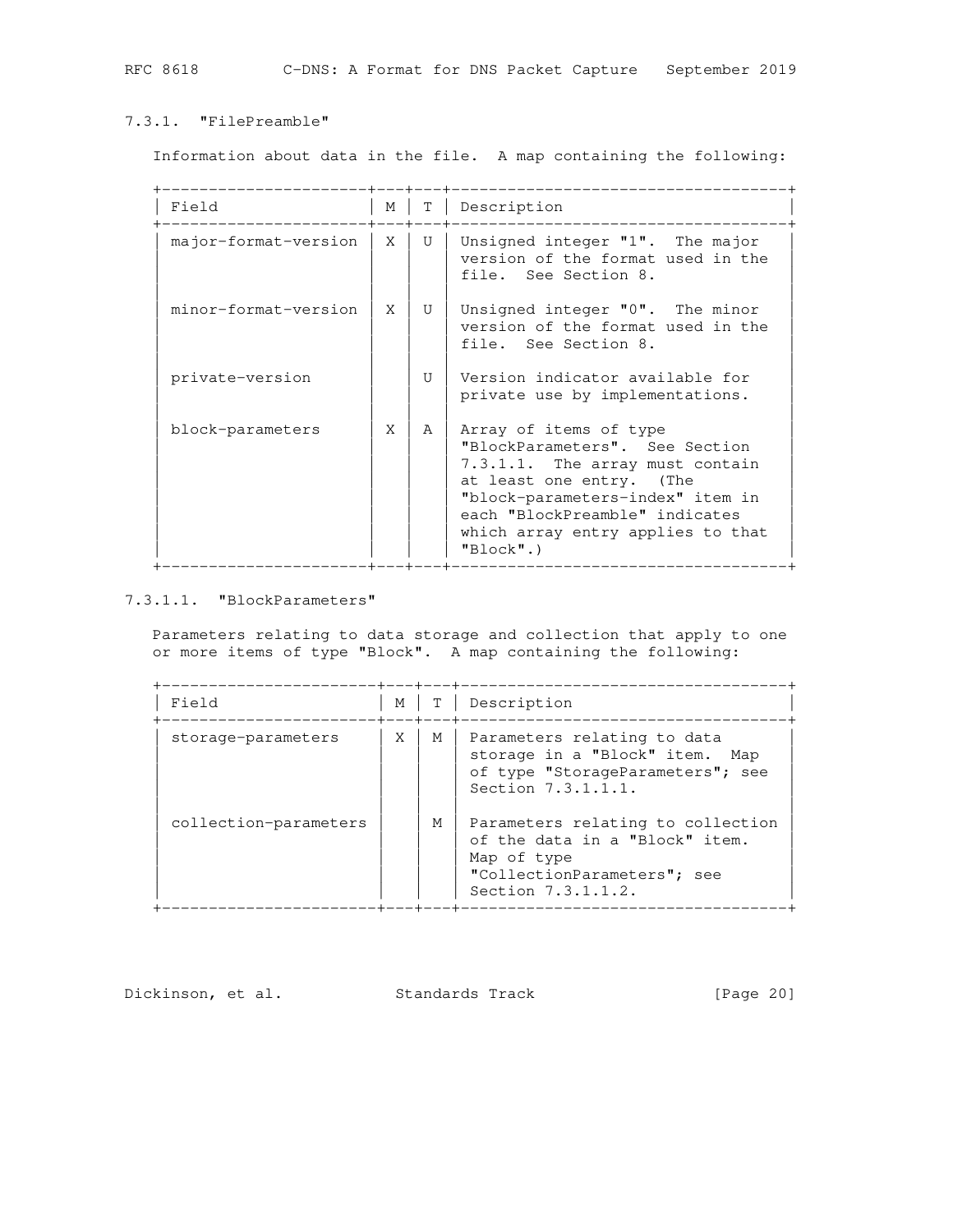# 7.3.1.1.1. "StorageParameters"

 Parameters relating to how data is stored in the items of type "Block". A map containing the following:

| Field                          | М  | T              | Description                                                                                                                                                                                                                      |
|--------------------------------|----|----------------|----------------------------------------------------------------------------------------------------------------------------------------------------------------------------------------------------------------------------------|
| ticks-per-second               | X  | U              | Sub-second timing is recorded in<br>This specifies the number of<br>ticks.<br>ticks in a second.                                                                                                                                 |
| max-block-items                | X  | U              | The maximum number of items stored in<br>any of the arrays in a "Block" item<br>(Q/R, Address/Event Count, or<br>Malformed Message data items).<br>An<br>indication to a decoder of the<br>resources needed to process the file. |
| storage-hints                  | X. | М              | Collection of hints as to which fields<br>are omitted in the arrays that have<br>optional fields. Map of type<br>"StorageHints". See Section<br>7.3.1.1.1.1.                                                                     |
| opcodes                        | X  | $\mathsf{A}$   | Array of OPCODES [opcodes] (unsigned<br>integers, each in the range 0 to 15<br>inclusive) recorded by the collecting<br>implementation. See Section 6.2.2.                                                                       |
| rr-types                       | X  | A              | Array of RR TYPEs [rrtypes] (unsigned<br>integers, each in the range 0 to 65535<br>inclusive) recorded by the collecting<br>implementation. See Section 6.2.2.                                                                   |
| storage-flags                  |    | $\overline{U}$ | Bit flags indicating attributes of<br>stored data.<br>Bit 0. 1 if the data has been<br>anonymized.<br>Bit 1. 1 if the data is sampled data.<br>Bit 2. 1 if the names have been<br>normalized (converted to uniform<br>case).     |
| client-address<br>-prefix-ipv4 |    | U              | IPv4 client address prefix length, in<br>the range 1 to 32 inclusive.<br>Ιf<br>specified, only the address prefix<br>bits are stored.                                                                                            |

Dickinson, et al. Standards Track [Page 21]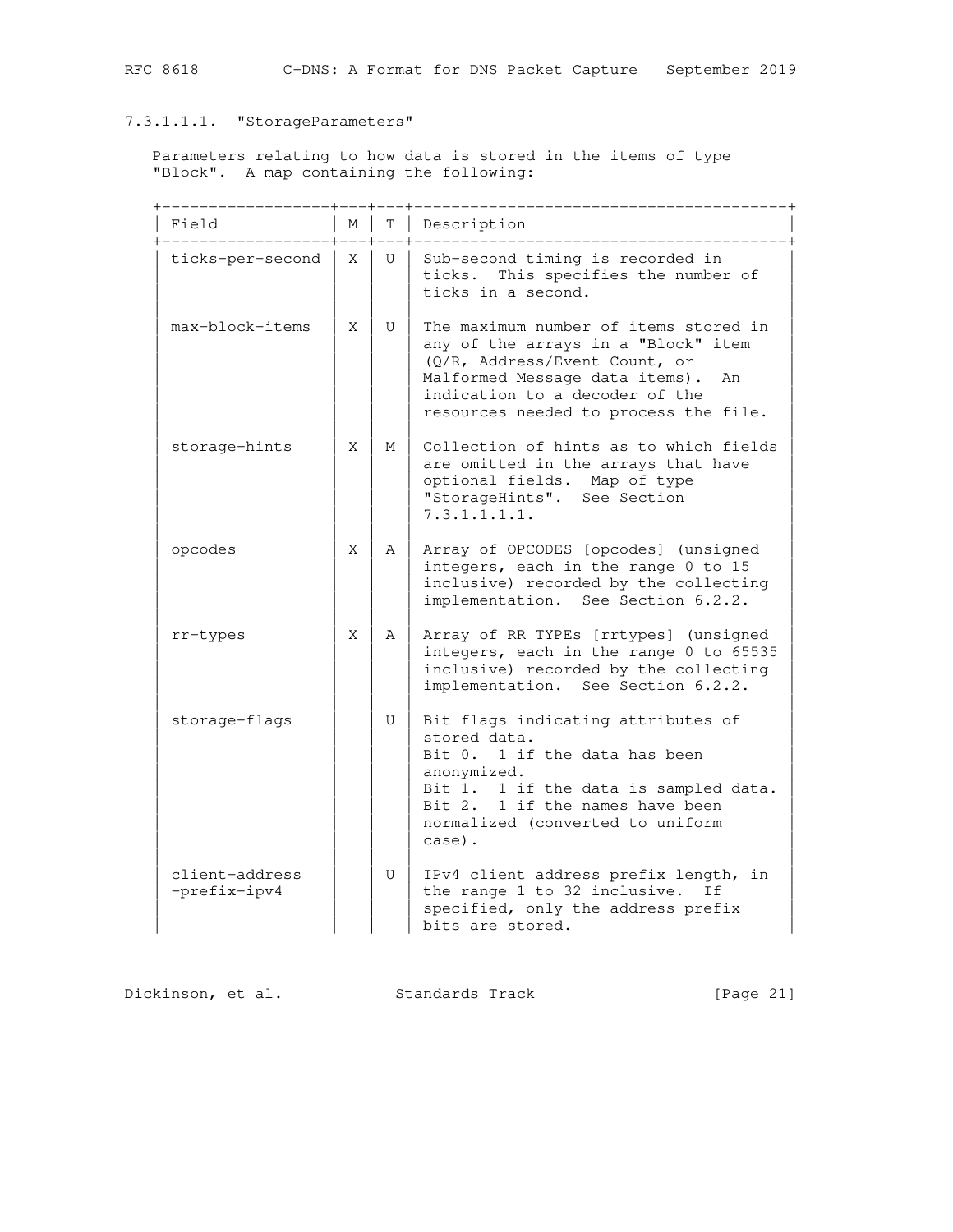| client-address<br>$-prefix-ipv6$ | U            | IPv6 client address prefix length, in<br>the range 1 to 128 inclusive. If<br>specified, only the address prefix<br>bits are stored. |
|----------------------------------|--------------|-------------------------------------------------------------------------------------------------------------------------------------|
| server-address<br>$-prefix-ipv4$ | $\mathbf{U}$ | IPv4 server address prefix length, in<br>the range 1 to 32 inclusive. If<br>specified, only the address prefix<br>bits are stored.  |
| server-address<br>$-prefix-ipv6$ | $\mathbf{U}$ | IPv6 server address prefix length, in<br>the range 1 to 128 inclusive. If<br>specified, only the address prefix<br>bits are stored. |
| sampling-method                  | T.           | Information on the sampling method<br>used. See Section 6.2.3.                                                                      |
| anonymization<br>-method         | T.           | Information on the anonymization<br>method used. See Section 6.2.3.                                                                 |

### 7.3.1.1.1.1. "StorageHints"

 An indicator of which fields the collecting implementation omits in the maps with optional fields. Note that hints have a top-down precedence. In other words, where a map contains another map, the hint on the containing map overrides any hints in the contained map and the contained map is omitted. A map containing the following:

| Field                      | M | T | Description                                                                                                                                                                                                                                                                                                                                                                                                    |
|----------------------------|---|---|----------------------------------------------------------------------------------------------------------------------------------------------------------------------------------------------------------------------------------------------------------------------------------------------------------------------------------------------------------------------------------------------------------------|
| query-response<br>$-hints$ | X | U | Hints indicating which "QueryResponse"<br>fields are omitted; see Section<br>7.3.2.4. If a bit is unset, the field<br>is omitted from the capture.<br>Bit 0. time-offset<br>Bit 1. client-address-index<br>Bit 2. client-port<br>Bit 3. transaction-id<br>Bit 4. qr-signature-index<br>Bit 5. client-hoplimit<br>Bit 6. response-delay<br>Bit 7. query-name-index<br>Bit 8. query-size<br>Bit 9. response-size |

Dickinson, et al. Standards Track [Page 22]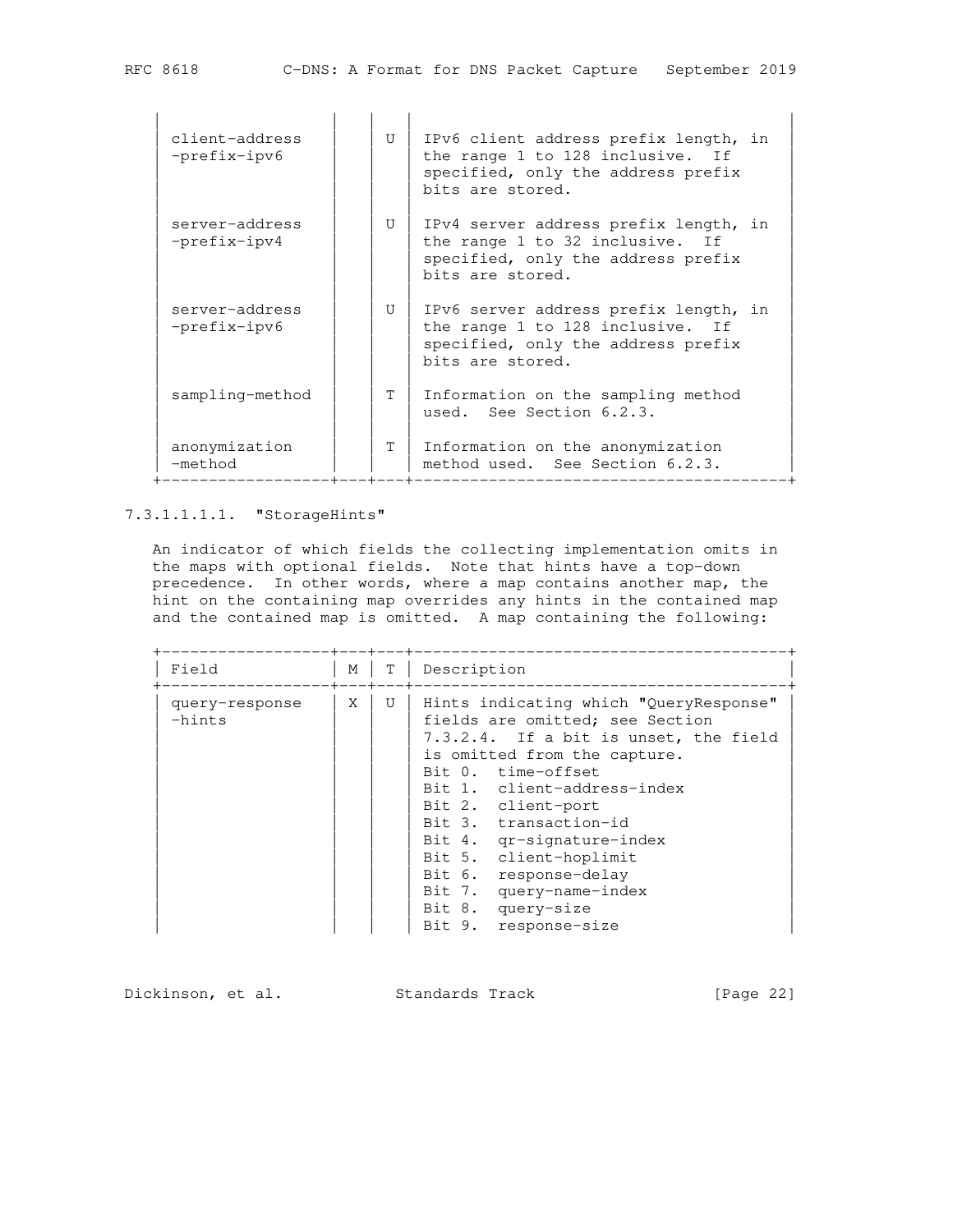|                                    |   |   | Bit 10.<br>response-processing-data<br>Bit 11.<br>query-question-sections<br>Bit 12.<br>query-answer-sections<br>Bit 13.<br>query-authority-sections<br>Bit 14.<br>query-additional-sections<br>Bit 15.<br>response-answer-sections<br>Bit 16. response-authority-sections<br>Bit 17.<br>response-additional-sections                                                                                                                                                                                                                                                                                                          |
|------------------------------------|---|---|--------------------------------------------------------------------------------------------------------------------------------------------------------------------------------------------------------------------------------------------------------------------------------------------------------------------------------------------------------------------------------------------------------------------------------------------------------------------------------------------------------------------------------------------------------------------------------------------------------------------------------|
| query-response<br>-signature-hints | X | U | Hints indicating which<br>"QueryResponseSignature" fields are<br>omitted; see Section 7.3.2.3.2.<br>If a<br>bit is unset, the field is omitted<br>from the capture.<br>Bit 0. server-address-index<br>Bit 1. server-port<br>Bit 2. qr-transport-flags<br>Bit 3.<br>qr-type<br>Bit 4. qr-sig-flags<br>Bit 5. query-opcode<br>Bit 6. qr-dns-flags<br>Bit 7. query-rcode<br>Bit 8.<br>query-classtype-index<br>Bit 9. query-qdcount<br>Bit 10. query-ancount<br>Bit 11. query-nscount<br>Bit 12. query-arcount<br>Bit 13. query-edns-version<br>Bit 14. query-udp-size<br>Bit 15. query-opt-rdata-index<br>Bit 16. response-rcode |
| rr-hints                           | Χ | U | Hints indicating which optional "RR"<br>fields are omitted; see Section<br>7.3.2.3.4.<br>If a bit is unset, the<br>field is omitted from the capture.<br>tt1<br>Bit 0.<br>rdata-index<br>Bit 1.                                                                                                                                                                                                                                                                                                                                                                                                                                |
| other-data-hints                   | X | U | Hints indicating which other datatypes<br>are omitted. If a bit is unset, the<br>datatype is omitted from the capture.<br>Bit 0. malformed-messages<br>Bit 1.<br>address-event-counts                                                                                                                                                                                                                                                                                                                                                                                                                                          |

Dickinson, et al. Standards Track [Page 23]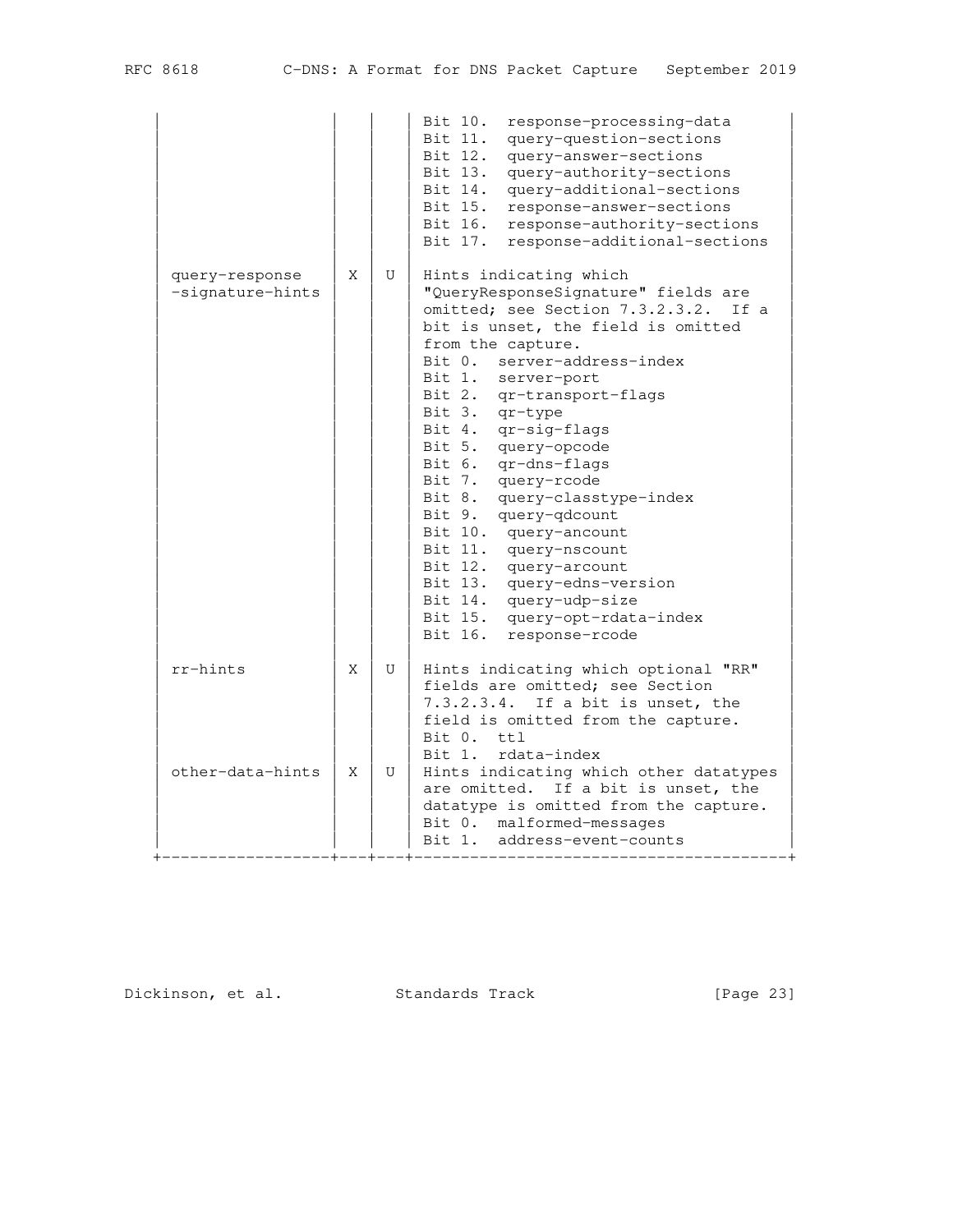#### 7.3.1.1.2. "CollectionParameters"

 Parameters providing information regarding how data in the file was collected (applicable for some, but not all, collection environments). The values are informational only and serve as metadata to downstream analyzers as to the configuration of a collecting implementation. They can provide context when interpreting what data is present/absent from the capture but cannot necessarily be validated against the data captured.

 These parameters have no default. If they do not appear, nothing can be inferred about their value.

|                  |   |              | ________________________                                                                                                                                                   |
|------------------|---|--------------|----------------------------------------------------------------------------------------------------------------------------------------------------------------------------|
| Field            | M |              | T   Description                                                                                                                                                            |
| query-timeout    |   | U            | To be matched with a Query, a Response<br>must arrive within this number of<br>milliseconds.                                                                               |
| skew-timeout     |   | $\mathbf{U}$ | The network stack may report a<br>Response before the corresponding<br>Query. A Response is not considered<br>to be missing a Query until after this<br>many microseconds. |
| snaplen          |   | $\mathbf{U}$ | Collect up to this many bytes per<br>packet.                                                                                                                               |
| promisc          |   | B            | "true" if promiscuous mode<br>[pcap-options] was enabled on the<br>interface, "false" otherwise.                                                                           |
| interfaces       |   | Α            | Array of identifiers (of type text<br>string) of the interfaces used for<br>collection.                                                                                    |
| server-addresses |   | $\mathsf{A}$ | Array of server collection IP<br>addresses (of type byte string).<br>Metadata for downstream analyzers;<br>does not affect collection.                                     |

A map containing the following items:

Dickinson, et al. Standards Track [Page 24]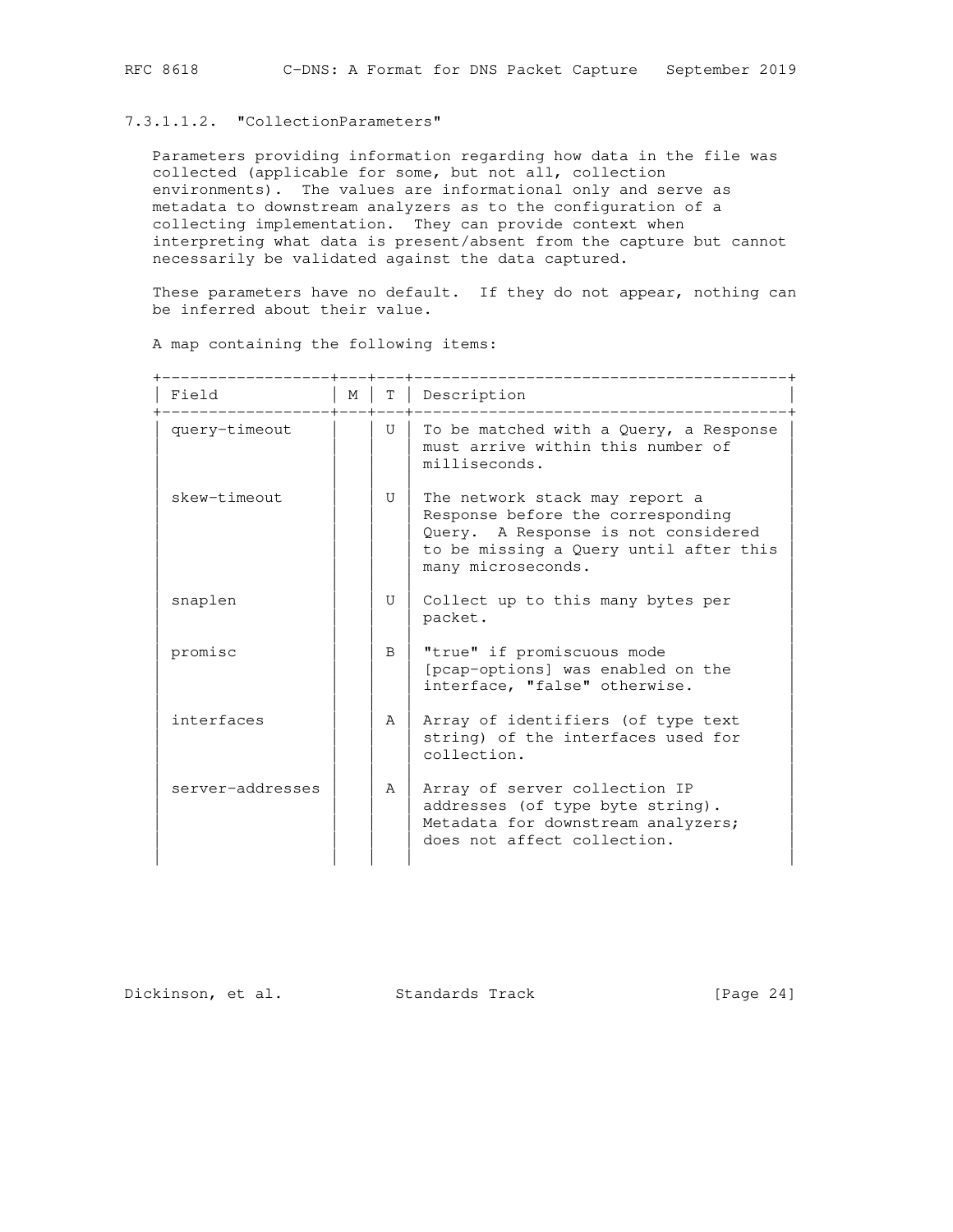| vlan-ids     | A  | Array of identifiers (of type unsigned<br>integer, each in the range 1 to 4094<br>inclusive) of VLANs [IEEE802.10]<br>selected for collection. VLAN IDs are<br>unique only within an administrative<br>domain. |
|--------------|----|----------------------------------------------------------------------------------------------------------------------------------------------------------------------------------------------------------------|
| filter       | T. | Filter for input, in "topdump"<br>[pcap-filter] style.                                                                                                                                                         |
| qenerator-id | T. | Implementation-specific human-readable<br>string identifying the collection<br>method.                                                                                                                         |
| host-id      | T. | String identifying the collecting<br>host.<br>___________________                                                                                                                                              |

### 7.3.2. "Block"

 Container for data with common collection and storage parameters. A map containing the following:

| Field            | M |   | T   Description                                                                                                                                                 |
|------------------|---|---|-----------------------------------------------------------------------------------------------------------------------------------------------------------------|
| block-preamble   | X | M | Overall information for the "Block"<br>item. Map of type "BlockPreamble";<br>see Section 7.3.2.1.                                                               |
| block-statistics |   | M | Statistics about the "Block" item.<br>Map of type "BlockStatistics"; see<br>Section 7.3.2.2.                                                                    |
| block-tables     |   | M | The arrays containing data<br>referenced by individual<br>"QueryResponse" or<br>"MalformedMessage" items. Map of<br>type "BlockTables"; see Section<br>7.3.2.3. |
| query-responses  |   | A | Details of individual C-DNS O/R data<br>items. Array of items of type<br>"QueryResponse"; see Section<br>7.3.2.4. If present, the array must<br>not be empty.   |

Dickinson, et al. Standards Track [Page 25]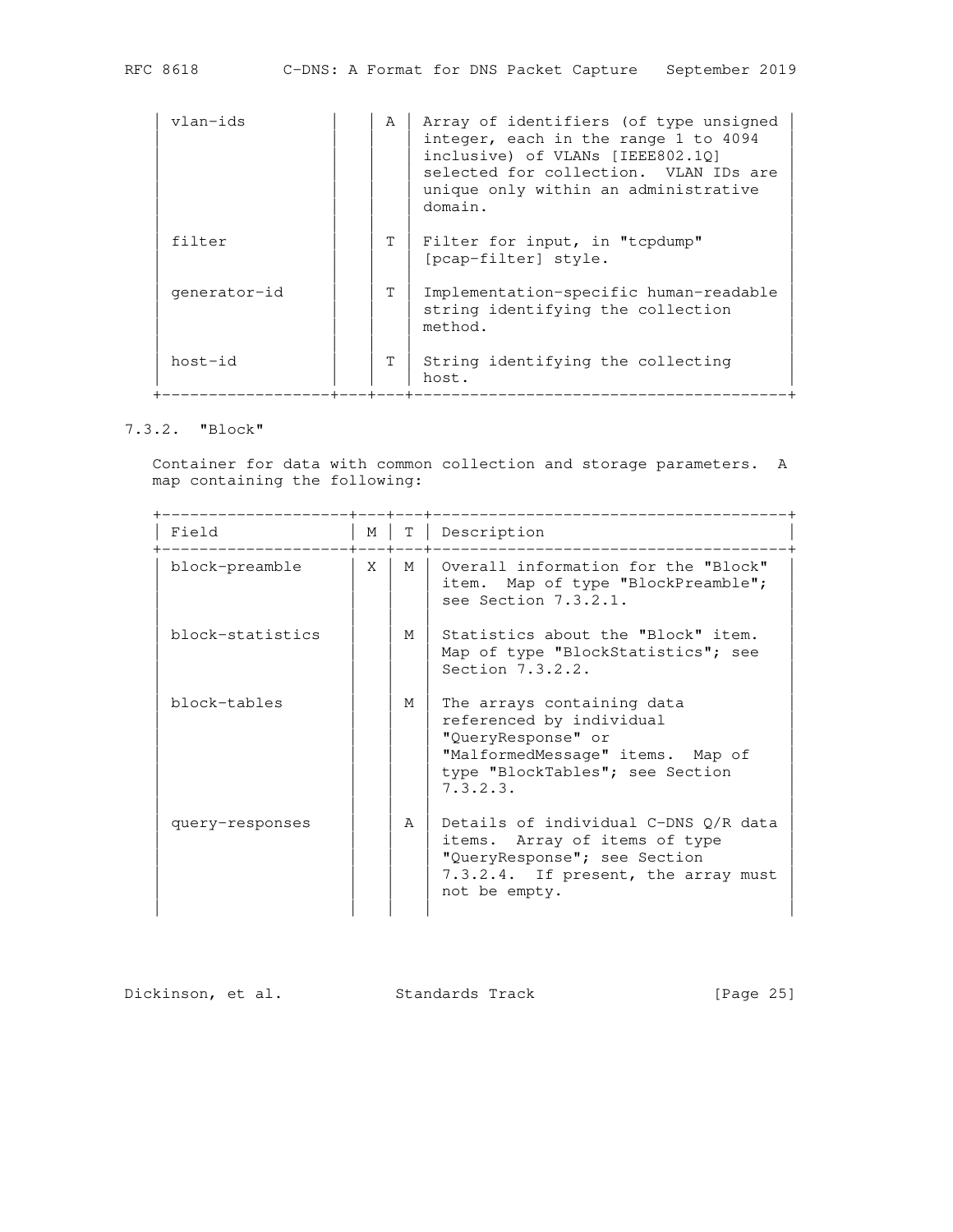| address-event<br>$-counts$ | A | Per-client counts of ICMP messages<br>and TCP resets. Array of items of<br>type "AddressEventCount"; see<br>Section 7.3.2.5. If present, the<br>array must not be empty. |
|----------------------------|---|--------------------------------------------------------------------------------------------------------------------------------------------------------------------------|
| malformed-messages         | A | Details of malformed DNS messages.<br>Array of items of type<br>"MalformedMessage"; see Section<br>7.3.2.6. If present, the array must<br>not be empty.                  |

7.3.2.1. "BlockPreamble"

 Overall information for a "Block" item. A map containing the following:

| Field                        | M             | Т | Description                                                                                                                                                                                                                                                                                                                                                                                                                                                                                    |
|------------------------------|---------------|---|------------------------------------------------------------------------------------------------------------------------------------------------------------------------------------------------------------------------------------------------------------------------------------------------------------------------------------------------------------------------------------------------------------------------------------------------------------------------------------------------|
| earliest-time                | $\mathcal{C}$ | A | A timestamp (two unsigned integers, of<br>type "Timestamp") for the earliest<br>record in the "Block" item. The first<br>integer is the number of seconds since<br>the POSIX epoch [posix-time]<br>$("time_t"), excluding leap seconds.$<br>The second integer is the number of<br>ticks (see Section 7.3.1.1.1) since<br>the start of the second. This field<br>is mandatory unless all block items<br>containing a time offset from the<br>start of the Block also omit that time<br>offset. |
| block-parameters<br>$-index$ |               | Π | The index of the item in the<br>"block-parameters" array (in the<br>"file-preamble" item) applicable to<br>this block. If not present, index 0<br>is used. See Section 7.3.1.                                                                                                                                                                                                                                                                                                                  |

Dickinson, et al. Standards Track [Page 26]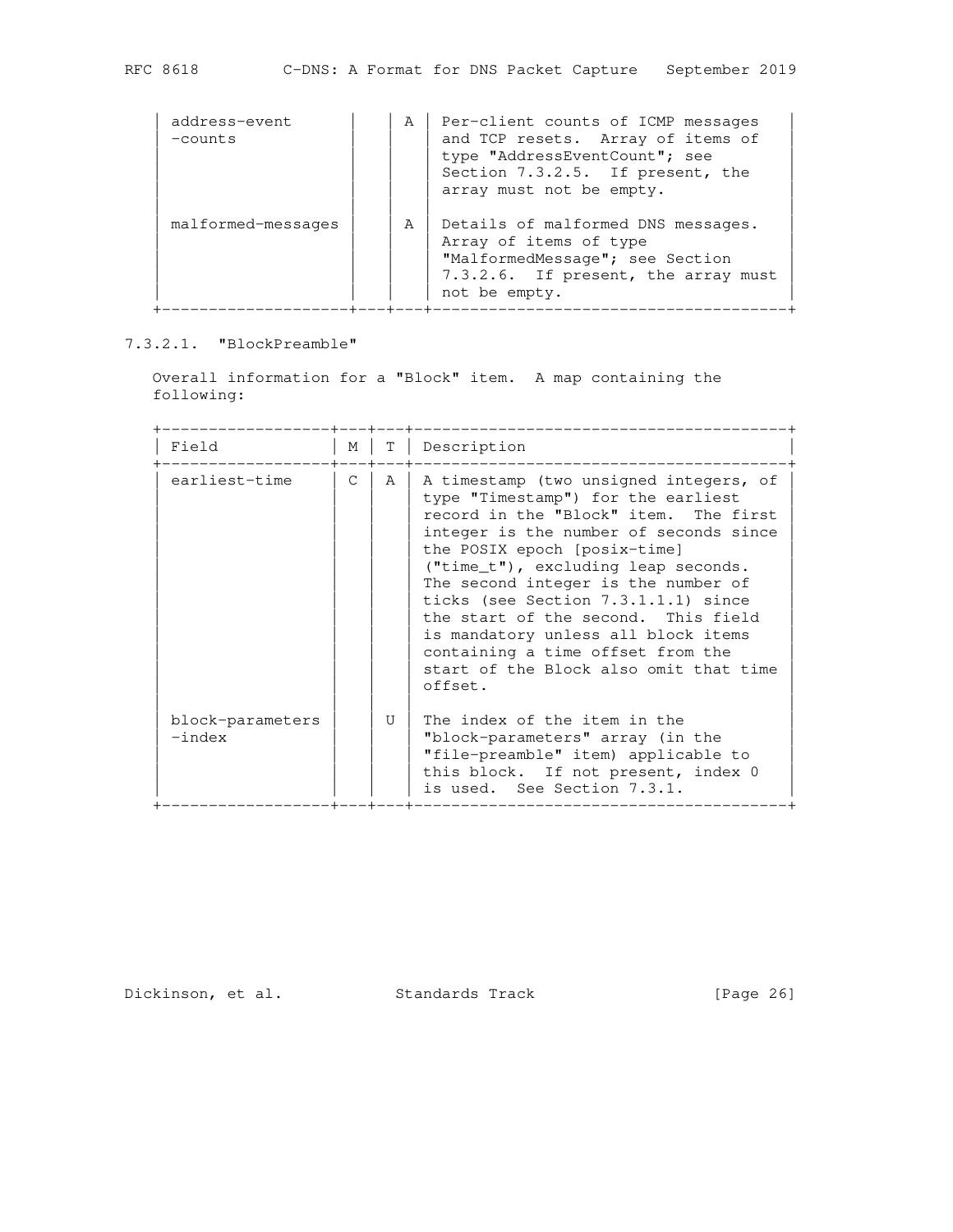# 7.3.2.2. "BlockStatistics"

 Basic statistical information about a "Block" item. A map containing the following:

| Field               | М | T. | Description                                                                                                                                                                                            |
|---------------------|---|----|--------------------------------------------------------------------------------------------------------------------------------------------------------------------------------------------------------|
| processed-messages  |   | U  | Total number of well-formed DNS<br>messages processed from the input<br>traffic stream during collection of<br>data in this "Block" item.                                                              |
| gr-data-items       |   | U  | Total number of O/R data items in<br>this "Block" item.                                                                                                                                                |
| unmatched-queries   |   | U  | Number of unmatched Queries in this<br>"Block" item.                                                                                                                                                   |
| unmatched-responses |   | U  | Number of unmatched Responses in<br>this "Block" item.                                                                                                                                                 |
| discarded-opcode    |   | U  | Number of DNS messages processed<br>from the input traffic stream<br>during collection of data in this<br>"Block" item but not recorded<br>because their OPCODE is not in the<br>list to be collected. |
| malformed-items     |   | U  | Number of malformed messages<br>processed from the input traffic<br>stream during collection of data in<br>this "Block" item.                                                                          |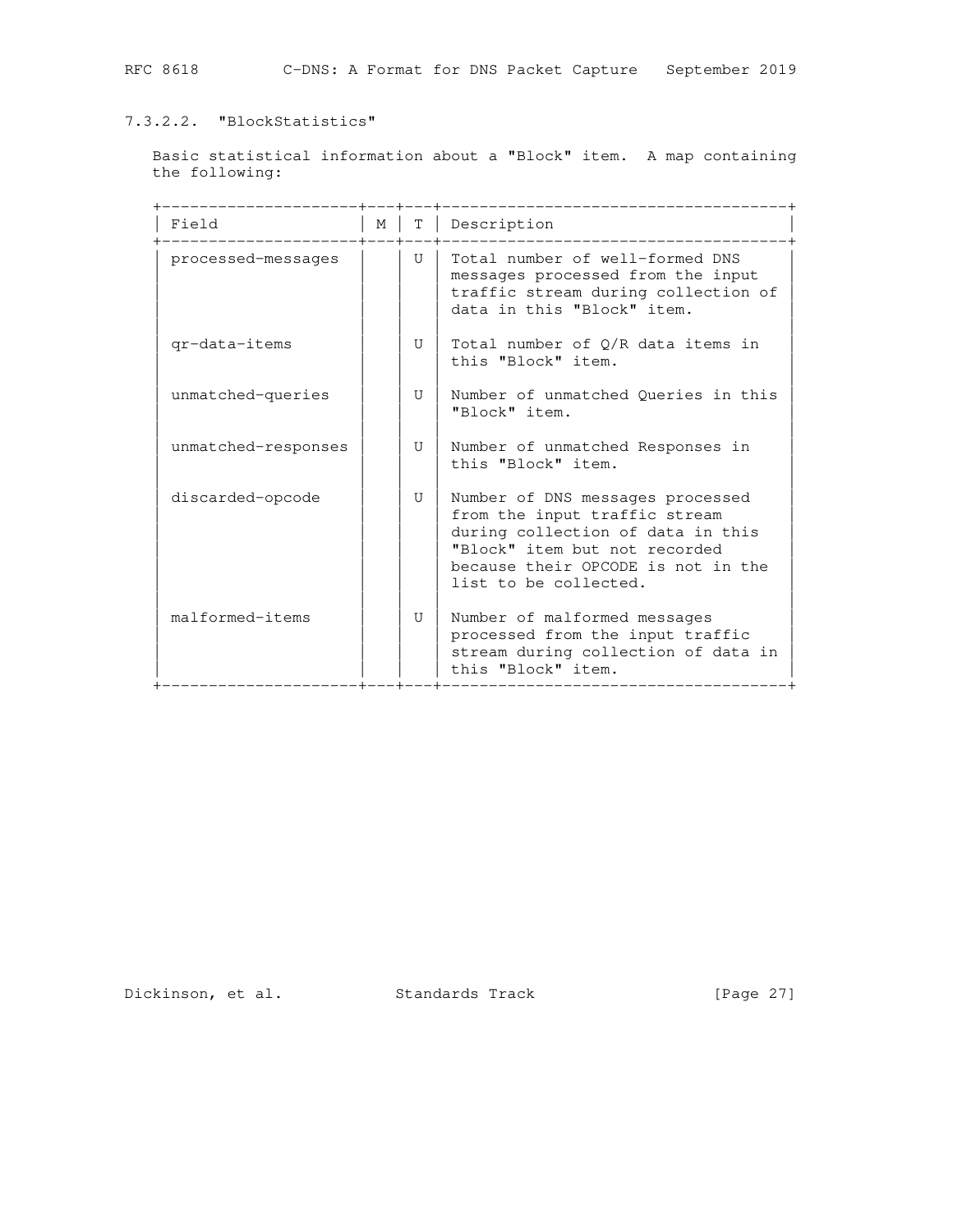7.3.2.3. "BlockTables"

 Map of arrays containing data referenced by individual "QueryResponse" or "MalformedMessage" items in this "Block". Each element is an array that, if present, must not be empty.

An item in the "qlist" array contains indexes to values in the "qrr" array. Therefore, if "qlist" is present, "qrr" must also be present. Similarly, if "rrlist" is present, "rr" must also be present.

The map contains the following items:

| Field      | $M_{\odot}$ | T             | Description                                                                                                                                                                                                                                                                                                            |
|------------|-------------|---------------|------------------------------------------------------------------------------------------------------------------------------------------------------------------------------------------------------------------------------------------------------------------------------------------------------------------------|
| ip-address |             | Α             | Array of IP addresses, in network<br>byte order (of type byte string).<br>If<br>client or server address prefixes are<br>set, only the address prefix bits are<br>stored. Each string is therefore up<br>to 4 bytes long for an IPv4 address,<br>or up to 16 bytes long for an IPv6<br>address. See Section 7.3.1.1.1. |
| classtype  |             | A             | Array of RR CLASS and TYPE<br>information. Type is "ClassType".<br>See Section 7.3.2.3.1.                                                                                                                                                                                                                              |
| name-rdata |             | Α             | Array where each entry is the<br>contents of a single NAME or RDATA in<br>wire format (of type byte string).<br>Note that NAMEs, and labels within<br>RDATA contents, are full domain names<br>or labels; no name compression (per<br>[RFC1035]) is used on the individual<br>names/labels within the format.          |
| $qr-siq$   |             | $\mathcal{A}$ | Array of Q/R data item signatures.<br>Type is "QueryResponseSignature".<br>See Section 7.3.2.3.2.                                                                                                                                                                                                                      |
| glist      |             | A             | Array of type "QuestionList". A<br>"QuestionList" is an array of<br>unsigned integers, indexes to<br>"Question" items in the "qrr" array.                                                                                                                                                                              |

Dickinson, et al. Standards Track [Page 28]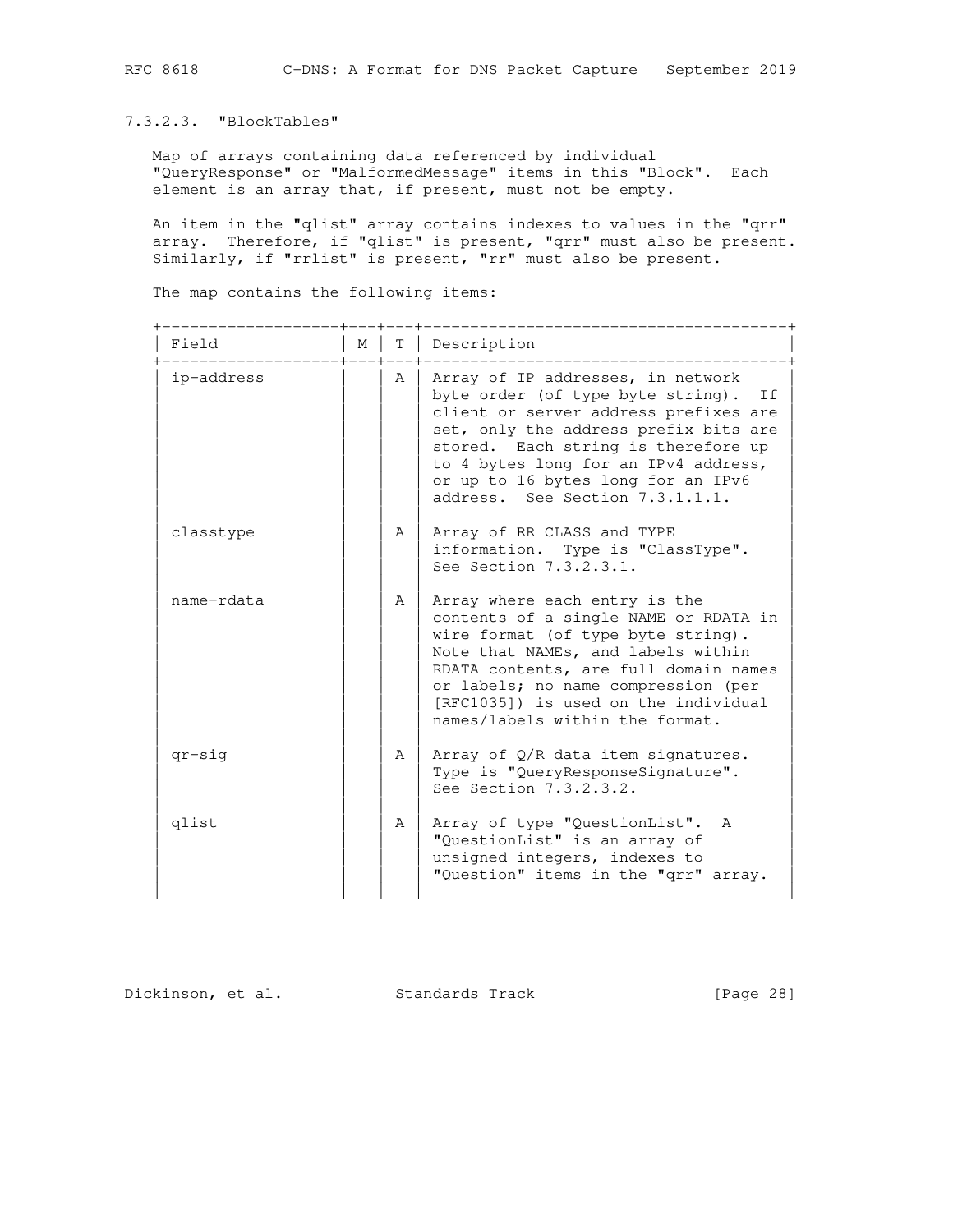| qrr                        | A | Array of type "Question". Each entry<br>is the contents of a single Question,<br>where a Question is the second or<br>subsequent Question in a Query. See<br>Section 7.3.2.3.3. |
|----------------------------|---|---------------------------------------------------------------------------------------------------------------------------------------------------------------------------------|
| rrlist                     | A | Array of type "RRList". An "RRList"<br>is an array of unsigned integers,<br>indexes to "RR" items in the "rr"<br>array.                                                         |
| rr                         | A | Array of type "RR". Each entry is<br>the contents of a single RR. See<br>Section 7.3.2.3.4.                                                                                     |
| malformed-message<br>-data | A | Array of the contents of malformed<br>messages. Array of type<br>"MalformedMessageData". See Section<br>7.3.2.3.5.                                                              |

7.3.2.3.1. "ClassType"

RR CLASS and TYPE information. A map containing the following:

|  |  | Field $ M T $ Description                           |
|--|--|-----------------------------------------------------|
|  |  | type $ X $ U   TYPE value [rrtypes].                |
|  |  | class $\mid X \mid U \mid$ CLASS value [rrclasses]. |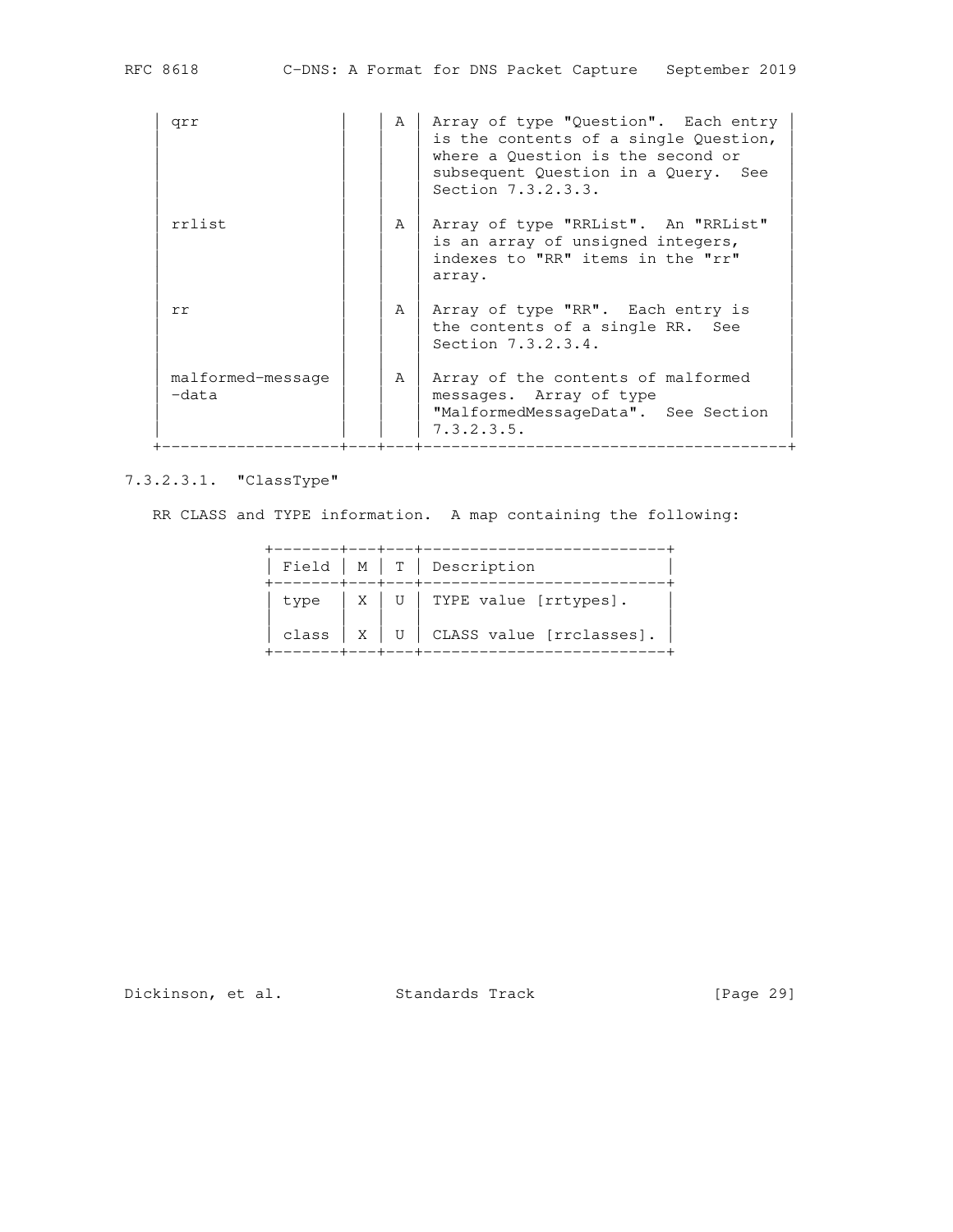# 7.3.2.3.2. "QueryResponseSignature"

 Elements of a Q/R data item that are often common between multiple individual Q/R data items. A map containing the following:

| Field                       | М            | Т | Description                                                                                                                                                                                                                                                                                                                                                                                                                                                                                                                                                                                                                         |
|-----------------------------|--------------|---|-------------------------------------------------------------------------------------------------------------------------------------------------------------------------------------------------------------------------------------------------------------------------------------------------------------------------------------------------------------------------------------------------------------------------------------------------------------------------------------------------------------------------------------------------------------------------------------------------------------------------------------|
| server-address<br>$-$ index |              | U | The index in the "ip-address" array<br>of the server IP address. See<br>Section 7.3.2.3.                                                                                                                                                                                                                                                                                                                                                                                                                                                                                                                                            |
| server-port                 |              | U | The server port.                                                                                                                                                                                                                                                                                                                                                                                                                                                                                                                                                                                                                    |
| qr-transport-flags          | $\mathsf{C}$ | U | Bit flags describing the transport<br>used to service the Query.<br>Same<br>definition as "mm-transport-flags"<br>in Section 7.3.2.3.5, with an<br>additional indicator for trailing<br>bytes. See Appendix A.<br>Bit 0. IP version. 0 if IPv4, 1 if<br>IPv6. See Section 6.2.4.<br>Bits 1-4. Transport.<br>$4$ -bit<br>unsigned value where<br>$0 = UDP [RFC1035]$<br>$1 = TCP [RFC1035]$<br>$2 = TLS [RFC7858]$<br>$3 = DTLS [RFC8094]$<br>$4 = HTTPS [RFC8484]$<br>15 = Non-standard transport (see<br>below)<br>Values 5-14 are reserved for future<br>use.<br>Bit 5. 1 if trailing bytes in Query<br>packet. See Section 11.2. |
| qr-type                     |              | U | Type of Query/Response transaction<br>based on the definitions in the<br>dnstap schema [dnstap-schema].<br>$0 =$ Stub. A transaction between a<br>stub resolver and a DNS server from<br>the perspective of the stub<br>resolver.<br>1 = Client. A transaction between a<br>client and a DNS server (a proxy or<br>full recursive resolver) from the<br>perspective of the DNS server.                                                                                                                                                                                                                                              |

Dickinson, et al. Standards Track [Page 30]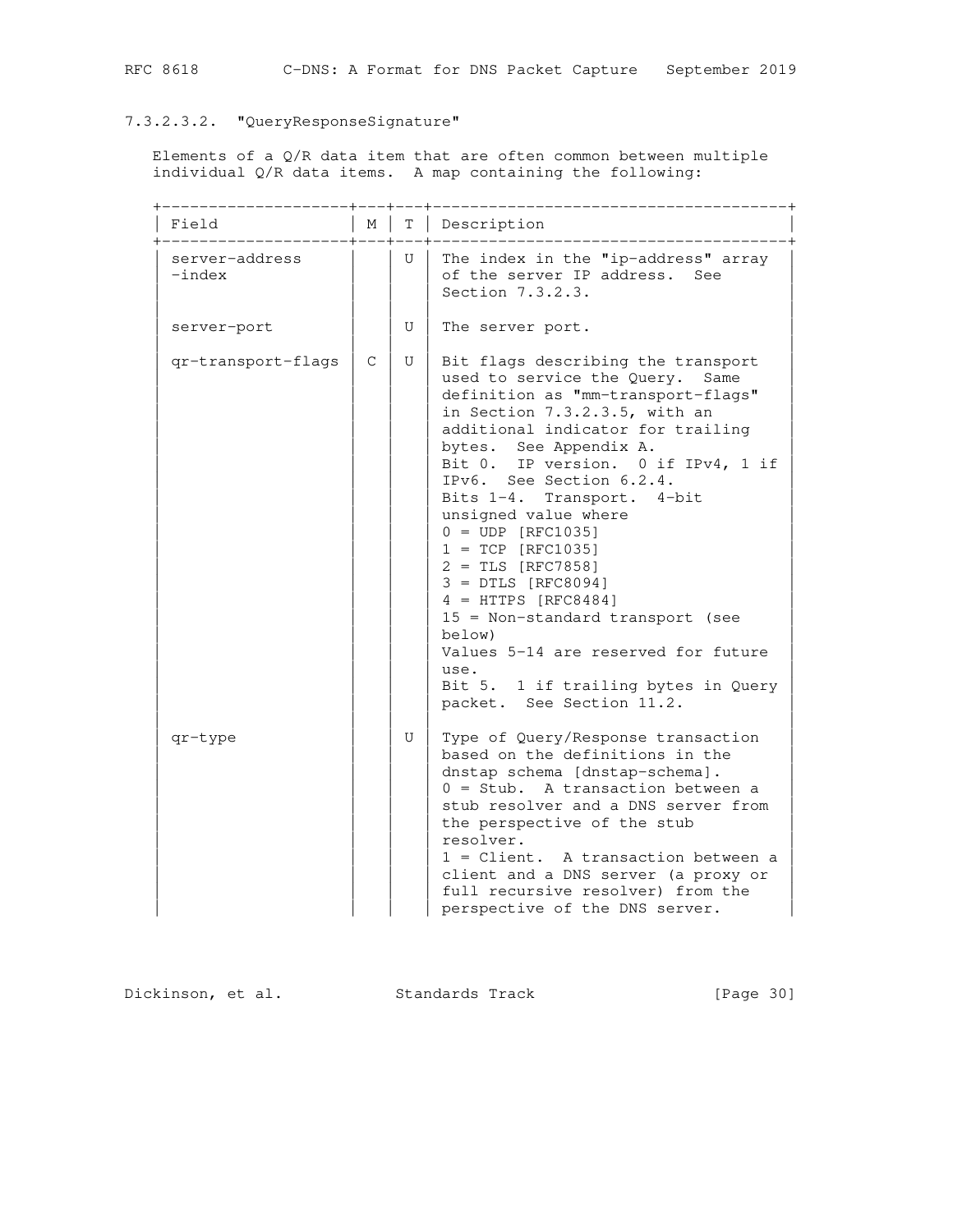|              |   | 2 = Resolver. A transaction between<br>a recursive resolver and an<br>authoritative server from the<br>perspective of the recursive<br>resolver.<br>$3 =$ Authoritative. A transaction<br>between a recursive resolver and an<br>authoritative server from the<br>perspective of the authoritative<br>server.<br>$4$ = Forwarder. A transaction<br>between a downstream forwarder and<br>an upstream DNS server (a recursive<br>resolver) from the perspective of<br>the downstream forwarder.<br>5 = Tool. A transaction between a<br>DNS software tool and a DNS server,<br>from the perspective of the tool. |
|--------------|---|-----------------------------------------------------------------------------------------------------------------------------------------------------------------------------------------------------------------------------------------------------------------------------------------------------------------------------------------------------------------------------------------------------------------------------------------------------------------------------------------------------------------------------------------------------------------------------------------------------------------|
| qr-sig-flags | U | Bit flags explicitly indicating<br>attributes of the message pair<br>represented by this Q/R data item<br>(not all attributes may be recorded<br>or deducible).<br>Bit 0. 1 if a Query was present.<br>Bit 1. 1 if a Response was present.<br>Bit 2. 1 if a Query was present and<br>it had an OPT RR.<br>Bit 3. 1 if a Response was present<br>and it had an OPT RR.<br>Bit 4. 1 if a Query was present but<br>had no Question.<br>Bit 5. 1 if a Response was present<br>but had no Question (only one<br>query-name-index is stored per Q/R<br>data item).                                                    |
| query-opcode | U | Query OPCODE.                                                                                                                                                                                                                                                                                                                                                                                                                                                                                                                                                                                                   |
| qr-dns-flags | U | Bit flags with values from the Query<br>and Response DNS flags. Flag values<br>are 0 if the Query or Response is<br>not present.<br>Bit 0. Query Checking Disabled<br>$(CD)$ .<br>Query Authenticated Data<br>Bit 1.<br>$(AD)$ .<br>Query reserved (Z).<br>Bit 2.                                                                                                                                                                                                                                                                                                                                               |

Dickinson, et al. Standards Track [Page 31]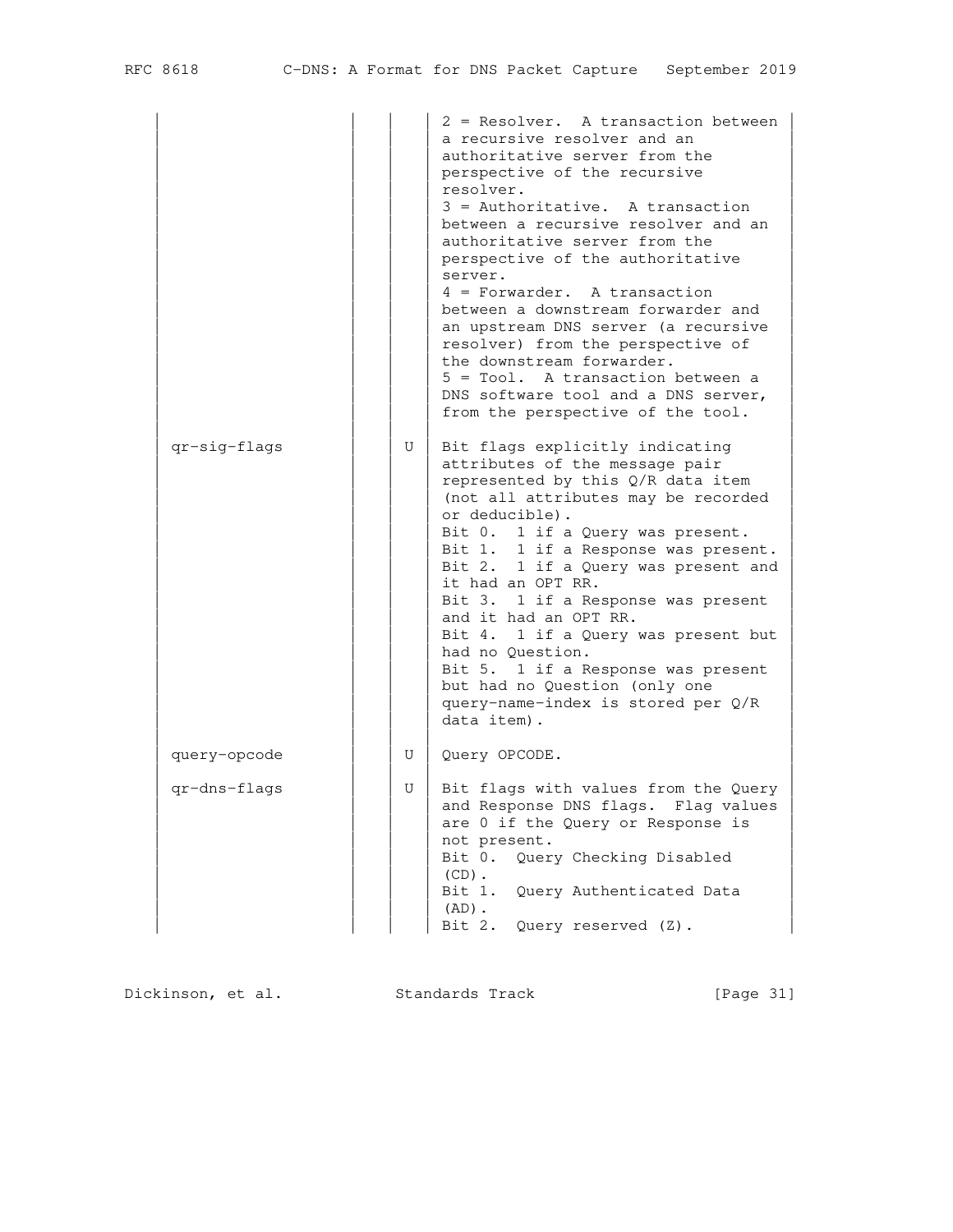| RFC | 8618 |
|-----|------|
|-----|------|

|                    |              | Bit 3.<br>Query Recursion Available<br>$(RA)$ . |
|--------------------|--------------|-------------------------------------------------|
|                    |              | Bit 4.<br>Query Recursion Desired<br>$(RD)$ .   |
|                    |              | Bit 5.<br>Query TrunCation (TC).                |
|                    |              | Bit 6.<br>Query Authoritative Answer            |
|                    |              | $(AA)$ .                                        |
|                    |              | Bit 7.<br>Query DNSSEC answer OK (DO).          |
|                    |              | Bit 8.<br>Response Checking Disabled            |
|                    |              | $(CD)$ .                                        |
|                    |              | Bit 9.<br>Response Authenticated Data           |
|                    |              | $(AD)$ .                                        |
|                    |              | Bit 10. Response reserved (Z).                  |
|                    |              | Bit 11. Response Recursion                      |
|                    |              | Available (RA).                                 |
|                    |              | Bit 12. Response Recursion Desired              |
|                    |              | $(RD)$ .                                        |
|                    |              | Bit 13. Response TrunCation (TC).               |
|                    |              | Bit 14. Response Authoritative                  |
|                    |              | Answer (AA).                                    |
| query-rcode        | U            | Query RCODE. If the Query contains              |
|                    |              | an OPT RR [RFC6891], this value                 |
|                    |              | incorporates any EXTENDED-RCODE                 |
|                    |              | value [rcodes].                                 |
|                    |              |                                                 |
| query-classtype    | U            | The index in the "classtype" array              |
| $-index$           |              | of the CLASS and TYPE of the first              |
|                    |              | Ouestion. See Section 7.3.2.3.                  |
|                    |              |                                                 |
| query-qdcount      | U            | The QDCOUNT in the Query, or                    |
|                    |              | Response if no Query present.                   |
| query-ancount      | $\mathbf{U}$ | Query ANCOUNT.                                  |
|                    |              |                                                 |
| query-nscount      | U            | Query NSCOUNT.                                  |
|                    |              |                                                 |
| query-arcount      | U            | Query ARCOUNT.                                  |
|                    |              |                                                 |
| query-edns-version | U            | The Query EDNS version.<br>$($ "EDNS"           |
|                    |              | stands for Extension Mechanisms for             |
|                    |              | $DNS.$ )                                        |
|                    |              |                                                 |
| query-udp-size     | U            | The Query EDNS sender's UDP payload<br>size.    |
|                    |              |                                                 |
|                    |              |                                                 |

Dickinson, et al. Standards Track [Page 32]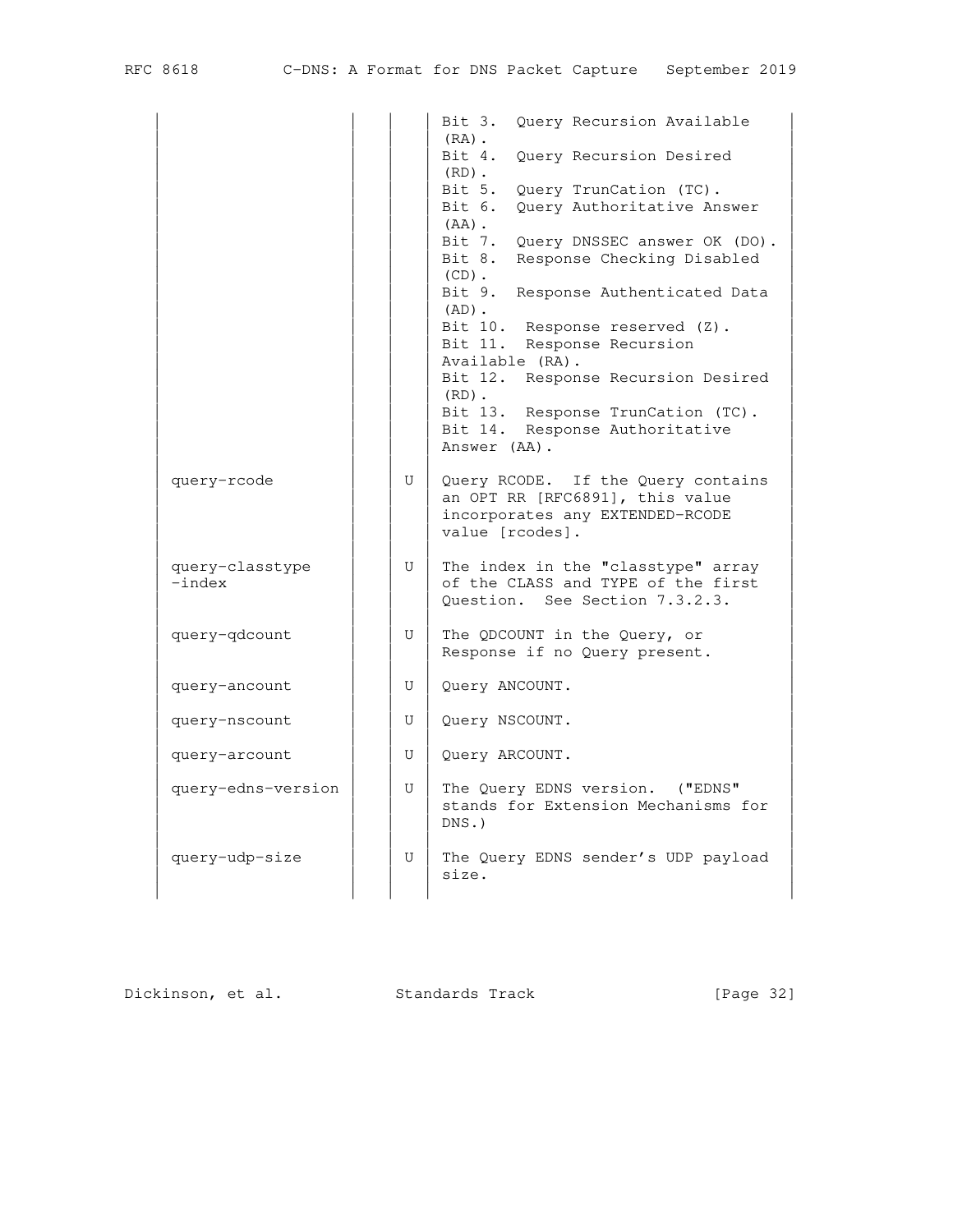| query-opt-rdata<br>$-index$ | U | The index in the "name-rdata" array<br>of the OPT RDATA. See Section<br>7.3.2.3.                                                   |
|-----------------------------|---|------------------------------------------------------------------------------------------------------------------------------------|
| response-rcode              | U | Response RCODE. If the Response<br>contains an OPT RR [RFC6891], this<br>value incorporates any EXTENDED-<br>RCODE value [rcodes]. |

 Version 1.0 of C-DNS supports transport values corresponding to DNS transports defined in IETF Standards Track documents at the time of writing. There are numerous non-standard methods of sending DNS messages over various transports using a variety of protocols, but they are out of scope for this document. With the current specification, these can be generically stored using value 15 (Non-standard transport), or implementations are free to use the negative integer map keys to define their own mappings. Such non-standard transports may also be the subject of a future extension to the specification.

7.3.2.3.3. "Question"

 Details on individual Questions in a Question section. A map containing the following:

| Field           | M |   | Description                                                                                          |
|-----------------|---|---|------------------------------------------------------------------------------------------------------|
| name-index      | X |   | The index in the "name-rdata" array of<br>the ONAME. See Section 7.3.2.3.                            |
| classtype-index | Χ | U | The index in the "classtype" array of<br>the CLASS and TYPE of the Question.<br>See Section 7.3.2.3. |

Dickinson, et al. Standards Track [Page 33]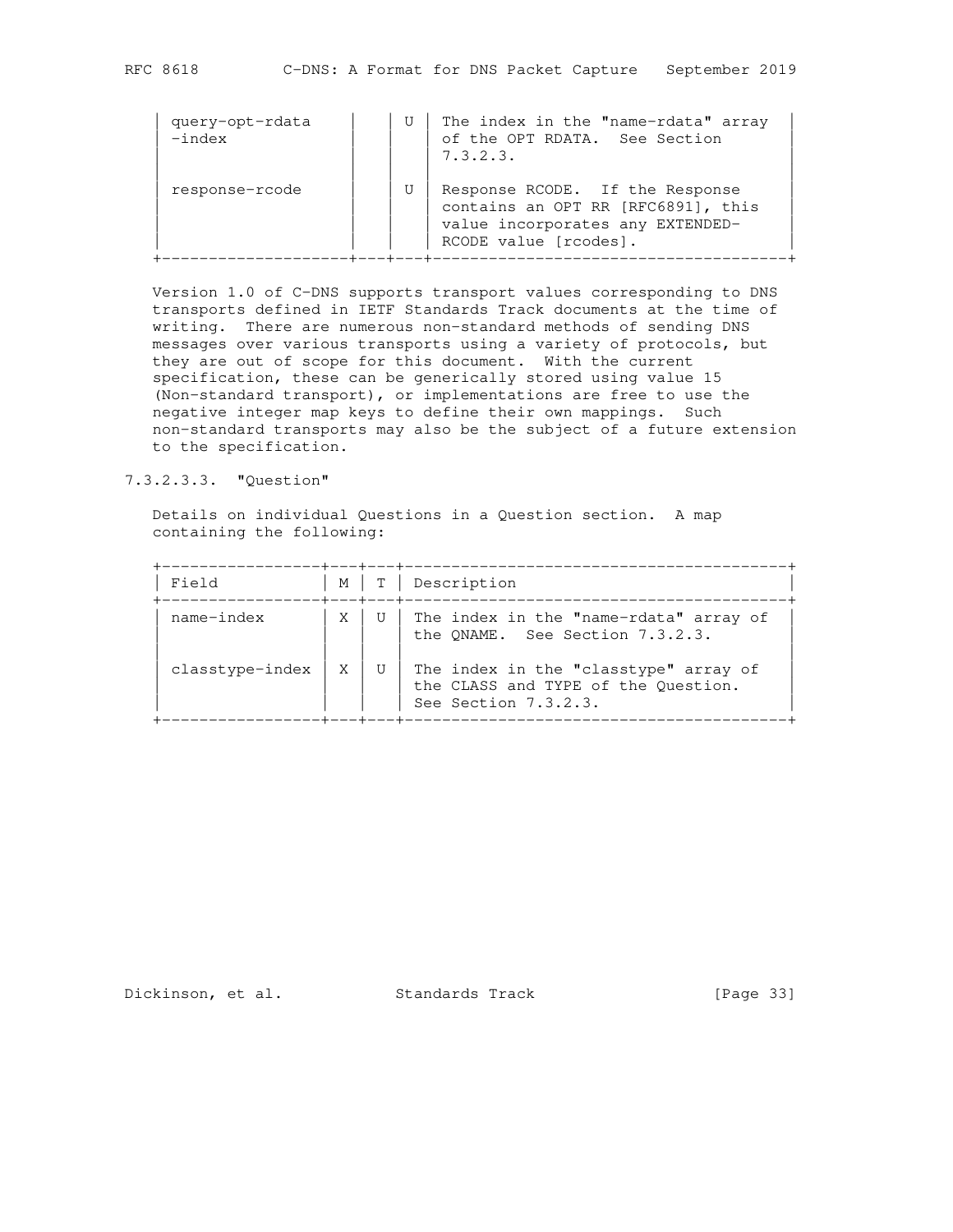7.3.2.3.4. "RR"

 Details on individual RRs in RR sections. A map containing the following:

 +-----------------+---+---+-----------------------------------------+ | Field | M | T | Description +-----------------+---+---+-----------------------------------------+ | name-index | X | U | The index in the "name-rdata" array of | | | | | | | the NAME. See Section 7.3.2.3. | | | | | | classtype-index | X | U | The index in the "classtype" array of  $|$ | | | | | the CLASS and TYPE of the RR. See |  $\blacksquare$   $\blacksquare$   $\blacksquare$   $\blacksquare$   $\blacksquare$   $\blacksquare$   $\blacksquare$   $\blacksquare$   $\blacksquare$   $\blacksquare$   $\blacksquare$   $\blacksquare$   $\blacksquare$   $\blacksquare$   $\blacksquare$   $\blacksquare$   $\blacksquare$   $\blacksquare$   $\blacksquare$   $\blacksquare$   $\blacksquare$   $\blacksquare$   $\blacksquare$   $\blacksquare$   $\blacksquare$   $\blacksquare$   $\blacksquare$   $\blacksquare$   $\blacksquare$   $\blacksquare$   $\blacksquare$   $\blacks$  | | | | | | ttl  $|U|$  The RR Time to Live. | | | | | | rdata-index | | | U | The index in the "name-rdata" array of | | | | | | the RR RDATA. See Section 7.3.2.3. +-----------------+---+---+-----------------------------------------+

7.3.2.3.5. "MalformedMessageData"

 Details on malformed DNS messages stored in this "Block" item. A map containing the following:

| Field                       | М | T. | Description                                                                                                                                                                                                                                                                                                                                           |
|-----------------------------|---|----|-------------------------------------------------------------------------------------------------------------------------------------------------------------------------------------------------------------------------------------------------------------------------------------------------------------------------------------------------------|
| server-address<br>$-$ index |   | U  | The index in the "ip-address" array<br>of the server IP address. See<br>Section 7.3.2.3.                                                                                                                                                                                                                                                              |
| server-port                 |   | U  | The server port.                                                                                                                                                                                                                                                                                                                                      |
| mm-transport-flags          | C | U  | Bit flags describing the transport<br>used to service the Query. See<br>Section $6.2.4$ .<br>Bits 1-4. Transport. 4-bit<br>unsigned value where<br>$0 = UDP$ [RFC1035]<br>$1 = TCP [RFC1035]$<br>$2 = TLS [RFC7858]$<br>$3 = DTLS [RFC8094]$<br>$4 = HTTPS [RFC8484]$<br>$15$ = Non-standard transport<br>Values 5-14 are reserved for future<br>use. |

Dickinson, et al. Standards Track [Page 34]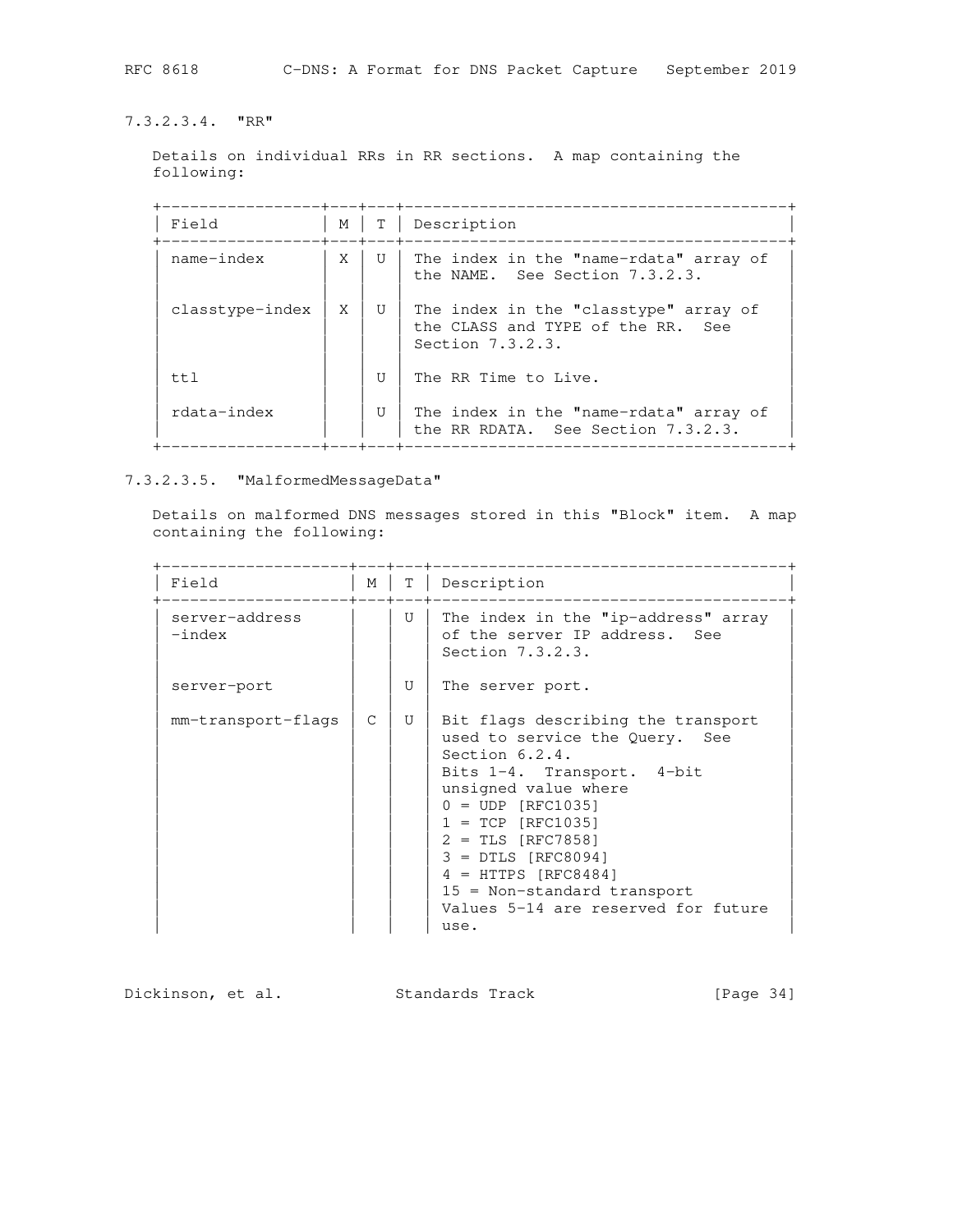| mm-payload |  |  | The payload (raw bytes) of the DNS<br>message. |
|------------|--|--|------------------------------------------------|
|------------|--|--|------------------------------------------------|

# 7.3.2.4. "QueryResponse"

Details on individual Q/R data items.

 Note that there is no requirement that the elements of the "query-responses" array are presented in strict chronological order.

A map containing the following items:

| Field                | М | T      | Description                                                                                                                                                                                                                                            |
|----------------------|---|--------|--------------------------------------------------------------------------------------------------------------------------------------------------------------------------------------------------------------------------------------------------------|
| time-offset          |   | U      | O/R timestamp as an offset in<br>ticks (see Section 7.3.1.1.1) from<br>"earliest-time". The timestamp is<br>the timestamp of the Query, or the<br>Response if there is no Query.                                                                       |
| client-address-index |   | U      | The index in the "ip-address"<br>array of the client IP address.<br>See Section 7.3.2.3.                                                                                                                                                               |
| client-port          |   | U      | The client port.                                                                                                                                                                                                                                       |
| transaction-id       |   | U      | DNS transaction identifier.                                                                                                                                                                                                                            |
| qr-signature-index   |   | U      | The index in the "qr-sig" array of<br>the "QueryResponseSignature" item.<br>See Section 7.3.2.3.                                                                                                                                                       |
| client-hoplimit      |   | U      | The IPv4 TTL or IPv6 Hoplimit from<br>the Query packet.                                                                                                                                                                                                |
| response-delay       |   | $\top$ | The time difference between Query<br>and Response, in ticks.<br>See<br>Section 7.3.1.1.1. Only present<br>if there is a Query and a<br>Response. The delay can be<br>negative if the network<br>stack/capture library returns<br>packets out of order. |

Dickinson, et al. Standards Track [Page 35]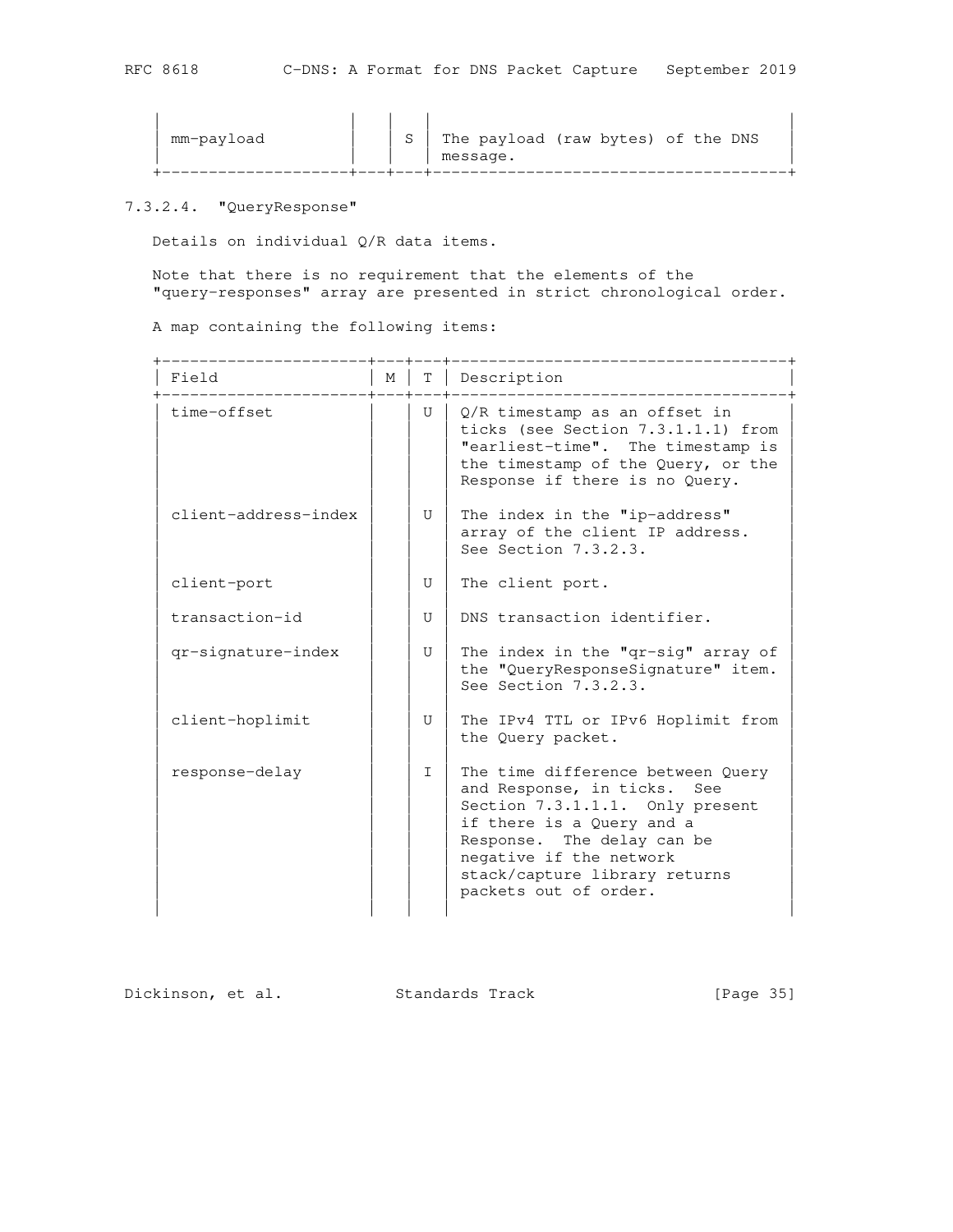| query-name-index             | $\mathbf{I}$ | The index in the "name-rdata"<br>array of the item containing the<br>QNAME for the first Question.<br>See<br>Section $7.3.2.3.$ |
|------------------------------|--------------|---------------------------------------------------------------------------------------------------------------------------------|
| query-size                   | U            | DNS Query message size (see<br>below).                                                                                          |
| response-size                | U            | DNS Response message size (see<br>below).                                                                                       |
| response-processing<br>-data | М            | Data on Response processing. Map<br>of type "ResponseProcessingData".<br>See Section 7.3.2.4.1.                                 |
| query-extended               | М            | Extended Query data. Map of type<br>"QueryResponseExtended". See<br>Section 7.3.2.4.2.                                          |
| response-extended            | М            | Extended Response data. Map of<br>type "QueryResponseExtended". See<br>Section 7.3.2.4.2.                                       |

 The "query-size" and "response-size" fields hold the DNS message size. For UDP, this is the size of the UDP payload that contained the DNS message. For TCP, it is the size of the DNS message as specified in the two-byte message length header. Trailing bytes in UDP Queries are routinely observed in traffic to authoritative servers, and this value allows a calculation of how many trailing bytes were present.

#### 7.3.2.4.1. "ResponseProcessingData"

 Information on the server processing that produced the Response. A map containing the following:

| Field            | M |   | Description                                                                                                  |
|------------------|---|---|--------------------------------------------------------------------------------------------------------------|
| bailiwick-index  |   | U | The index in the "name-rdata" array of<br>the owner name for the Response<br>bailiwick. See Section 7.3.2.3. |
| processing-flags |   |   | Flags relating to Response processing.<br>Bit 0. 1 if the Response came from<br>cache.                       |

Dickinson, et al. Standards Track [Page 36]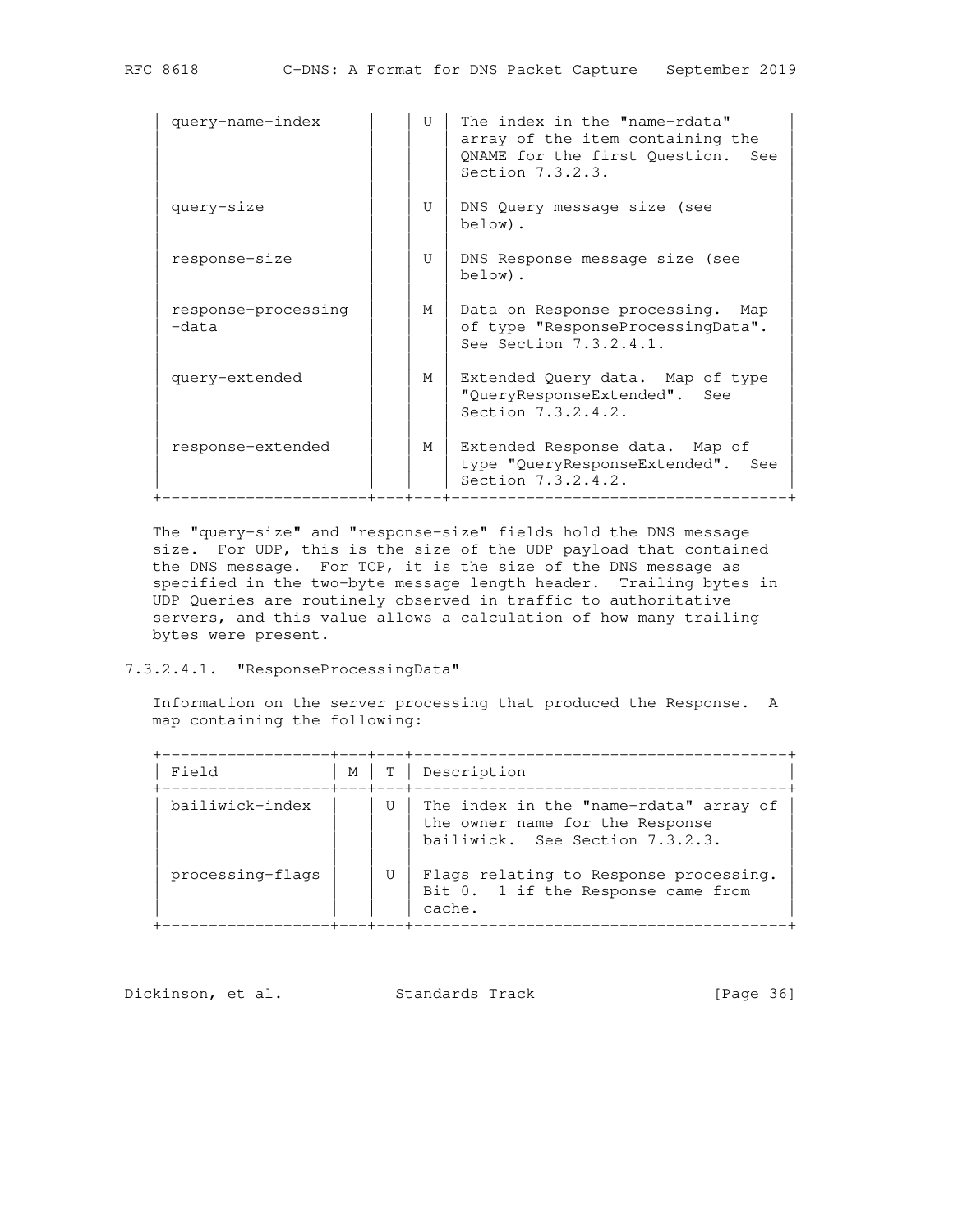# 7.3.2.4.2. "QueryResponseExtended"

Extended data on the Q/R data item.

 Each item in the map is present only if collection of the relevant details is configured.

A map containing the following items:

| Field            | М | T            | Description                                                                                                                                                                                                                |
|------------------|---|--------------|----------------------------------------------------------------------------------------------------------------------------------------------------------------------------------------------------------------------------|
| question-index   |   | U            | The index in the "qlist" array of the<br>entry listing any second and<br>subsequent Questions in the Question<br>section for the Query or Response.<br>See Section 7.3.2.3.                                                |
| answer-index     |   | U            | The index in the "rrlist" array of the<br>entry listing the Answer RR sections<br>for the Query or Response. See<br>Section 7.3.2.3.                                                                                       |
| authority-index  |   | U            | The index in the "rrlist" array of the<br>entry listing the Authority RR<br>sections for the Query or Response.<br>See Section $7.3.2.3.$                                                                                  |
| additional-index |   | $\mathbf{U}$ | The index in the "rrlist" array of the<br>entry listing the Additional RR<br>sections for the Query or Response.<br>See Section 7.3.2.3. Note that Query<br>OPT RR data can optionally be stored<br>in the QuerySignature. |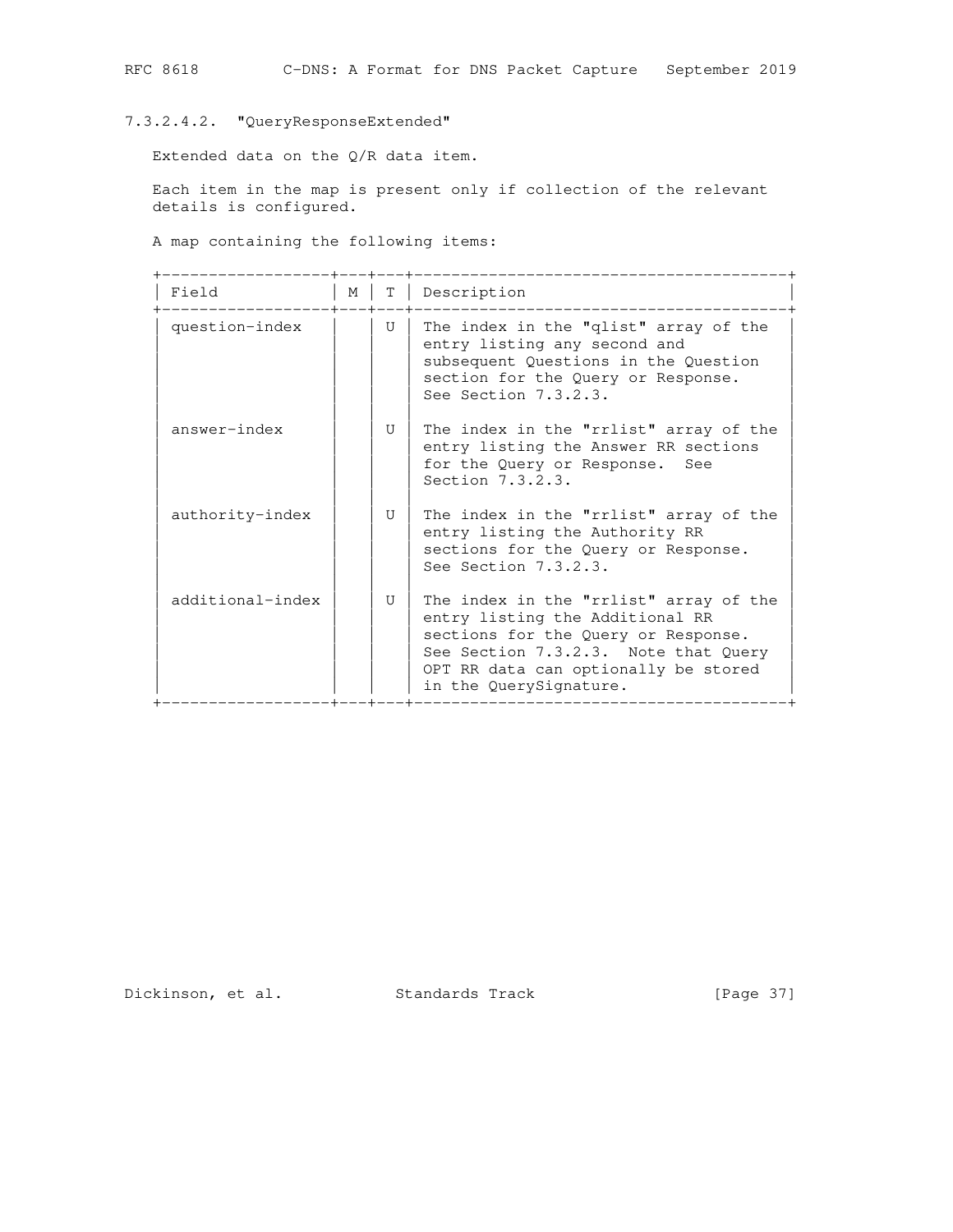# 7.3.2.5. "AddressEventCount"

 Counts of various IP-related events relating to traffic with individual client addresses. A map containing the following:

| Field              | М | Τ            | Description                                                                                                                                                                                                                                                                                                                                                                                         |
|--------------------|---|--------------|-----------------------------------------------------------------------------------------------------------------------------------------------------------------------------------------------------------------------------------------------------------------------------------------------------------------------------------------------------------------------------------------------------|
| ae-type            | X | U            | The type of event. The following<br>event types are currently defined:<br>$\Omega$ .<br>TCP reset.<br>1. ICMP time exceeded.<br>2. ICMP destination unreachable.<br>3. ICMPv6 time exceeded.<br>4. ICMPv6 destination unreachable.<br>5. ICMPv6 packet too big.                                                                                                                                     |
| ae-code            |   | U            | A code relating to the event.<br>For<br>ICMP or ICMPv6 events, this MUST be<br>the ICMP [RFC792] or ICMPv6<br>[RFC4443] code. For other events,<br>the contents are undefined.                                                                                                                                                                                                                      |
| ae-transport-flags | C | $\mathbf{U}$ | Bit flags describing the transport<br>used to service the event. See<br>Section $6.2.4.$<br>Bit 0. IP version. 0 if IPv4, 1 if<br>IPv6.<br>Bits 1-4. Transport. 4-bit<br>unsigned value where<br>$0 = UDP [RFC1035]$<br>$1 = TCP [RFC1035]$<br>$2 = TLS [RFC7858]$<br>$3 = DTLS [RFC8094]$<br>$4 = HTTPS [RFC8484]$<br>$15$ = Non-standard transport<br>Values 5-14 are reserved for future<br>use. |
| ae-address-index   | X | U            | The index in the "ip-address" array<br>of the client address. See Section<br>7.3.2.3.                                                                                                                                                                                                                                                                                                               |
| ae-count           | X | U            | The number of occurrences of this<br>event during the Block collection<br>period.                                                                                                                                                                                                                                                                                                                   |

Dickinson, et al. Standards Track [Page 38]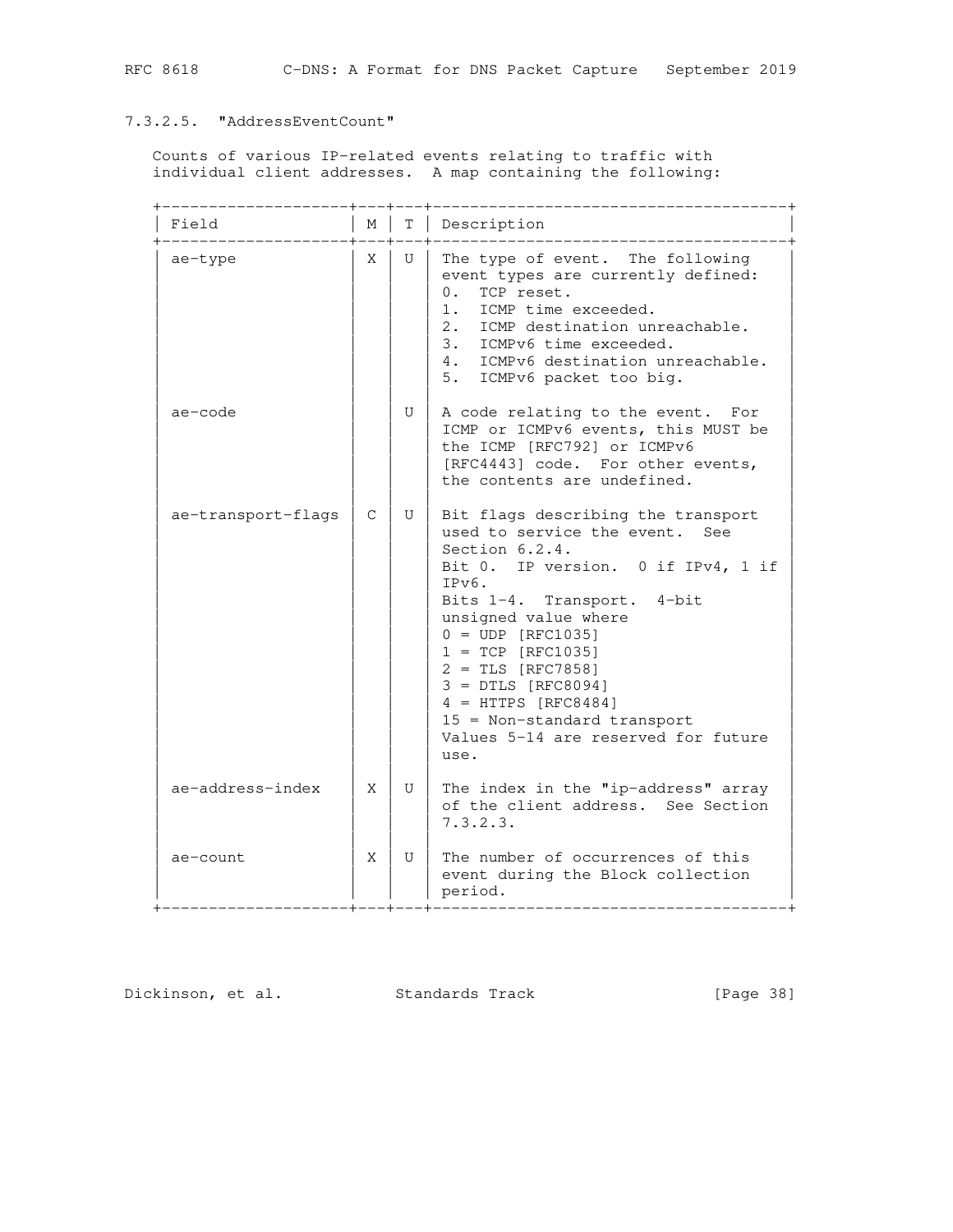## 7.3.2.6. "MalformedMessage"

 Details on Malformed Message data items. A map containing the following:

| Field                | М | T            | Description                                                                                                          |
|----------------------|---|--------------|----------------------------------------------------------------------------------------------------------------------|
| time-offset          |   | U            | Message timestamp as an offset in<br>ticks (see Section 7.3.1.1.1) from<br>"earliest-time".                          |
| client-address-index |   | U            | The index in the "ip-address"<br>array of the client IP address.<br>See Section 7.3.2.3.                             |
| client-port          |   | $\mathbf{U}$ | The client port.                                                                                                     |
| message-data-index   |   | $\mathbf{U}$ | The index in the "malformed-<br>message-data" array of the message<br>data for this message. See<br>Section 7.3.2.3. |

## 8. Versioning

 The C-DNS File Preamble includes a file Format Version; a major and minor version number are required fields. This document defines version 1.0 of the C-DNS specification. This section describes the intended use of these version numbers in future specifications.

 It is noted that version 1.0 includes many optional fields; therefore, consumers of version 1.0 should be inherently robust to parsing files with variable data content.

 Within a major version, a new minor version MUST be a strict superset of the previous minor version, with no semantic changes to existing fields. New keys MAY be added to existing maps, and new maps MAY be added. A consumer capable of reading a particular major.minor version MUST also be capable of reading all previous minor versions of the same major version. It SHOULD also be capable of parsing all subsequent minor versions, ignoring any keys or maps that it does not recognize.

Dickinson, et al. Standards Track [Page 39]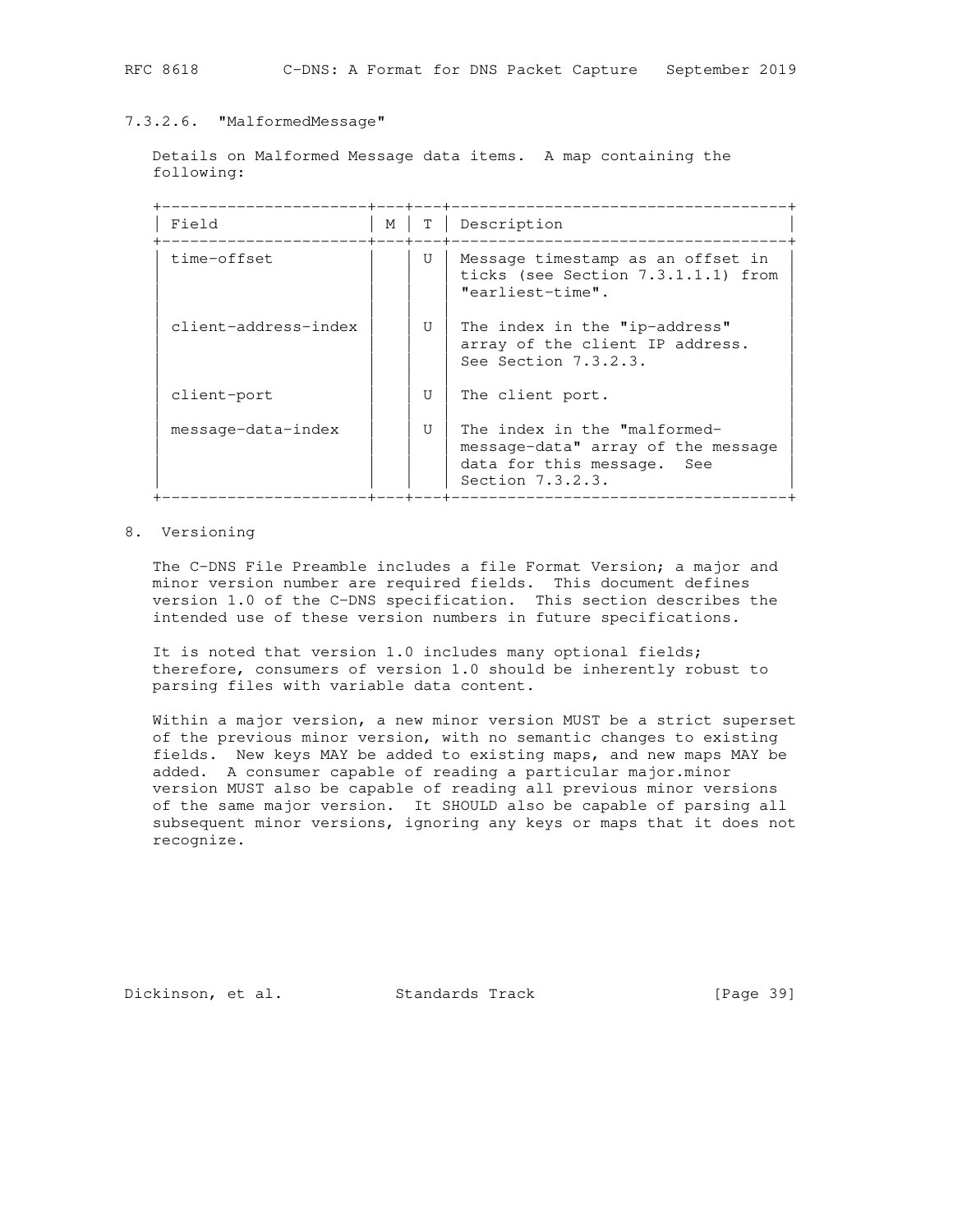A new major version indicates changes to the format that are not backwards compatible with previous major versions. A consumer capable of only reading a particular major version (greater than 1) is neither required nor expected to be capable of reading a previous major version.

9. C-DNS to PCAP

 It is usually possible to reconstruct PCAP files from the C-DNS format in a lossy fashion. Some of the issues with reconstructing both the DNS payload and the full packet stream are outlined here.

 The reconstruction of well-formed DNS messages depends on two factors:

- 1. Whether or not a particular subset of the optional fields were captured in the C-DNS file, specifically the data fields necessary to reconstruct a valid IP header and DNS payload for both Query and Response (see Appendix D.1). Clearly, if not all these data fields were captured, the reconstruction is likely to be imperfect even if reasonable defaults are provided for the reconstruction.
- 2. Whether or not at least one field was captured that unambiguously identifies the Query/Response data item as containing just a Query, just a Response, or a Query/Response pair. Obviously, the qr-sig-flags defined in Section 7.3.2.3.2 is such a field; however, this field is optional. For more details, see Appendix D.2.

 It is noted again that simply having hints that indicate that certain data fields were not omitted does not guarantee that those data fields were actually captured. Therefore, the ability to reconstruct PCAP data (in the absence of defaults) can in principle vary for each record captured in a C-DNS file, and between Blocks that have differing hints.

 Even if all sections of the Response were captured, one cannot reconstruct the DNS Response payload exactly, due to the fact that some DNS names in the message on the wire may have been compressed. Section 9.1 discusses this in more detail.

Dickinson, et al. Standards Track [Page 40]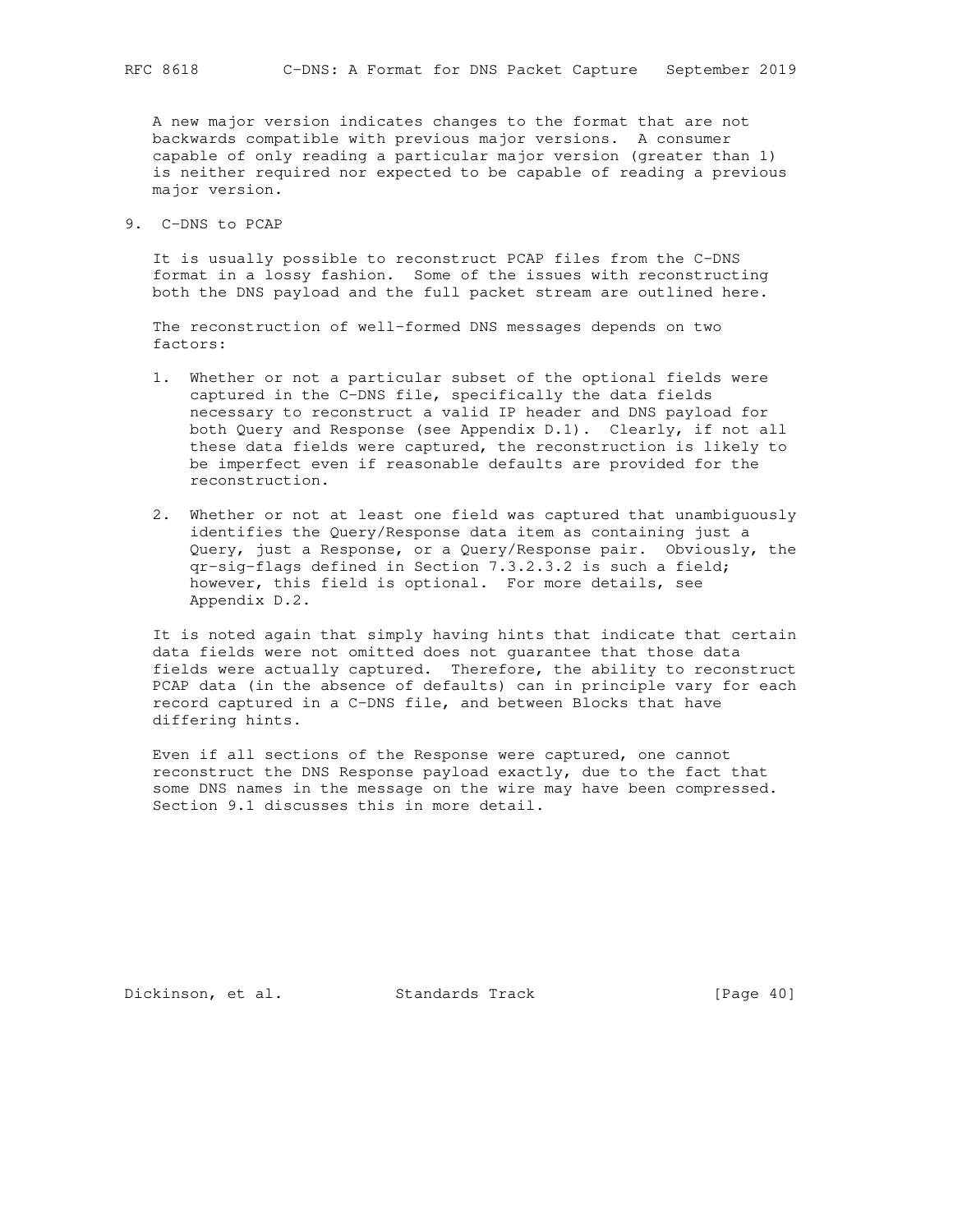Some transport information is not captured in the C-DNS format. For example, the following aspects of the original packet stream cannot be reconstructed from the C-DNS format:

- o IP fragmentation
- o TCP stream information:
	- \* Multiple DNS messages may have been sent in a single TCP segment
	- \* A DNS payload may have been split across multiple TCP segments
	- \* Multiple DNS messages may have been sent on a single TCP session
- o TLS session information:
	- \* TLS version or cipher suites
	- \* TLS-related features such as TCP Fast Open (TFO) [RFC7413] or TLS session resumption [RFC5077]
- o DNS-over-HTTPS [RFC8484] message details:
	- \* Whether the message used POST or GET
	- \* HTTPS Headers
- o Malformed DNS messages if the wire format is not recorded
- o Any non-DNS messages that were in the original packet stream, e.g., ICMP

 Simple assumptions can be made on the reconstruction: fragmented and DNS-over-TCP messages can be reconstructed into single packets, and a single TCP session can be constructed for each TCP packet.

 Additionally, if malformed messages and non-DNS packets are captured separately, they can be merged with packet captures reconstructed from C-DNS to produce a more complete packet stream.

Dickinson, et al. Standards Track [Page 41]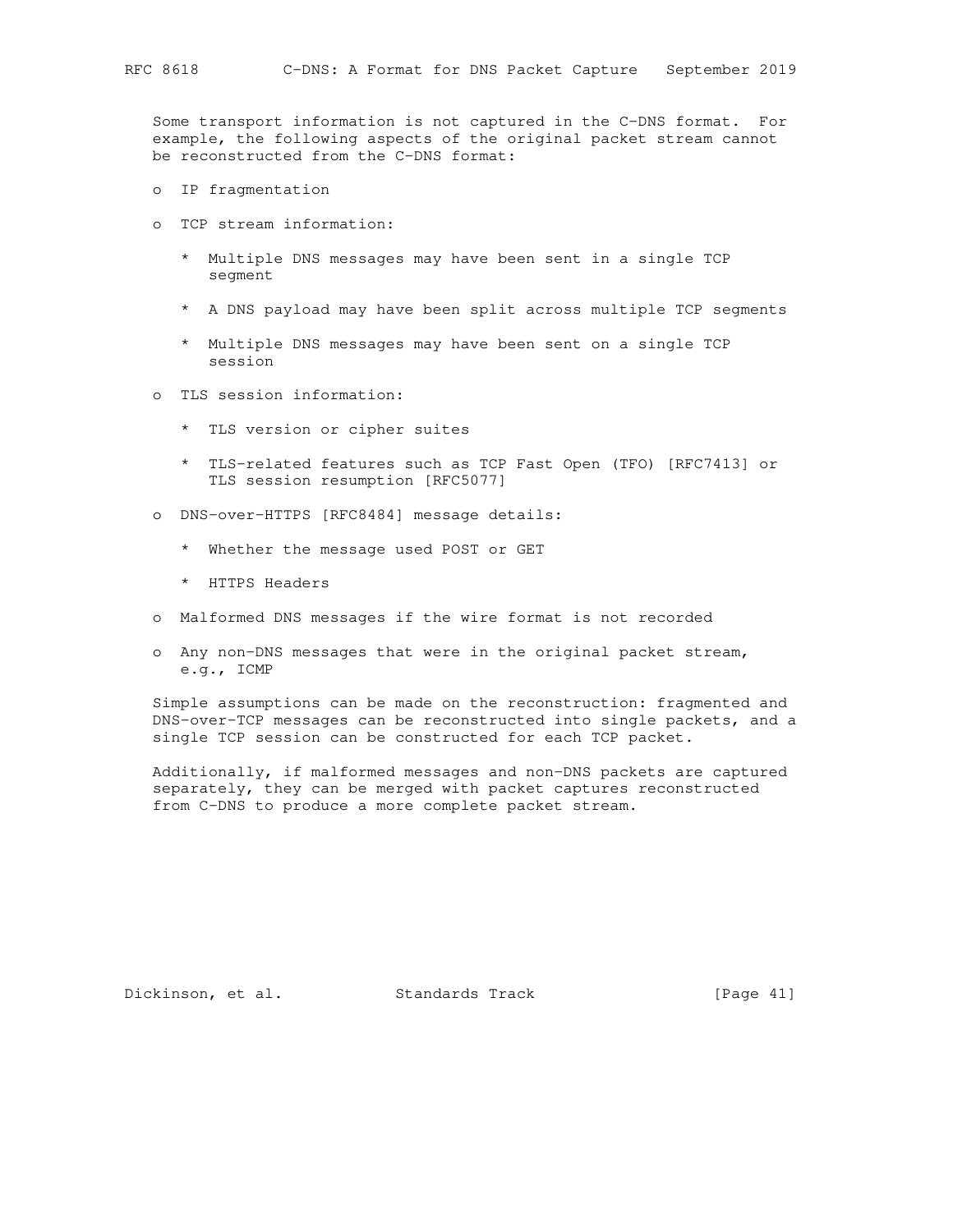#### 9.1. Name Compression

 All the names stored in the C-DNS format are full domain names; no name compression (per [RFC1035]) is used on the individual names within the format. Therefore, when reconstructing a packet, name compression must be used in order to reproduce the on-the-wire representation of the packet.

 Name compression per [RFC1035] works by substituting trailing sections of a name with a reference back to the occurrence of those sections earlier in the message. Not all name server software uses the same algorithm when compressing domain names within the Responses. Some attempt maximum recompression at the expense of runtime resources, others use heuristics to balance compression and speed, and others use different rules for what is a valid compression target.

 This means that Responses to the same Query from different name server software that match in terms of DNS payload content (header, counts, RRs with name compression removed) do not necessarily match byte for byte on the wire.

 Therefore, it is not possible to ensure that the DNS Response payload is reconstructed byte for byte from C-DNS data. However, it can at least, in principle, be reconstructed to have the correct payload length (since the original Response length is captured) if there is enough knowledge of the commonly implemented name compression algorithms. For example, a simplistic approach would be to try each algorithm in turn to see if it reproduces the original length, stopping at the first match. This would not guarantee that the correct algorithm has been used, as it is possible to match the length whilst still not matching the on-the-wire bytes; however, without further information added to the C-DNS data, this is the best that can be achieved.

 Appendix B presents an example of two different compression algorithms used by well-known name server software.

## 10. Data Collection

 This section describes a non-normative proposed algorithm for the processing of a captured stream of DNS Queries and Responses and production of a stream of Q/R data items, matching Queries and Responses where possible.

Dickinson, et al. Standards Track [Page 42]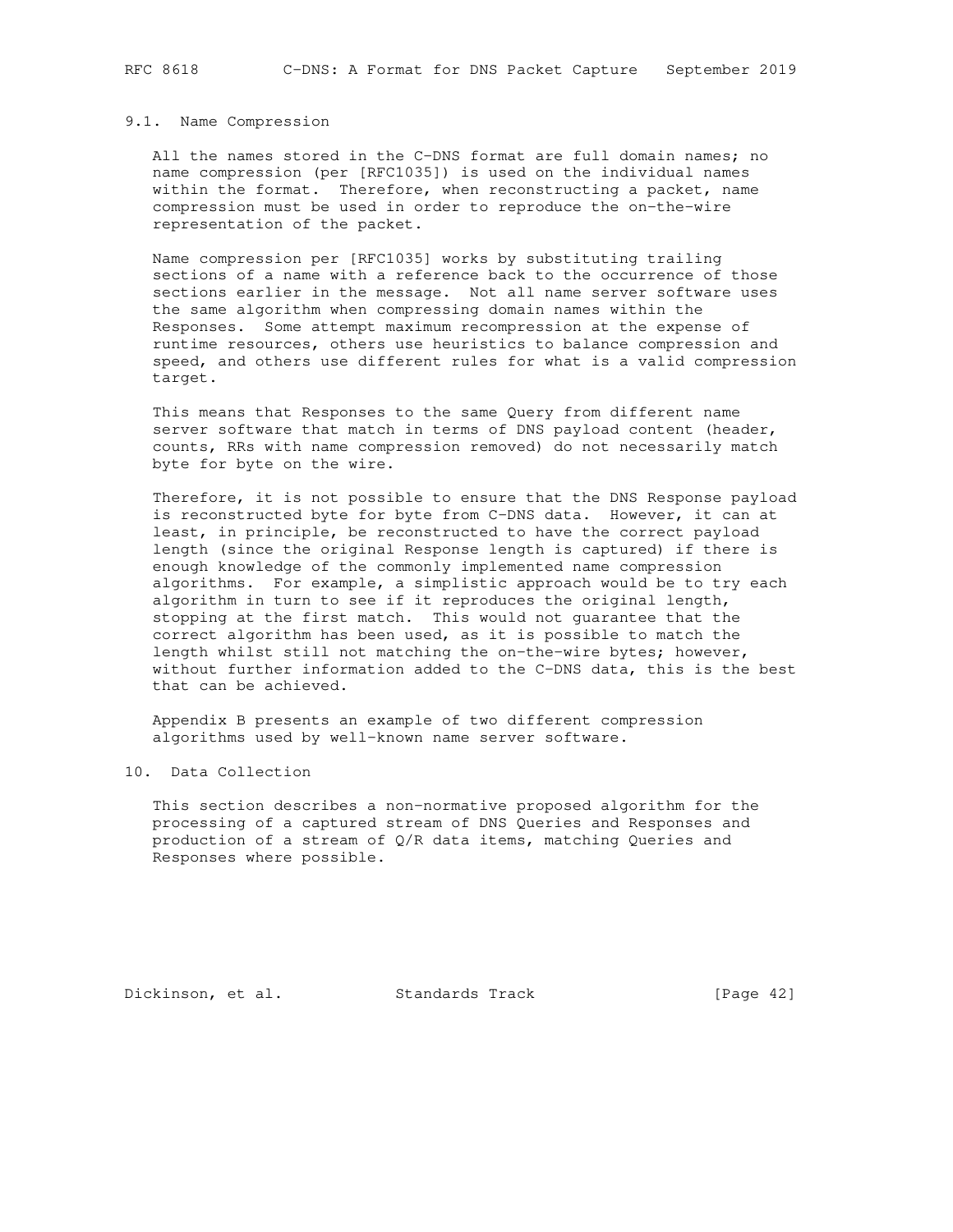For the purposes of this discussion, it is assumed that the input has been preprocessed such that:

- 1. All IP fragmentation reassembly, TCP stream reassembly, and so on, have already been performed.
- 2. Each message is associated with transport metadata required to generate the Primary ID (see Section 10.2.1).
- 3. Each message has a well-formed DNS Header of 12 bytes, and (if present) the first Question in the Question section can be parsed to generate the Secondary ID (see below). As noted earlier, this requirement can result in a malformed Query being removed in the preprocessing stage, but the correctly formed Response with RCODE of FORMERR being present.

 DNS messages are processed in the order they are delivered to the implementation.

 It should be noted that packet capture libraries do not necessarily provide packets in strict chronological order. This can, for example, arise on multi-core platforms where packets arriving at a network device are processed by different cores. On systems where this behavior has been observed, the timestamps associated with each packet are consistent; Queries always have a timestamp prior to the Response timestamp. However, the order in which these packets appear in the packet capture stream is not necessarily strictly chronological; a Response can appear in the capture stream before the Query that provoked the Response. For this discussion, this non-chronological delivery is termed "skew".

 In the presence of skew, Response packets can arrive for matching before the corresponding Query. To avoid generating false instances of Responses without a matching Query, and Queries without a matching Response, the matching algorithm must take the possibility of skew into account.

## 10.1. Matching Algorithm

 A schematic representation of the algorithm for matching Q/R data items is shown in Figure 3. It takes individual DNS Query or Response messages as input, and it outputs matched  $Q/R$  data items. The numbers in the figure identify matching operations listed in Table 1. Specific details of the algorithm -- for example, queues, timers, and identifiers -- are given in the following sections.

Dickinson, et al. Standards Track [Page 43]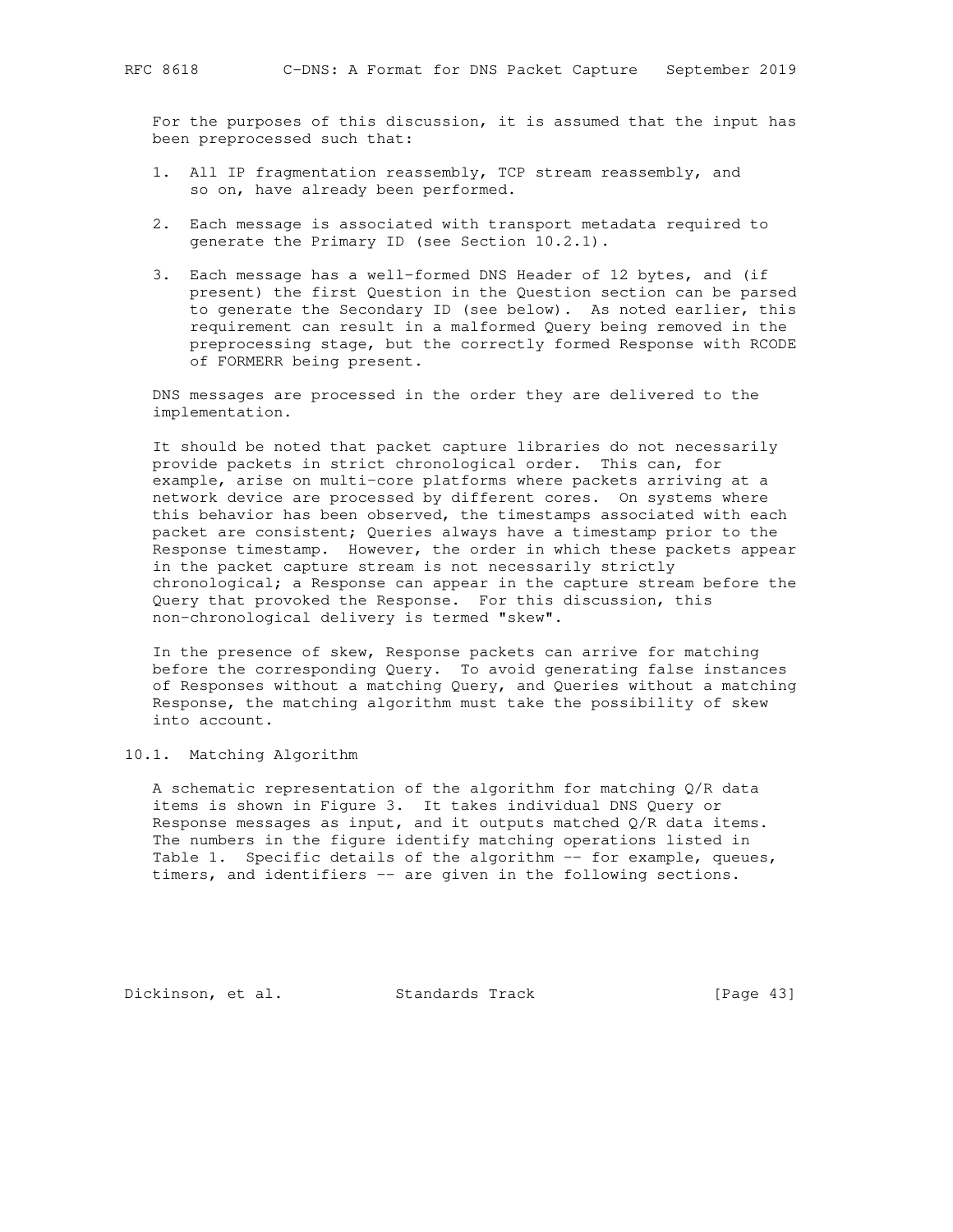

Dickinson, et al. Standards Track [Page 44]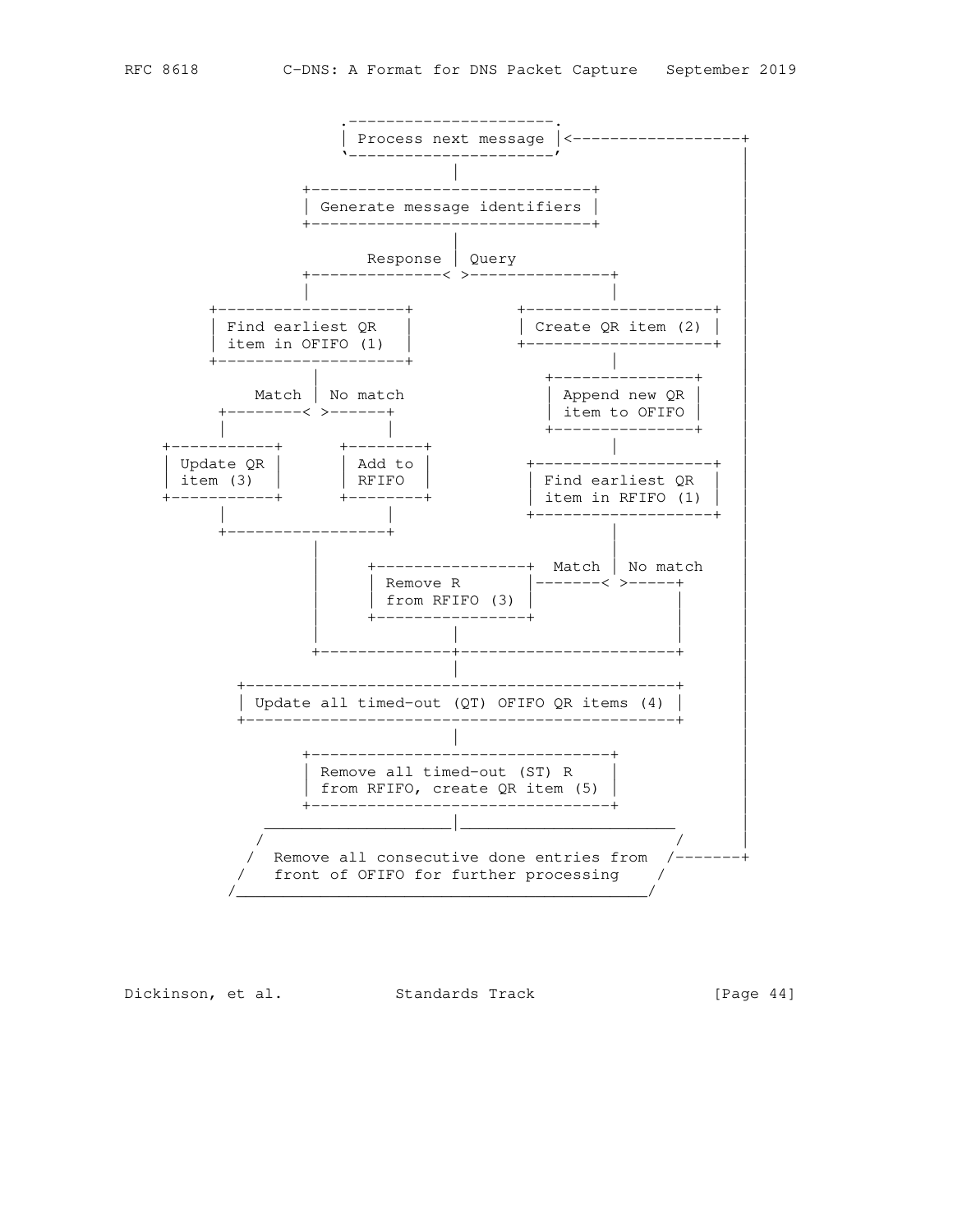```
 OFIFO = output FIFO containing Q/R data items (Section 10.6)
 RFIFO = Response FIFO containing unmatched Response items
```

```
 (Section 10.6)
 QT = Query Timeout (Section 10.3)
```

```
 ST = Skew Timeout (Section 10.3)
```
Figure 3: Query/Response Matching Algorithm

| Reference   Operation |                                                                                                                                                                                     |
|-----------------------|-------------------------------------------------------------------------------------------------------------------------------------------------------------------------------------|
| (1)                   | Find earliest QR item in FIFO where:<br>* $OR.dot = false$<br>* $QR.Q.PrimaryID == R.PrimaryID$<br>and, if both QR.Q and R have SecondaryID:<br>* QR.Q.SecondaryID == R.SecondaryID |
| (2)                   | Set:<br>$QR.Q := Q$<br>$QR.R := nil$<br>$QR.done := false$                                                                                                                          |
| (3)                   | Set:<br>$OR.R := R$<br>$QR.done := true$                                                                                                                                            |
| (4)                   | Set:<br>$OR.done := true$                                                                                                                                                           |
| (5)                   | Set:<br>$QR.Q := nil$<br>$QR.R := R$<br>$QR.done := true$                                                                                                                           |

Table 1: Operations Used in the Matching Algorithm

# 10.2. Message Identifiers

## 10.2.1. Primary ID (Required)

 A Primary ID is constructed for each message. It is composed of the following data:

- 1. Source IP Address
- 2. Destination IP Address

Dickinson, et al. Standards Track [Page 45]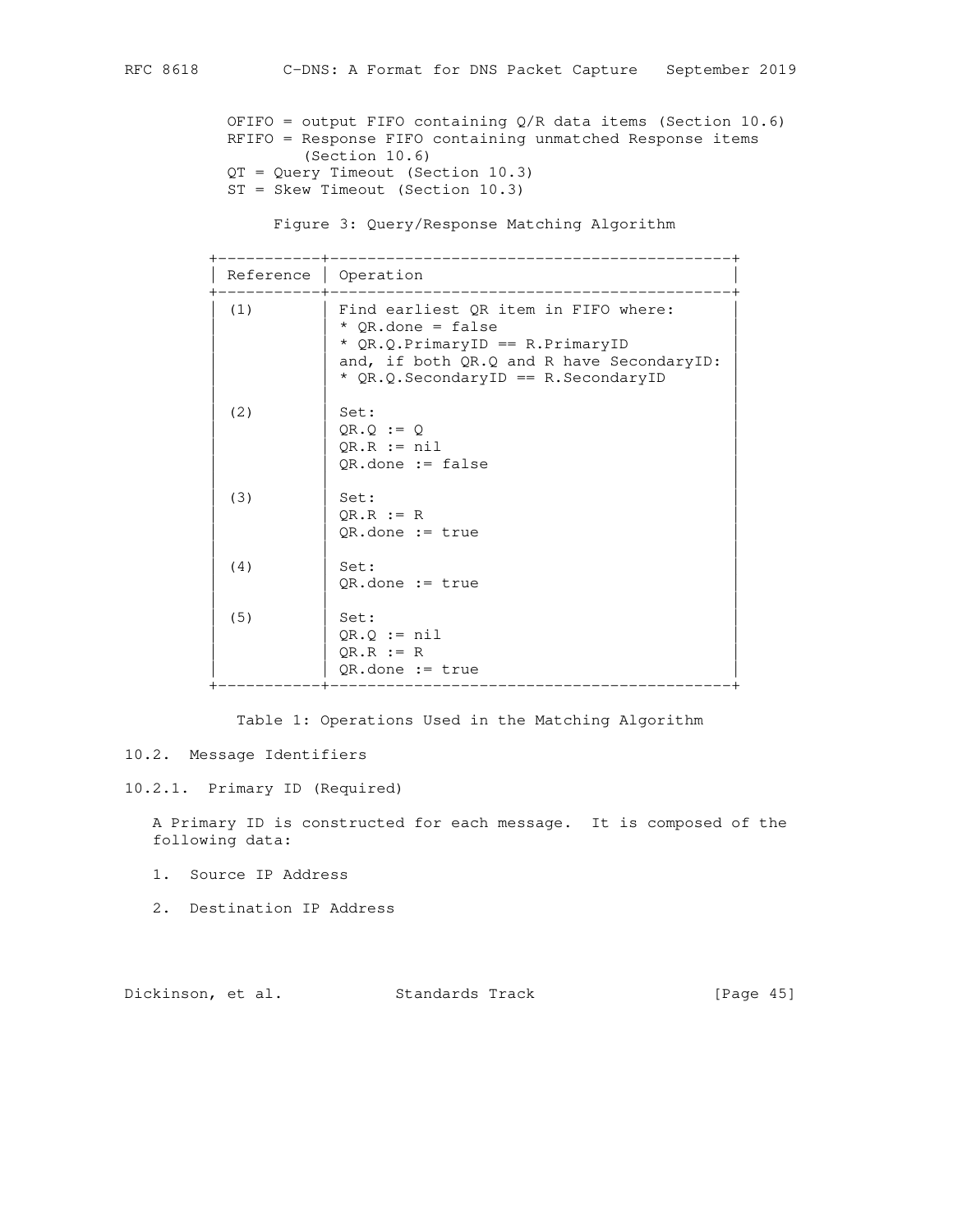- - 3. Source Port
	- 4. Destination Port
	- 5. Transport
	- 6. DNS Message ID
- 10.2.2. Secondary ID (Optional)

 If present, the first Question in the Question section is used as a Secondary ID for each message. Note that there may be well-formed DNS Queries that have a QDCOUNT of 0, and some Responses may have a QDCOUNT of 0 (for example, Responses with RCODE=FORMERR or NOTIMP). In this case, the Secondary ID is not used in matching.

- 10.3. Algorithm Parameters
	- 1. Query Timeout (QT). A Query arrives with timestamp t1. If no Response matching that Query has arrived before other input arrives timestamped later than  $(t1 + QT)$ , a  $Q/R$  data item containing only a Query is recorded. The QT value is typically on the order of 5 seconds.
	- 2. Skew Timeout (ST). A Response arrives with timestamp t2. If a Response has not been matched by a Query before input arrives timestamped later than  $(t2 + ST)$ , a  $Q/R$  data item containing only a Response is recorded. The ST value is typically a few microseconds.
- 10.4. Algorithm Requirements

The algorithm is designed to handle the following input data:

- 1. Multiple Queries with the same Primary ID (but different Secondary ID) arriving before any Responses for these Queries are seen.
- 2. Multiple Queries with the same Primary and Secondary ID arriving before any Responses for these Queries are seen.
- 3. Queries for which no later Response can be found within the specified timeout.
- 4. Responses for which no previous Query can be found within the specified timeout.

Dickinson, et al. Standards Track [Page 46]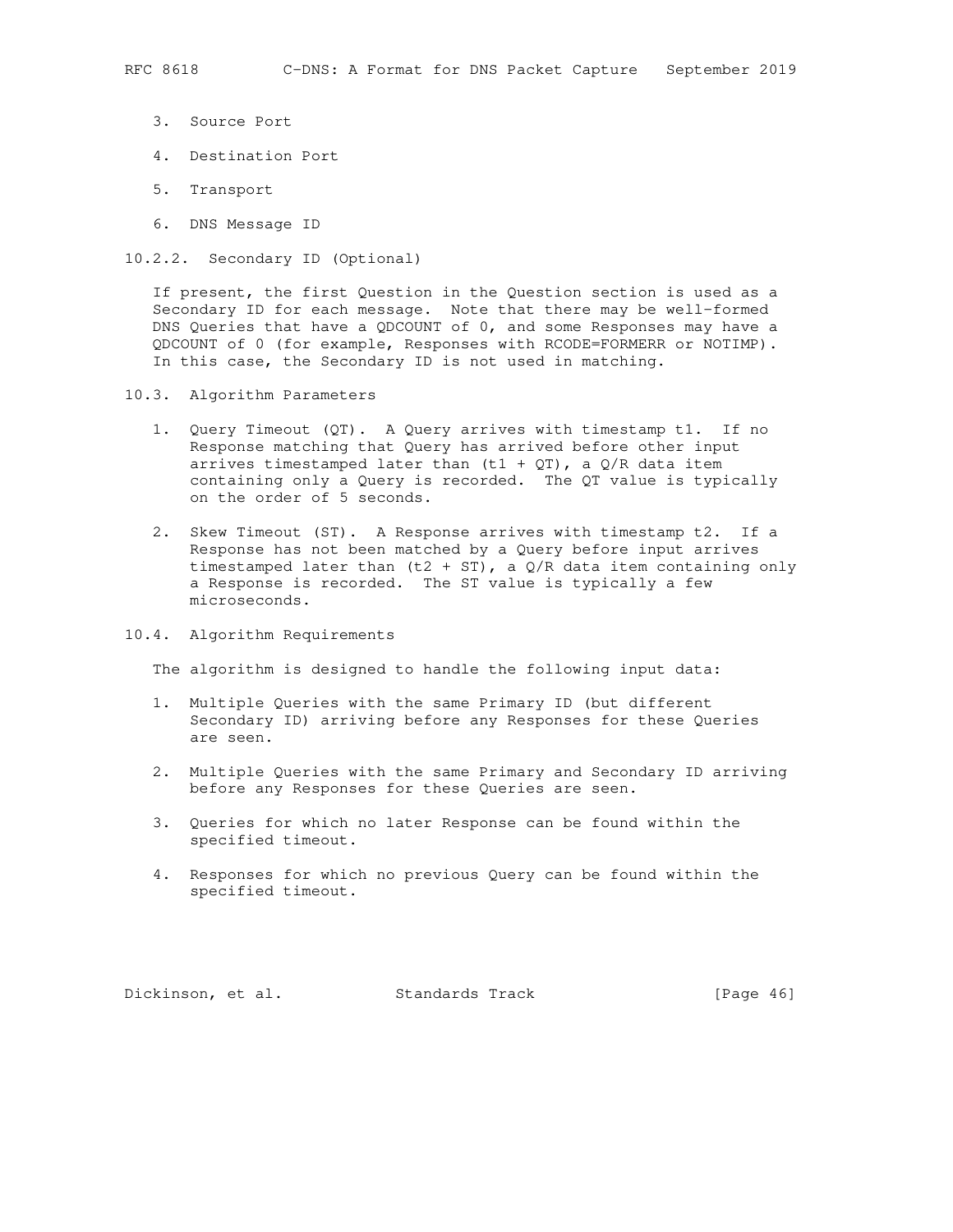#### 10.5. Algorithm Limitations

 For cases 1 and 2 listed in the above requirements, it is not possible to unambiguously match Queries with Responses. This algorithm chooses to match to the earliest Query with the correct Primary and Secondary ID.

10.6. Workspace

The algorithm employs two FIFO queues:

- o OFIFO: an output FIFO containing Q/R data items in chronological order.
- o RFIFO: a FIFO holding Responses without a matching Query in order of arrival.
- 10.7. Output

The output is a list of  $Q/R$  data items. Both the Query and Response elements are optional in these items; therefore, Q/R data items have one of three types of content:

- 1. A matched pair of Query and Response messages
- 2. A Query message with no Response
- 3. A Response message with no Query

 The timestamp of a list item is that of the Query for cases 1 and 2 and that of the Response for case 3.

10.8. Post-Processing

When ending a capture, all items in the RFIFO are timed out immediately, generating Response only entries to the OFIFO. These and all other remaining entries in the OFIFO should be treated as timed-out Queries.

11. Implementation Guidance

 Whilst this document makes no specific recommendations with respect to "Canonical CBOR" (see Section 3.9 of [RFC7049]), the following guidance may be of use to implementers.

 Adherence to the first two rules given in Section 3.9 of [RFC7049] will minimize file sizes.

Dickinson, et al. Standards Track [Page 47]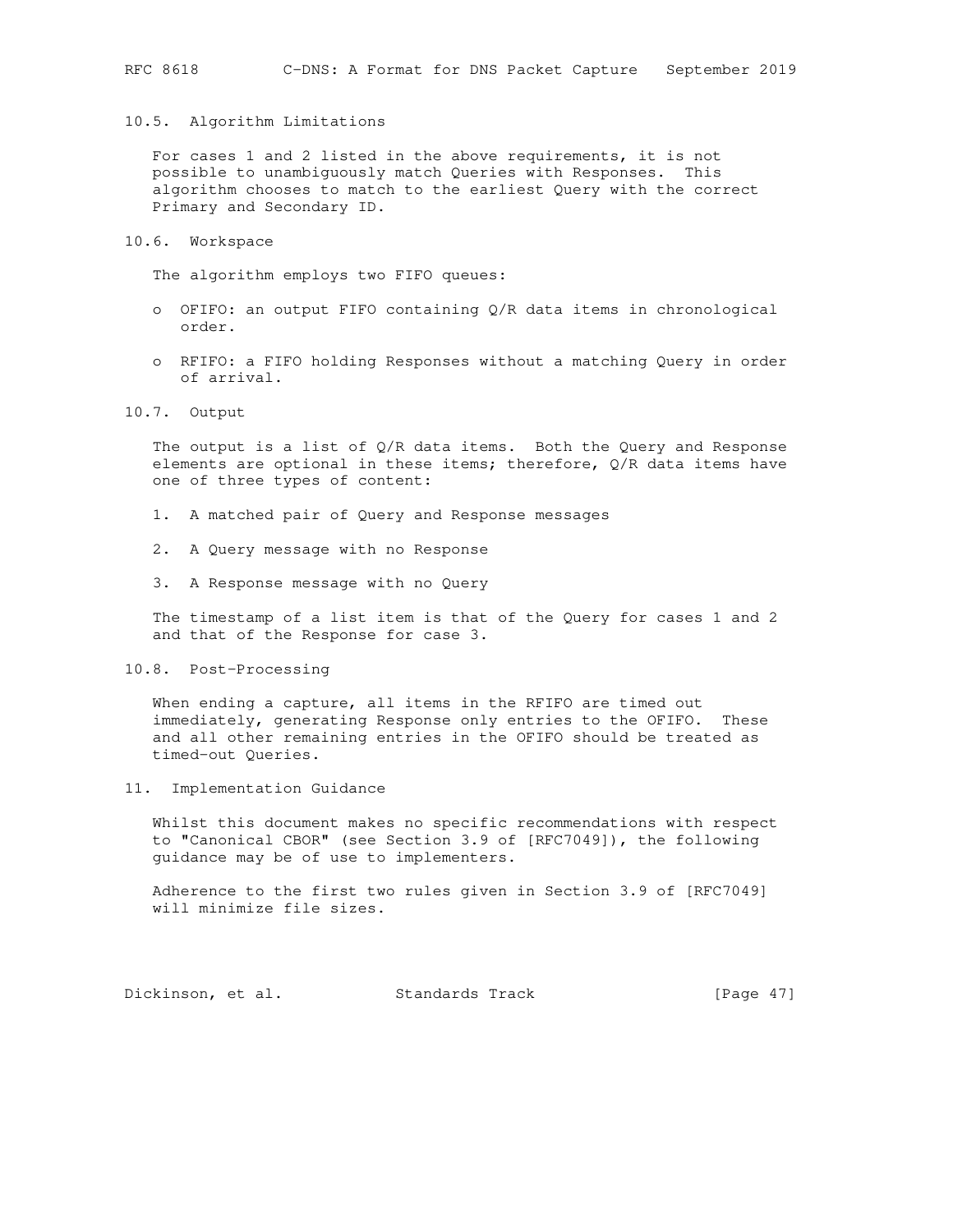Adherence to the last two rules given in Section 3.9 of [RFC7049] for all maps and arrays would unacceptably constrain implementations - for example, in the use case of real-time data collection in constrained environments where outputting Block Tables after Q/R data items and allowing indefinite-length maps and arrays could reduce memory requirements.

 It is recommended that implementations that have fundamental restrictions on what data fields they can collect SHOULD always store hints with the bits unset for those fields, i.e., they unambiguously indicate that those data fields will be omitted from captured C-DNS.

11.1. Optional Data

When decoding C-DNS data, some of the items required for a particular function that the consumer wishes to perform may be missing. Consumers should consider providing configurable default values to be used in place of the missing values in their output.

11.2. Trailing Bytes

 A DNS Query message in a UDP or TCP payload can be followed by some additional (spurious) bytes, which are not stored in C-DNS.

 When DNS traffic is sent over TCP, each message is prefixed with a two-byte length field, which gives the message length, excluding the two-byte length field. In this context, trailing bytes can occur in two circumstances, with different results:

- 1. The number of bytes consumed by fully parsing the message is less than the number of bytes given in the length field (i.e., the length field is incorrect and too large). In this case, the surplus bytes are considered trailing bytes in a manner analogous to UDP and recorded as such. If only this case occurs, it is possible to process a packet containing multiple DNS messages where one or more have trailing bytes.
- 2. There are surplus bytes between the end of a well-formed message and the start of the length field for the next message. In this case, the first of the surplus bytes will be processed as the first byte of the next length field, and parsing will proceed from there, almost certainly leading to the next and any subsequent messages in the packet being considered malformed. This will not generate a trailing-bytes record for the processed well-formed message.

Dickinson, et al. Standards Track [Page 48]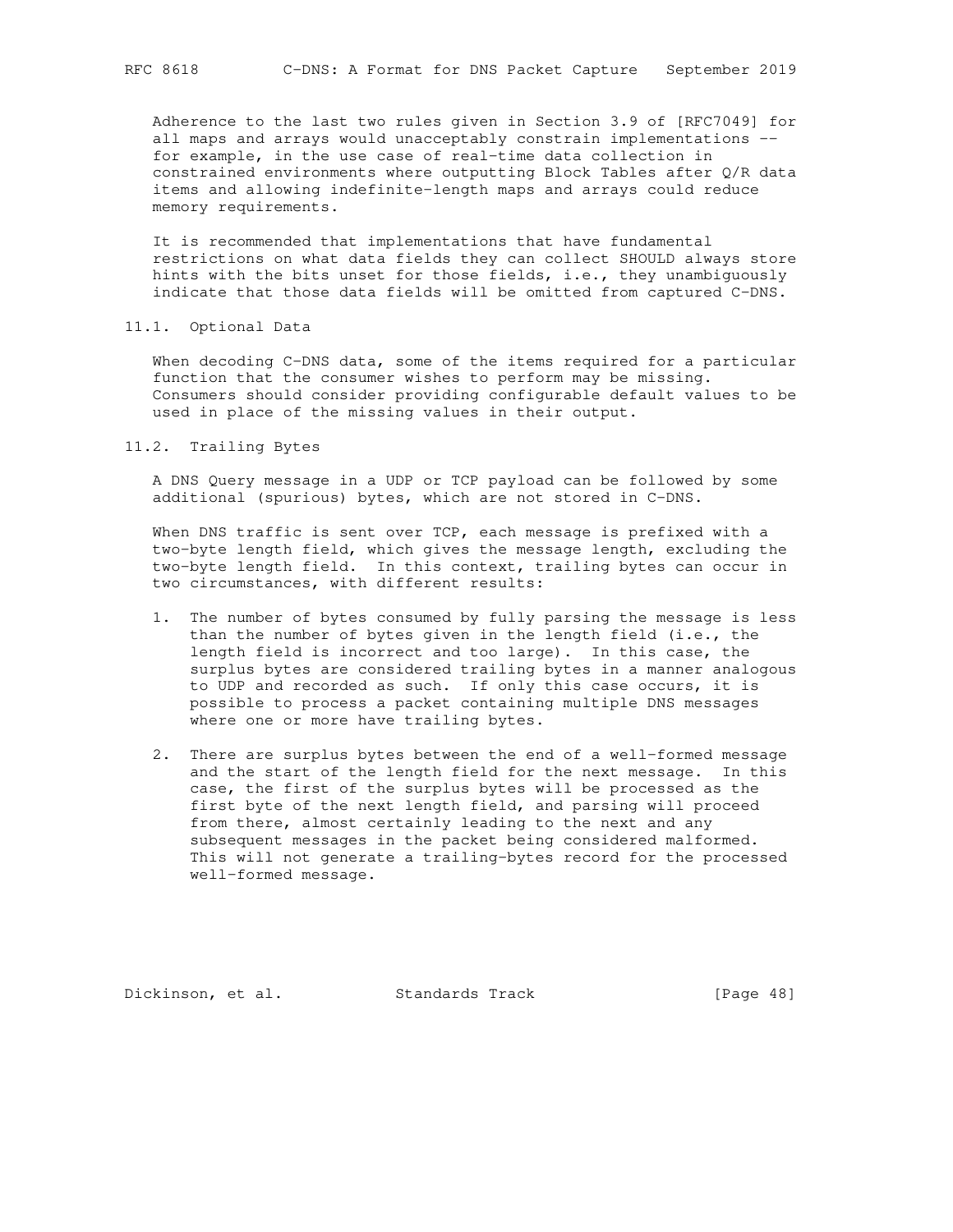## 11.3. Limiting Collection of RDATA

 Implementations should consider providing a configurable maximum RDATA size for captures -- for example, to avoid memory issues when confronted with large zone transfer records.

### 11.4. Timestamps

 The preamble to each block includes a timestamp of the earliest record in the Block. As described in Section 7.3.2.1, the timestamp is an array of two unsigned integers. The first is a POSIX "time\_t" [posix-time]. Consumers of C-DNS should be aware of this, as it excludes leap seconds and therefore may cause minor anomalies in the data, e.g., when calculating Query throughput.

### 12. IANA Considerations

 IANA has created a registry "C-DNS DNS Capture Format" containing the subregistries defined in Sections 12.1 to 12.4 inclusive.

 In all cases, new entries may be added to the subregistries by Expert Review as defined in [RFC8126]. Experts are expected to exercise their own expert judgment and should consider the following general guidelines in addition to any provided guidelines that are particular to a subregistry.

- o There should be a real and compelling use for any new value.
- o Values assigned should be carefully chosen to minimize storage requirements for common cases.

### 12.1. Transport Types

 IANA has created a registry "C-DNS Transports" of C-DNS transport type identifiers. The primary purpose of this registry is to provide unique identifiers for all transports used for DNS Queries.

 The following note is included in this registry: "In version 1.0 of C-DNS [RFC8618], there is a field to identify the type of DNS transport. This field is 4 bits in size."

Dickinson, et al. Standards Track [Page 49]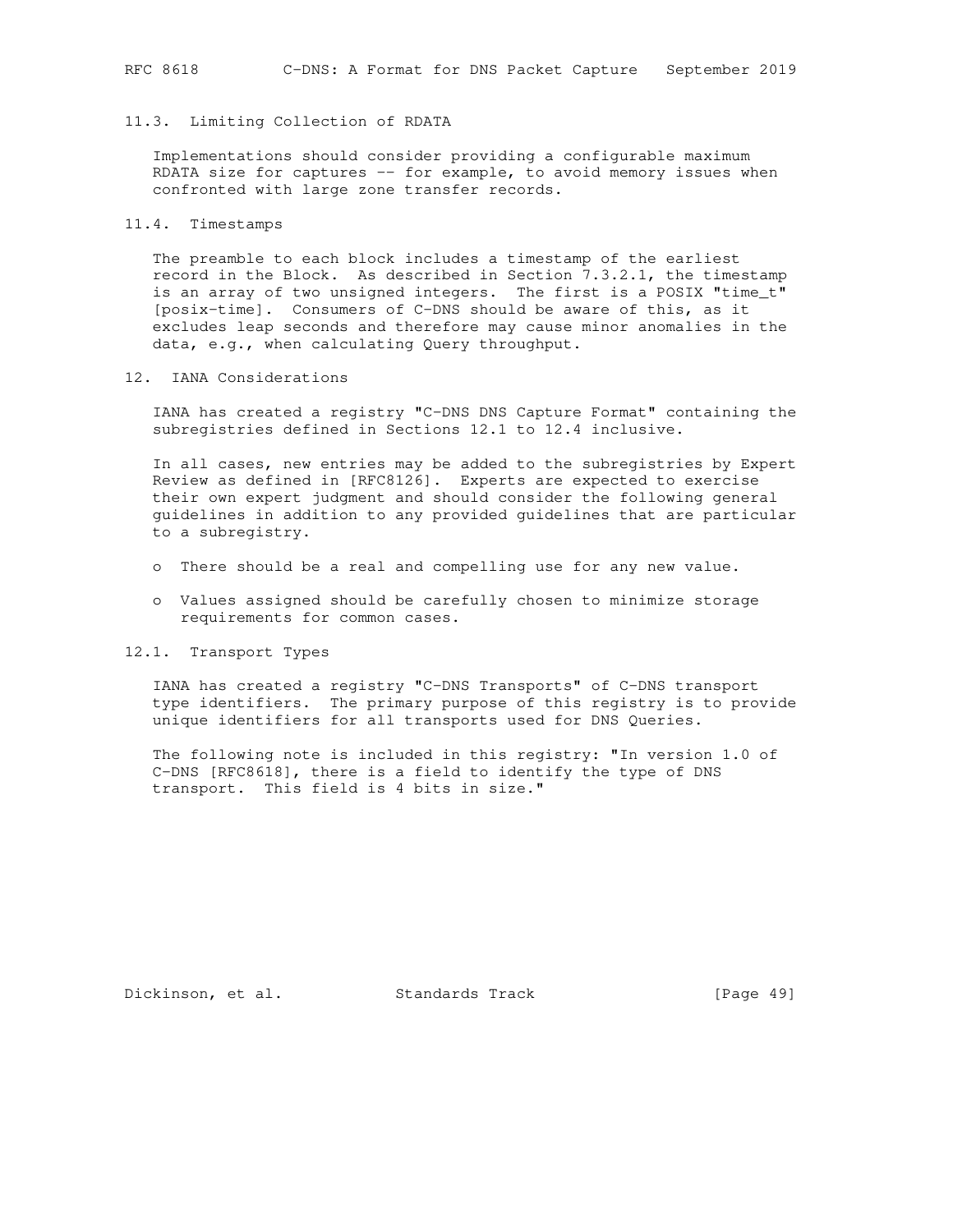The initial contents of the registry are as follows. See Sections 7.3.2.3.2, 7.3.2.3.5, and 7.3.2.5 of this document:

| Identifier     | Name                                                                                     | Reference                                                            |
|----------------|------------------------------------------------------------------------------------------|----------------------------------------------------------------------|
| $5 - 14$<br>15 | <b>UDP</b><br>TCP<br>TLS<br><b>DTLS</b><br>HTTPS<br>Unassigned<br>Non-standard transport | RFC 8618<br>RFC 8618<br>RFC 8618<br>RFC 8618<br>RFC 8618<br>RFC 8618 |

 Expert reviewers should take the following point into consideration: Is the requested DNS transport described by a Standards Track RFC?

12.2. Data Storage Flags

 IANA has created a registry "C-DNS Storage Flags" of C-DNS data storage flags. The primary purpose of this registry is to provide indicators giving hints on processing of the data stored.

 The following note is included in this registry: "In version 1.0 of C-DNS [RFC8618], there is a field describing attributes of the data recorded. The field is a CBOR [RFC7049] unsigned integer holding bit flags."

 The initial contents of the registry are as follows. See Section 7.3.1.1.1 of this document:

| Bit           | Name             | Description                                | Reference |
|---------------|------------------|--------------------------------------------|-----------|
| $\Omega$      | anonymized-data  | The data has been<br>anonymized.           | RFC 8618  |
| 1             | sampled-data     | The data is sampled data.                  | RFC 8618  |
| $\mathcal{L}$ | normalized-names | Names in the data have been<br>normalized. | RFC 8618  |
| $3 - 63$      | Unassigned       |                                            |           |

Dickinson, et al. Standards Track [Page 50]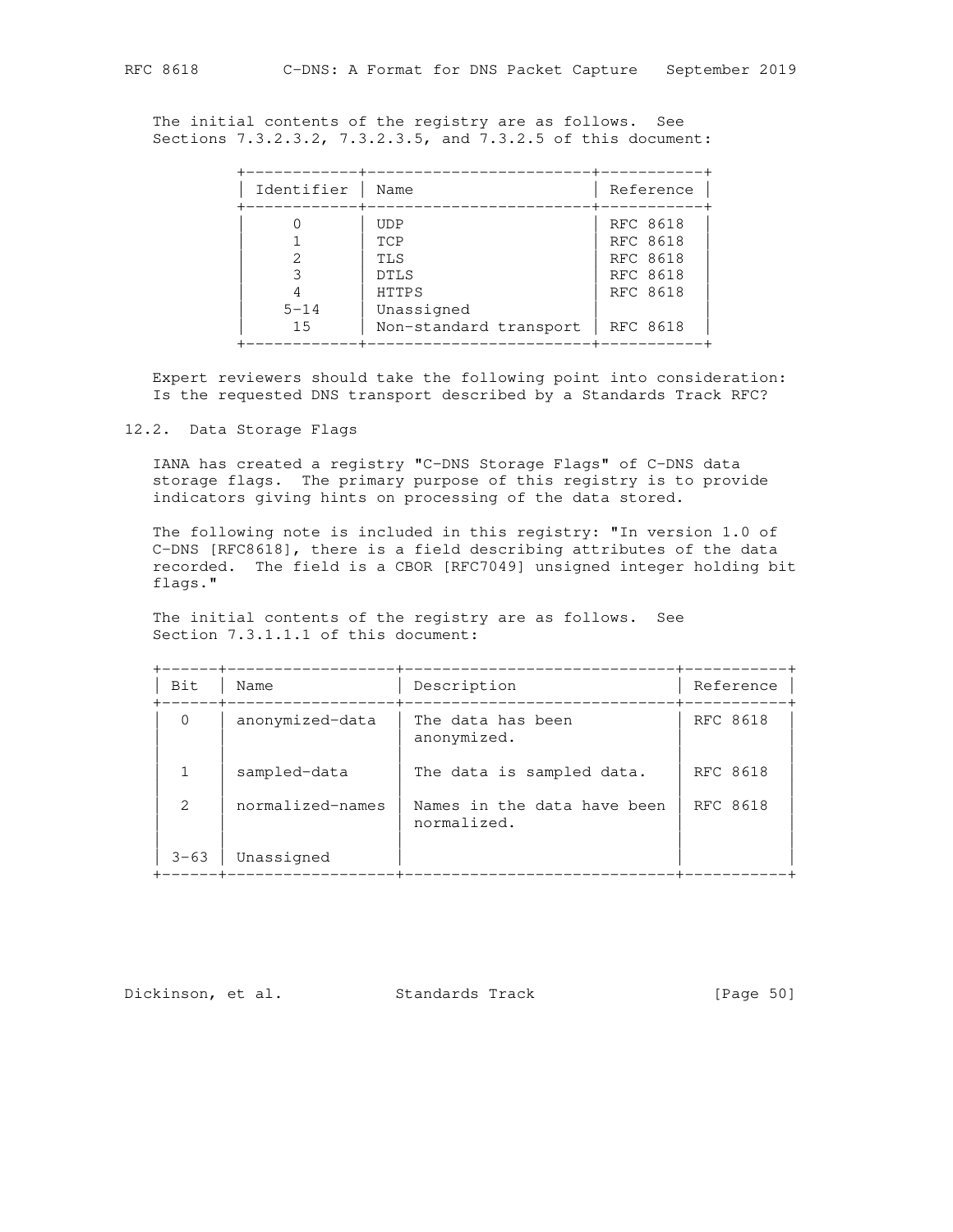#### 12.3. Response-Processing Flags

 IANA has created a registry "C-DNS Response Flags" of C-DNS response processing flags. The primary purpose of this registry is to provide indicators giving hints on the generation of a particular Response.

 The following note is included in this registry: "In version 1.0 of C-DNS [RFC8618], there is a field describing attributes of the Responses recorded. The field is a CBOR [RFC7049] unsigned integer holding bit flags."

 The initial contents of the registry are as follows. See Section 7.3.2.4.1 of this document:

| Bit.     | Name       | Description                                           | Reference |
|----------|------------|-------------------------------------------------------|-----------|
| $1 - 63$ | Unassigned | from-cache   The Response came from cache.   RFC 8618 |           |

#### 12.4. AddressEvent Types

 IANA has created a registry "C-DNS Address Event Types" of C-DNS AddressEvent types. The primary purpose of this registry is to provide unique identifiers of different types of C-DNS address events and so specify the contents of the optional companion field "ae-code" for each type.

 The following note is included in this registry: "In version 1.0 of C-DNS [RFC8618], there is a field identifying types of the events related to client addresses. This field is a CBOR [RFC7049] unsigned integer. There is a related optional field "ae-code", which, if present, holds an additional CBOR unsigned integer giving additional information specific to the event type."

Dickinson, et al. Standards Track [Page 51]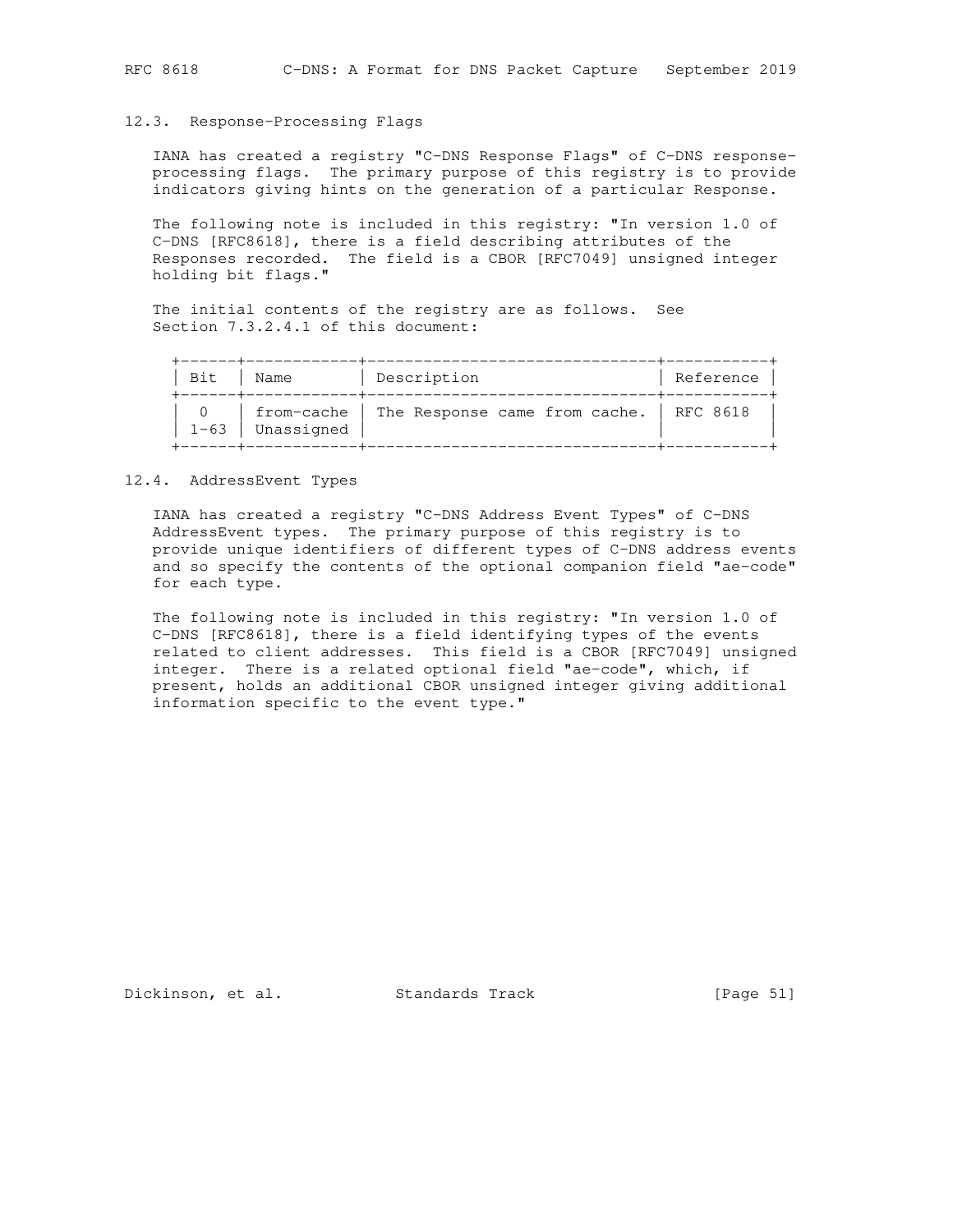The initial contents of the registry are as follows. See Section 7.3.2.5 of this document:

| Identifier             | Event Type                           | ae-code<br>Contents         | Reference |
|------------------------|--------------------------------------|-----------------------------|-----------|
| 0                      | TCP reset                            | None                        | RFC 8618  |
|                        | ICMP time<br>exceeded                | ICMP code<br>[icmpcodes]    | RFC 8618  |
| $\mathcal{L}$          | ICMP<br>destination<br>unreachable   | ICMP code<br>[icmpcodes]    | RFC 8618  |
| 3                      | ICMPv6 time<br>exceeded              | ICMPv6 code<br>[icmp6codes] | RFC 8618  |
| 4                      | ICMPv6<br>destination<br>unreachable | ICMPv6 code<br>[icmp6codes] | RFC 8618  |
| 5                      | ICMPv6 packet<br>too big             | ICMPv6 code<br>[icmp6codes] | RFC 8618  |
| 6-18446744073709551615 | Unassigned                           |                             |           |

 Expert reviewers should take the following point into consideration: "ae-code" contents must be defined for a type or, if not appropriate, specified as "None". A specification of "None" requires less storage and is therefore preferred.

13. Security Considerations

Any control interface MUST perform authentication and encryption.

Any data upload MUST be authenticated and encrypted.

14. Privacy Considerations

 Storage of DNS traffic by operators in PCAP and other formats is a long-standing and widespread practice. Section 2.5 of [DNS-Priv-Cons] provides an analysis of the risks to Internet users regarding the storage of DNS traffic data in servers (recursive resolvers, authoritative servers, and rogue servers).

Dickinson, et al. Standards Track [Page 52]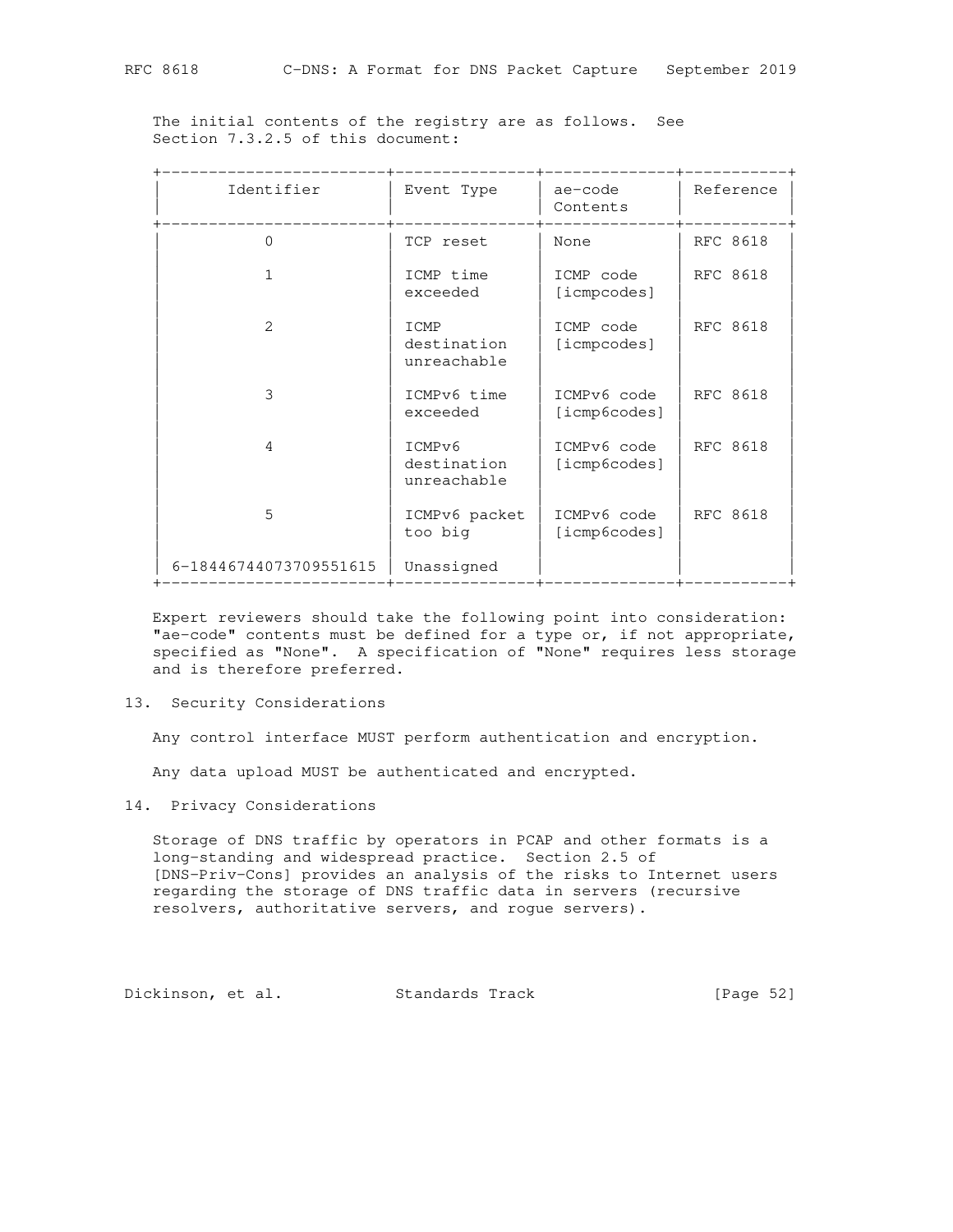Section 5.2 of [DNS-Priv-Svc] describes mitigations for those risks for data stored on recursive resolvers (but that could by extension apply to authoritative servers). These include data-handling practices and methods for data minimization, IP address pseudonymization, and anonymization. Appendix C of [DNS-Priv-Svc] presents an analysis of seven published anonymization processes. In addition, the ICANN Root Server System Advisory Committee (RSSAC) have recently published [RSSAC04] ("Recommendations on Anonymization Processes for Source IP Addresses Submitted for Future Analysis").

 The above analyses consider full data capture (e.g., using PCAP) as a baseline for privacy considerations; therefore, this format specification introduces no new user privacy issues beyond those of full data capture (which are quite severe). It does provide mechanisms to selectively record only certain fields at the time of data capture, to improve user privacy and to explicitly indicate that data is sampled, anonymized, or both. It also provides flags to indicate if data normalization has been performed; data normalization increases user privacy by reducing the potential for fingerprinting individuals. However, a trade-off is the potential reduction of the capacity to identify attack traffic via Query name signatures. Operators should carefully consider their operational requirements and privacy policies and SHOULD capture at the source the minimum user data required to meet their needs.

## 15. References

- 15.1. Normative References
	- [pcap-filter]

 tcpdump.org, "Manpage of PCAP-FILTER", November 2017, <https://www.tcpdump.org/manpages/pcap-filter.7.html>.

[pcap-options]

 tcpdump.org, "Manpage of PCAP", July 2018, <https://www.tcpdump.org/manpages/pcap.3pcap.html>.

[posix-time]

 The Open Group, "IEEE Standard for Information Technology--Portable Operating System Interface (POSIX(R)) Base Specifications, Issue 7", IEEE Standard 1003.1-2017, Section 4.16, DOI 10.1109/IEEESTD.2018.8277153.

 [RFC792] Postel, J., "Internet Control Message Protocol", STD 5, RFC 792, DOI 10.17487/RFC0792, September 1981, <https://www.rfc-editor.org/info/rfc792>.

Dickinson, et al. Standards Track [Page 53]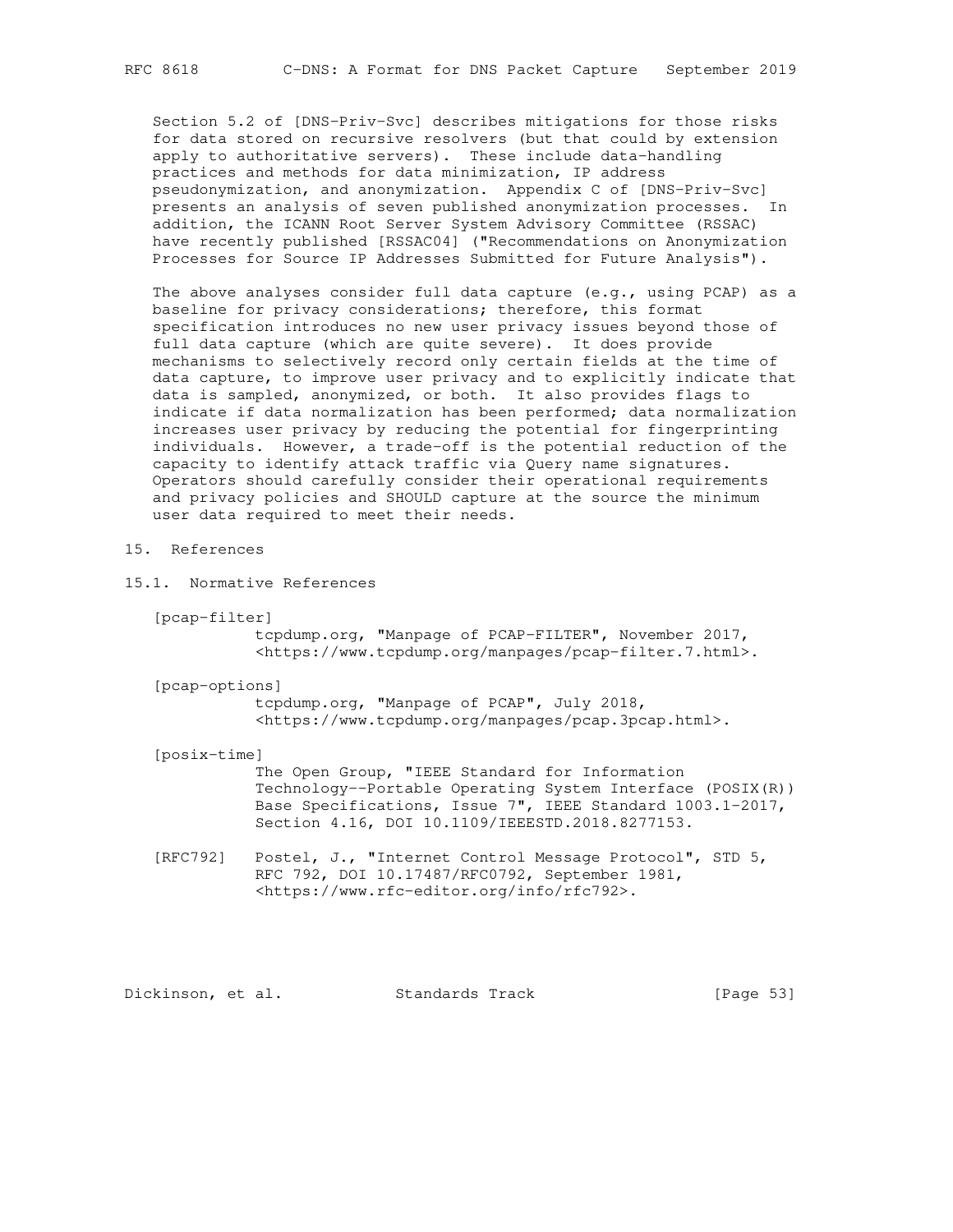- [RFC1035] Mockapetris, P., "Domain names implementation and specification", STD 13, RFC 1035, DOI 10.17487/RFC1035, November 1987, <https://www.rfc-editor.org/info/rfc1035>.
- [RFC2119] Bradner, S., "Key words for use in RFCs to Indicate Requirement Levels", BCP 14, RFC 2119, DOI 10.17487/RFC2119, March 1997, <https://www.rfc-editor.org/info/rfc2119>.
- [RFC3986] Berners-Lee, T., Fielding, R., and L. Masinter, "Uniform Resource Identifier (URI): Generic Syntax", STD 66, RFC 3986, DOI 10.17487/RFC3986, January 2005, <https://www.rfc-editor.org/info/rfc3986>.
- [RFC4443] Conta, A., Deering, S., and M. Gupta, Ed., "Internet Control Message Protocol (ICMPv6) for the Internet Protocol Version 6 (IPv6) Specification", STD 89, RFC 4443, DOI 10.17487/RFC4443, March 2006, <https://www.rfc-editor.org/info/rfc4443>.
- [RFC6891] Damas, J., Graff, M., and P. Vixie, "Extension Mechanisms for DNS (EDNS(0))", STD 75, RFC 6891, DOI 10.17487/RFC6891, April 2013, <https://www.rfc-editor.org/info/rfc6891>.
- [RFC7049] Bormann, C. and P. Hoffman, "Concise Binary Object Representation (CBOR)", RFC 7049, DOI 10.17487/RFC7049, October 2013, <https://www.rfc-editor.org/info/rfc7049>.
	- [RFC7858] Hu, Z., Zhu, L., Heidemann, J., Mankin, A., Wessels, D., and P. Hoffman, "Specification for DNS over Transport Layer Security (TLS)", RFC 7858, DOI 10.17487/RFC7858, May 2016, <https://www.rfc-editor.org/info/rfc7858>.
	- [RFC8094] Reddy, T., Wing, D., and P. Patil, "DNS over Datagram Transport Layer Security (DTLS)", RFC 8094, DOI 10.17487/RFC8094, February 2017, <https://www.rfc-editor.org/info/rfc8094>.
	- [RFC8126] Cotton, M., Leiba, B., and T. Narten, "Guidelines for Writing an IANA Considerations Section in RFCs", BCP 26, RFC 8126, DOI 10.17487/RFC8126, June 2017, <https://www.rfc-editor.org/info/rfc8126>.
	- [RFC8174] Leiba, B., "Ambiguity of Uppercase vs Lowercase in RFC 2119 Key Words", BCP 14, RFC 8174, DOI 10.17487/RFC8174, May 2017, <https://www.rfc-editor.org/info/rfc8174>.

Dickinson, et al. Standards Track [Page 54]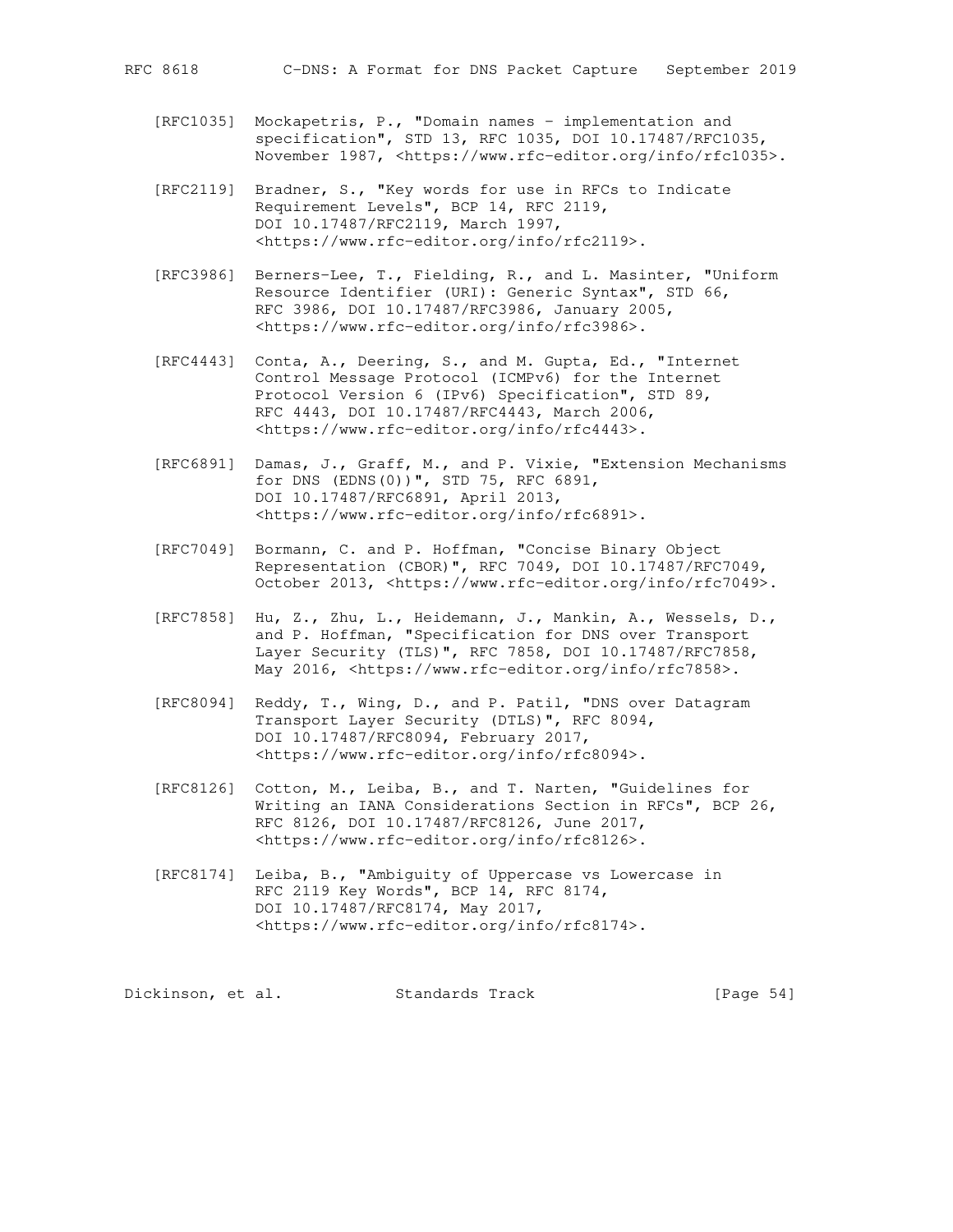- [RFC8484] Hoffman, P. and P. McManus, "DNS Queries over HTTPS (DoH)", RFC 8484, DOI 10.17487/RFC8484, October 2018, <https://www.rfc-editor.org/info/rfc8484>.
- [RFC8610] Birkholz, H., Vigano, C., and C. Bormann, "Concise Data Definition Language (CDDL): A Notational Convention to Express Concise Binary Object Representation (CBOR) and JSON Data Structures", RFC 8610, DOI 10.17487/RFC8610, June 2019, <https://www.rfc-editor.org/info/rfc8610>.
- 15.2. Informative References
	- [Avro] The Apache Software Foundation, "Apache Avro(TM)", 2019, <https://avro.apache.org/>.
	- [dit1] DNS-OARC, "DITL", 2018, <https://www.dns-oarc.net/oarc/data/ditl>.
	- [DNS-Priv-Cons]

 Bortzmeyer, S. and S. Dickinson, "DNS Privacy Considerations", Work in Progress, draft-ietf-dprive-rfc7626-bis-00, July 2019.

[DNS-Priv-Svc]

 Dickinson, S., Overeinder, B., van Rijswijk-Deij, R., and A. Mankin, "Recommendations for DNS Privacy Service Operators", Work in Progress, draft-ietf-dprive-bcp-op-03, July 2019.

 [dnscap] DNS-OARC, "DNSCAP", 2018, <https://www.dns-oarc.net/tools/dnscap>.

[dnstap] "dnstap", 2016, <https://dnstap.info/>.

[dnstap-schema]

 "dnstap schema", commit d860ec1, November 2016, <https://github.com/dnstap/dnstap.pb/blob/master/ dnstap.proto>.

- [dnsxml] Daley, J., Ed., Morris, S., and J. Dickinson, "dnsxml A standard XML representation of DNS data", Work in Progress, draft-daley-dnsxml-00, July 2013.
- [dsc] Wessels, D. and J. Lundstrom, "DSC", 2016, <https://www.dns-oarc.net/tools/dsc>.
- [gzip] "gzip", <https://www.gzip.org/>.

Dickinson, et al. Standards Track [Page 55]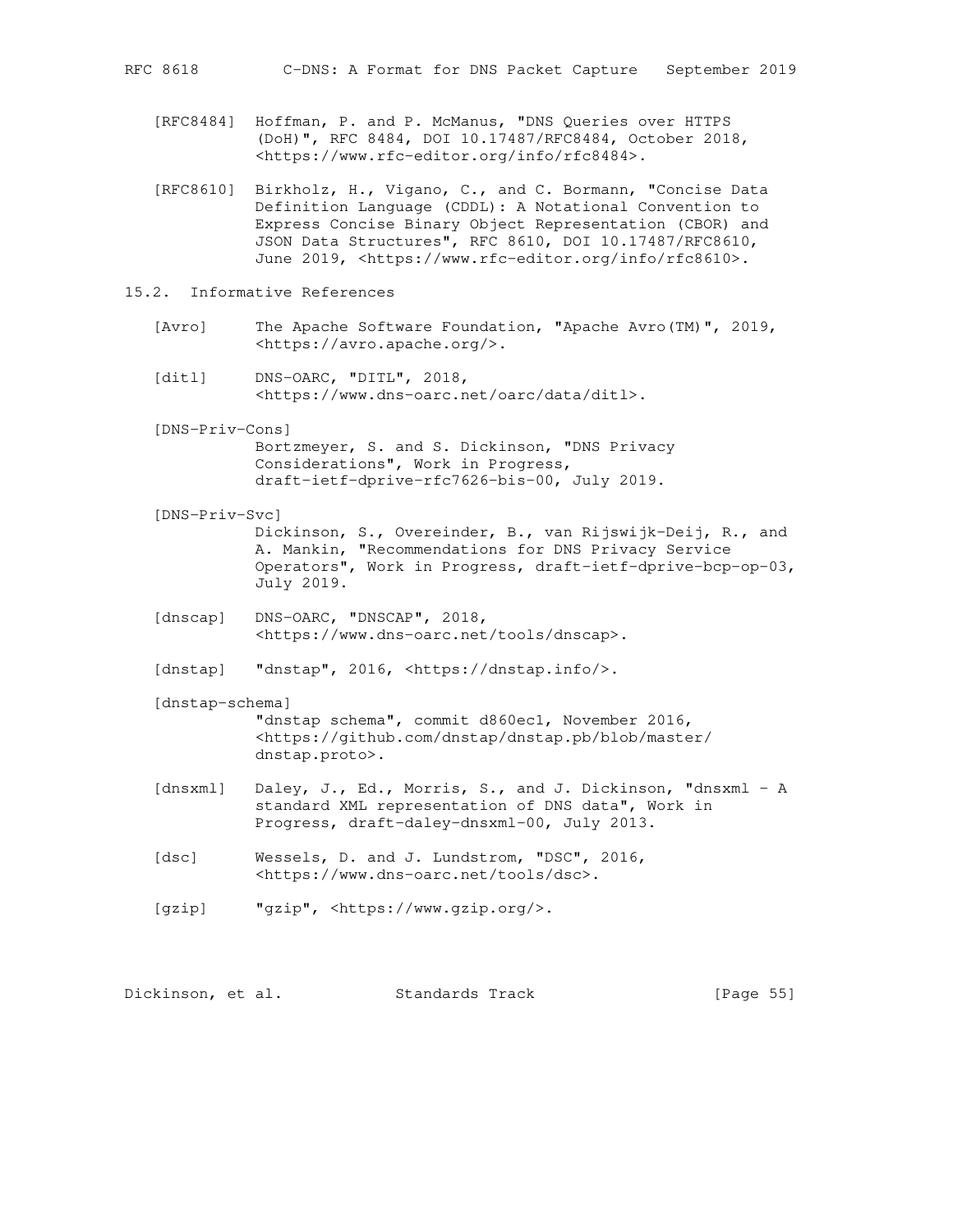| [icmp6codes]       |                                                                                                                                                                                                                                                         |
|--------------------|---------------------------------------------------------------------------------------------------------------------------------------------------------------------------------------------------------------------------------------------------------|
|                    | IANA, "ICMPv6 "Code" Fields",<br><https: assignments="" icmpv6-parameters="" www.iana.org=""></https:> .                                                                                                                                                |
| [icmpcodes]        | IANA, "Code Fields",<br><https: assignments="" icmp-parameters="" www.iana.org=""></https:> .                                                                                                                                                           |
| [IEEE802.1Q]       | IEEE, "IEEE Standard for Local and Metropolitan Area<br>Networks--Bridges and Bridged Networks", IEEE<br>Standard 802.10.                                                                                                                               |
| [Knot]             | "Knot DNS", <https: www.knot-dns.cz=""></https:> .                                                                                                                                                                                                      |
| [lx4]              | "LZ4", <https: lz4="" lz4.github.io=""></https:> .                                                                                                                                                                                                      |
| [mmark]            | Gieben, M., "mmark", commit de69698, May 2019,<br><https: github.com="" mmark="" mmarkdown="">.</https:>                                                                                                                                                |
| [NSD]              | NLnet Labs, "NSD", 2019,<br><https: about="" nsd="" projects="" www.nlnetlabs.nl=""></https:> .                                                                                                                                                         |
| [opcodes]          | IANA, "DNS OpCodes",<br><https: assignments="" dns-parameters="" www.iana.org=""></https:> .                                                                                                                                                            |
| [packetq]          | .SE - The Internet Infrastructure Foundation, "PacketQ",<br>commit c9b2e89, February 2019,<br><https: dns-oarc="" github.com="" packetq="">.</https:>                                                                                                   |
| [pcap]             | "PCAP", 2019, <https: www.tcpdump.org=""></https:> .                                                                                                                                                                                                    |
| [pcapng]           | "pcapng: PCAP next generation file format specification",<br>commit 3c35b6a, March 2019,<br><https: github.com="" pcapng="">.</https:>                                                                                                                  |
| [Protocol-Buffers] | Google LLC, "Protocol Buffers",<br><https: developers.google.com="" protocol-buffers=""></https:> .                                                                                                                                                     |
| [rcodes]           | "DNS RCODEs"<br>IANA,<br><https: assignments="" dns-parameters="" www.iana.org=""></https:> .                                                                                                                                                           |
| [RFC5077]          | Salowey, J., Zhou, H., Eronen, P., and H. Tschofenig,<br>"Transport Layer Security (TLS) Session Resumption without<br>Server-Side State", RFC 5077, DOI 10.17487/RFC5077,<br>January 2008, <https: info="" rfc5077="" www.rfc-editor.org="">.</https:> |
|                    |                                                                                                                                                                                                                                                         |

Dickinson, et al. Standards Track [Page 56]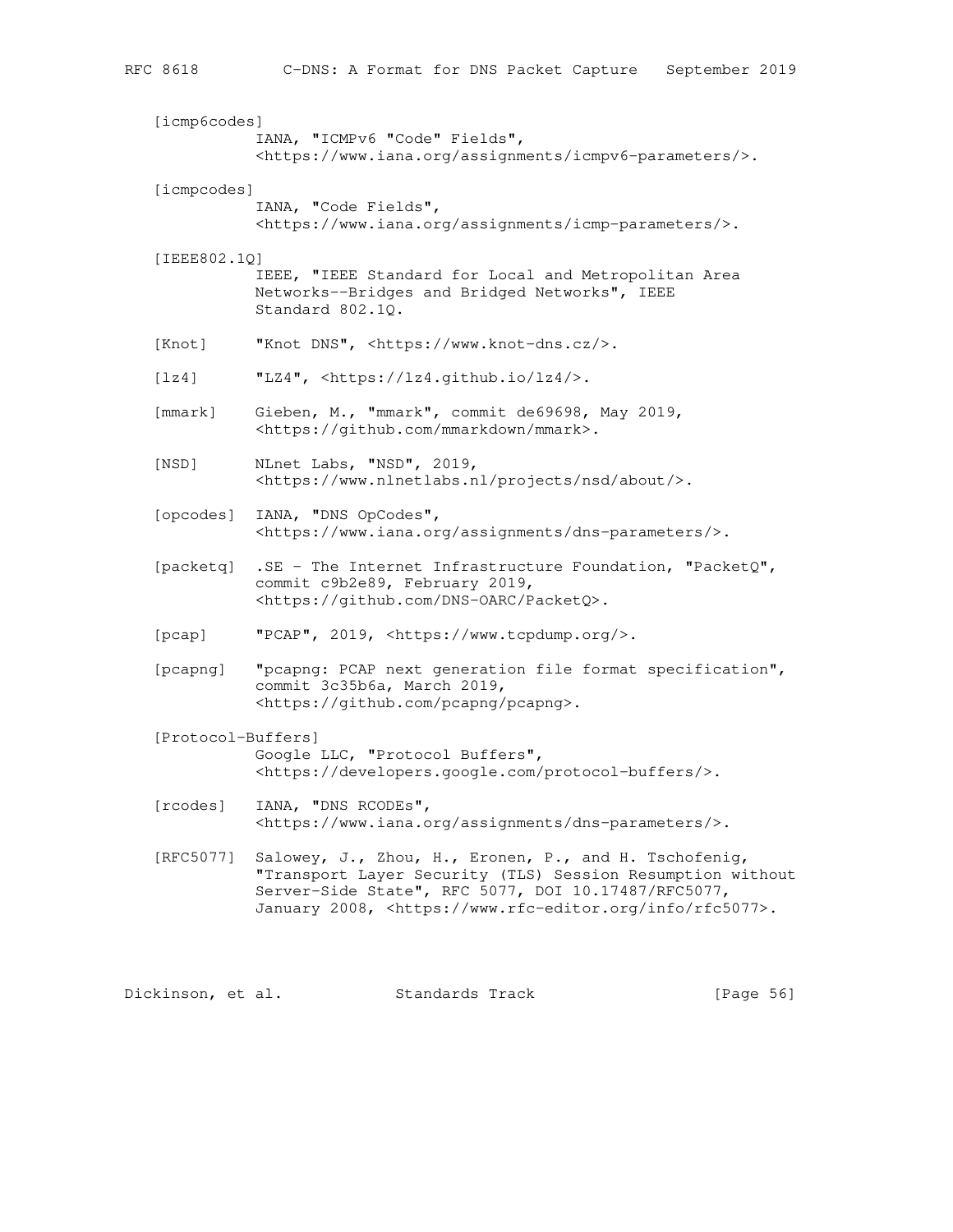- [RFC7413] Cheng, Y., Chu, J., Radhakrishnan, S., and A. Jain, "TCP Fast Open", RFC 7413, DOI 10.17487/RFC7413, December 2014, <https://www.rfc-editor.org/info/rfc7413>.
- [RFC8259] Bray, T., Ed., "The JavaScript Object Notation (JSON) Data Interchange Format", STD 90, RFC 8259, DOI 10.17487/RFC8259, December 2017, <https://www.rfc-editor.org/info/rfc8259>.
- [RFC8427] Hoffman, P., "Representing DNS Messages in JSON", RFC 8427, DOI 10.17487/RFC8427, July 2018, <https://www.rfc-editor.org/info/rfc8427>.
- [rrclasses] IANA, "DNS CLASSes", <https://www.iana.org/assignments/dns-parameters/>.
- [rrtypes] IANA, "Resource Record (RR) TYPEs", <https://www.iana.org/assignments/dns-parameters/>.
- [RSSAC04] ICANN, "Recommendations on Anonymization Processes for Source IP Addresses Submitted for Future Analysis", August 2018, <https://www.icann.org/en/system/files/files/ rssac-040-07aug18-en.pdf>.
- [snappy] "snappy", <https://google.github.io/snappy/>.
- [snzip] "Snzip, a compression/decompression tool based on snappy", commit 809c6f2, October 2018, <https://github.com/kubo/snzip>.
- [xz] "XZ Utils", <https://tukaani.org/xz/>.
- [zstd] "Zstandard Real-time data compression algorithm", <https://facebook.github.io/zstd/>.

Dickinson, et al. Standards Track [Page 57]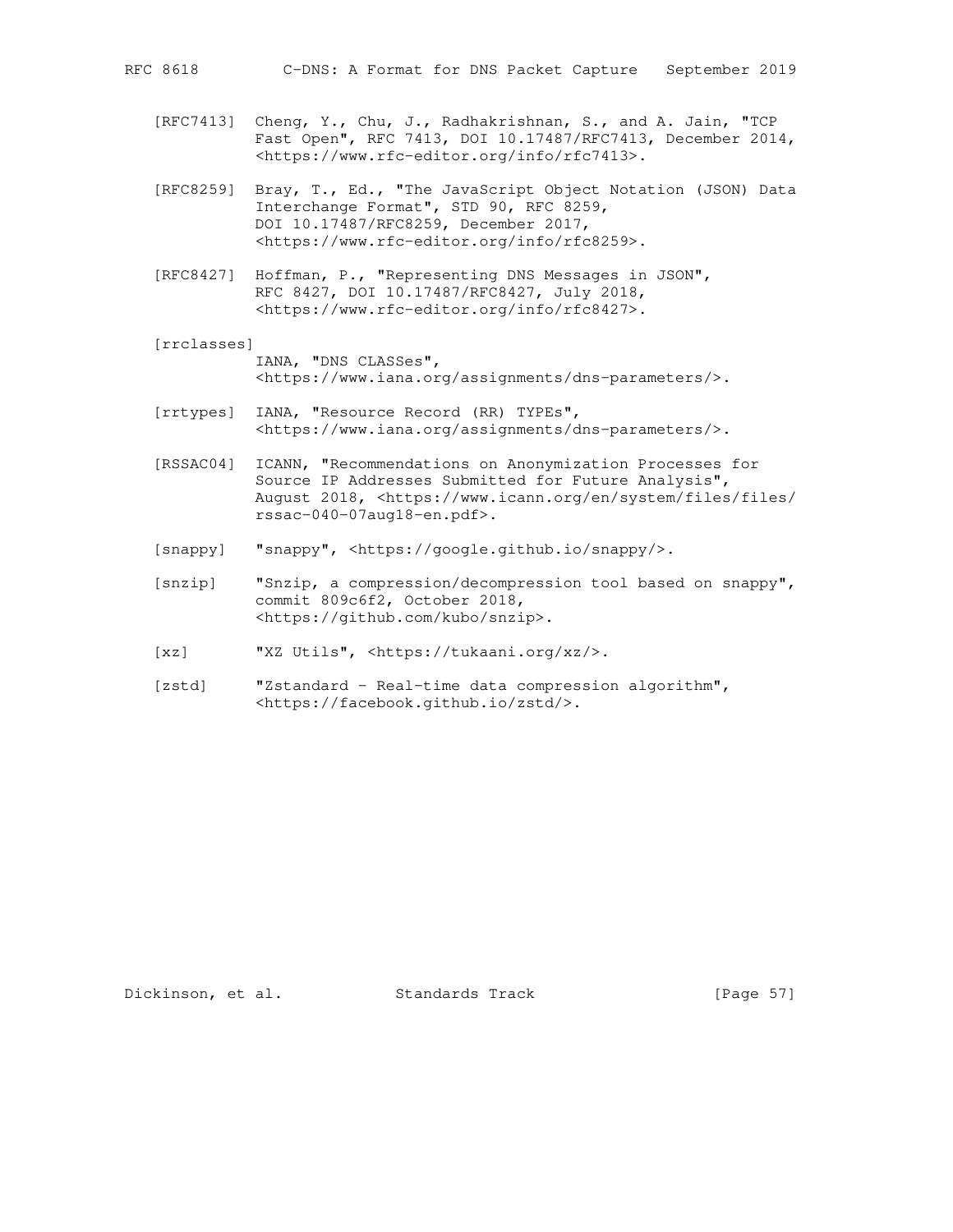```
Appendix A. CDDL
    This appendix gives a CDDL [RFC8610] specification for C-DNS.
    CDDL does not permit a range of allowed values to be specified for a
   bitfield. Where necessary, those values are given as a CDDL group,
   but the group definition is commented out to prevent CDDL tooling
    from warning that the group is unused.
    ; CDDL specification of the file format for C-DNS,
    ; which describes a collection of DNS messages and
    ; traffic metadata.
\mathcal{L} ; The overall structure of a file.
\mathcal{L} File = [
       file-type-id : "C-DNS",
       file-preamble : FilePreamble,
       file-blocks : [* Block],
   \mathbf{I}\mathcal{L} ; The File Preamble.
\mathcal{L} FilePreamble = {
      major-format-version => 1,
      minor-format-version => 0,
       ? private-version => uint,
       block-parameters => [+ BlockParameters],
    }
   major-format-version = 0
   minor-format-version = 1
  private-version = 2 block-parameters = 3
   BlockParameters = {
      storage-parameters => StorageParameters,
        ? collection-parameters => CollectionParameters,
    }
   storage-parameters = 0
    collection-parameters = 1
      IPv6PrefixLength = 1..128
      IPv4PrefixLength = 1..32
     OpcodeRange = 0..15RRTypeRange = 0.65535
```
Dickinson, et al. Standards Track [Page 58]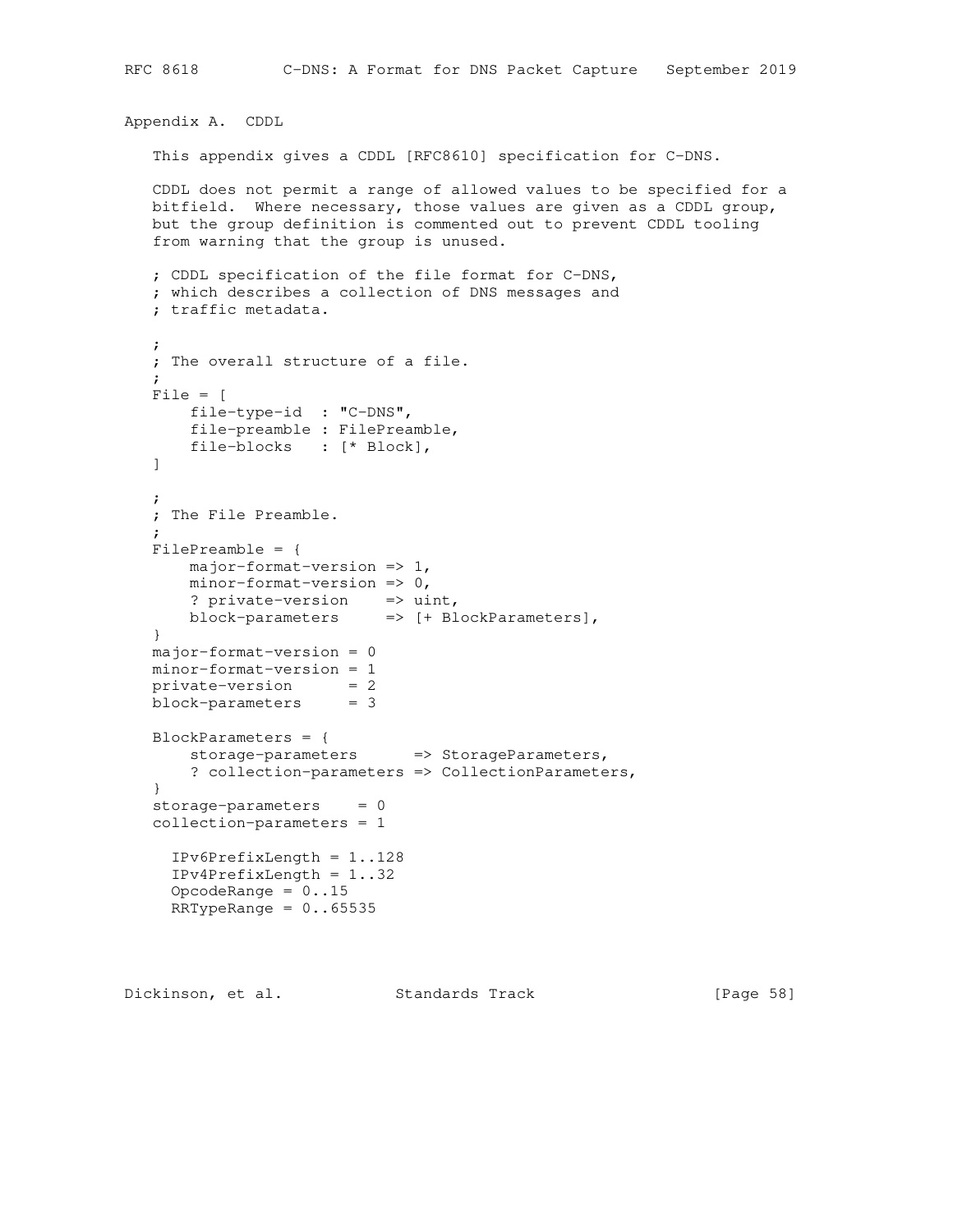```
 StorageParameters = {
ticks-per-second => uint,
max-block-items => uint,
storage-hints => StorageHints,
 opcodes => [+ OpcodeRange],
 rr-types => [+ RRTypeRange],
? storage-flags => StorageFlags,
       ? client-address-prefix-ipv4 => IPv4PrefixLength,
      ? client-address-prefix-ipv6 => IPv6PrefixLength,
       ? server-address-prefix-ipv4 => IPv4PrefixLength,
       ? server-address-prefix-ipv6 => IPv6PrefixLength,
? sampling-method => tstr,
? anonymization-method => tstr,
 }
ticks-per-second = 0
max-block-items = 1
storage-hints = 2
 opcodes = 3
rr-types = 4
storage-flags = 5
    client-address-prefix-ipv4 = 6
    client-address-prefix-ipv6 = 7
    server-address-prefix-ipv4 = 8
    server-address-prefix-ipv6 = 9
sampling-method = 10
anonymization-method = 11
      ; A hint indicates whether the collection method will always omit
      ; the item from the file.
    StorageHints = \{ query-response-hints => QueryResponseHints,
        query-response-signature-hints =>
 QueryResponseSignatureHints,
rr-hints \implies RRHints,
other-data-hints \Rightarrow OtherDataHints,
      }
     query-response-hints = 0
      query-response-signature-hints = 1
     rr\text{-}hints = 2<br>
\text{other}\text{-}data\text{-}hints = 2
    other-data-hints = 3
       QueryResponseHintValues = &(
         time-offset : 0,
client-address-index : 1,
client-port : 2,
transaction-id : 3,
 qr-signature-index : 4,
```
Dickinson, et al. Standards Track [Page 59]

client-hoplimit : 5,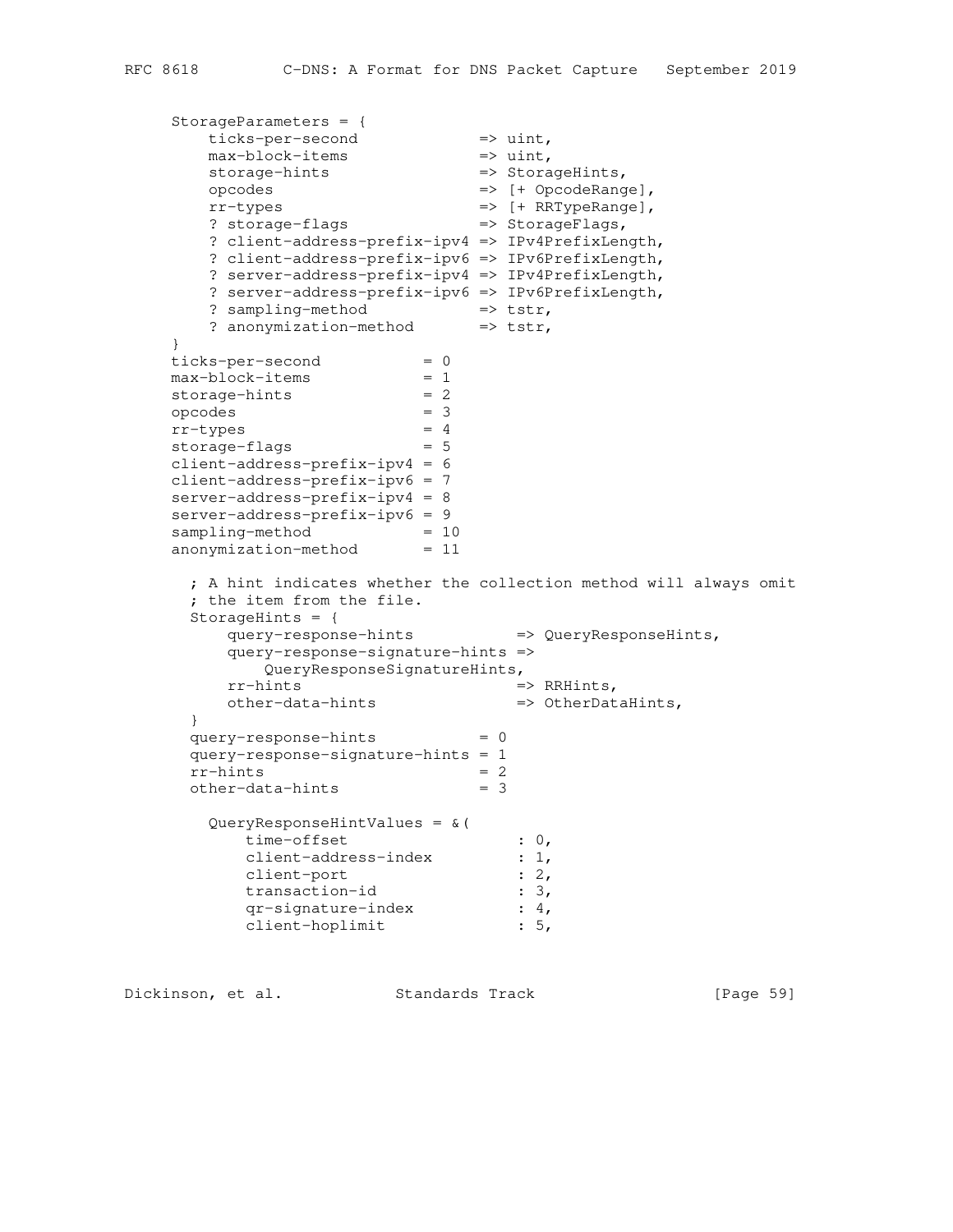```
response-delay : 6,
query-name-index : 7,
query-size : 8,
response-size : 9,
response-processing-data : 10,
query-question-sections : 11, ; Second & subsequent
 ; Questions
query-answer-sections : 12,
query-authority-sections : 13,
query-additional-sections : 14,
 response-answer-sections : 15,
         response-authority-sections : 16,
         response-additional-sections : 17,
\overline{\phantom{a}} QueryResponseHints = uint .bits QueryResponseHintValues
       QueryResponseSignatureHintValues = &(
        server-address-index : 0,
server-port : 1,
 qr-transport-flags : 2,
qr-type : 3,
 qr-sig-flags : 4,
query-opcode : 5,
 qr-dns-flags : 6,
query-rcode : 7,
         query-classtype-index : 8,
query-qdcount : 9,
query-ancount : 10,
query-nscount : 11,
query-arcount : 12,
query-edns-version : 13,
query-udp-size : 14,
         query-opt-rdata-index : 15,
        response-rcode : 16,
\overline{\phantom{a}} QueryResponseSignatureHints =
         uint .bits QueryResponseSignatureHintValues
      RRHintValues = \& (
         ttl : 0,
         rdata-index : 1,
\overline{\phantom{a}} RRHints = uint .bits RRHintValues
       OtherDataHintValues = &(
        malformed-messages : 0,
         address-event-counts : 1,
       )
```
Dickinson, et al. Standards Track [Page 60]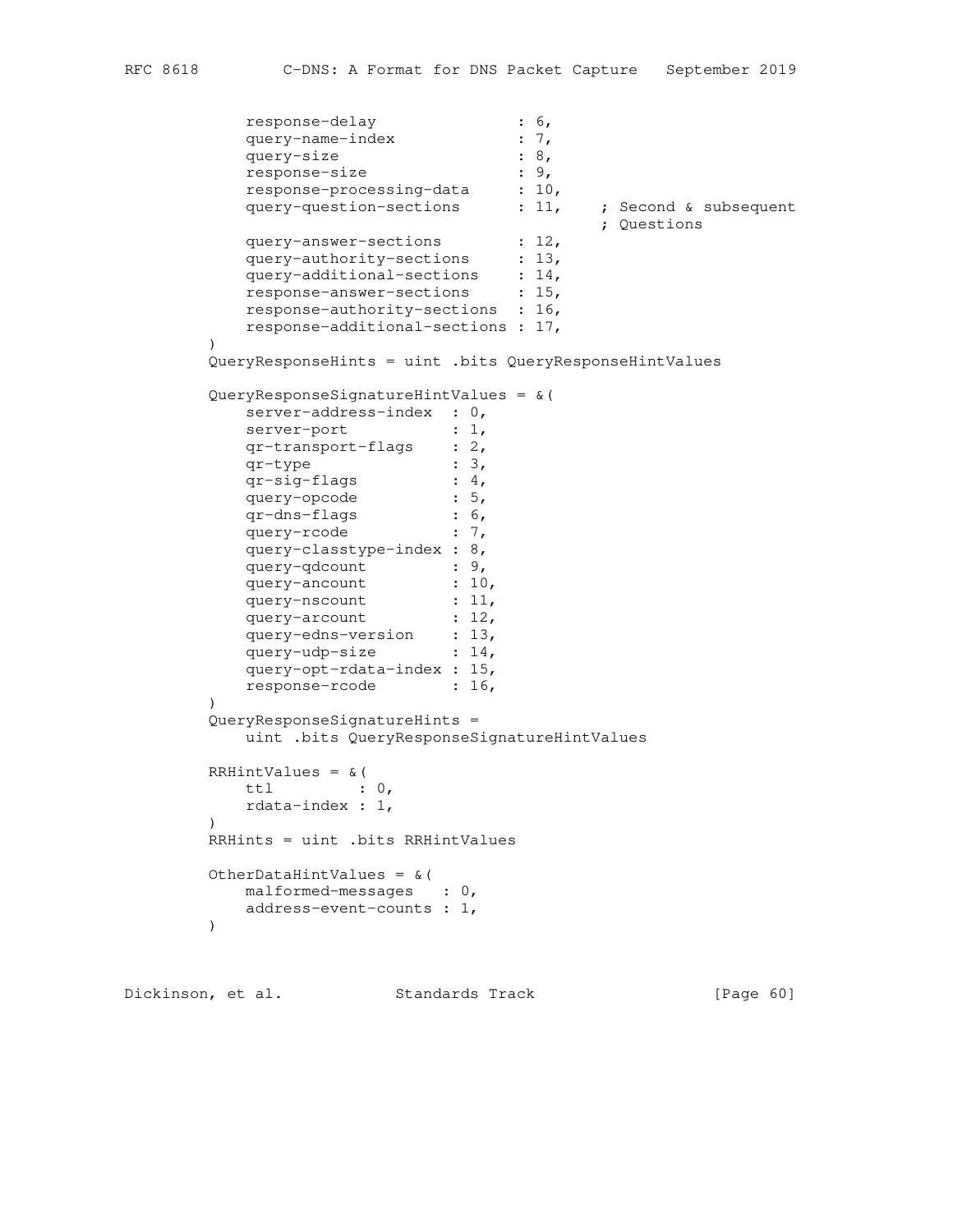```
 OtherDataHints = uint .bits OtherDataHintValues
      StorageFlagValues = &(
       anonymized-data : 0,
sampled-data : 1,
normalized-names : 2,
     ) StorageFlags = uint .bits StorageFlagValues
    ; Metadata about data collection
   VLANIdRange = 1..4094
   CollectionParameters = {
? query-timeout \qquad \Rightarrow uint, \qquad \qquad ; Milliseconds
 ? skew-timeout => uint, ; Microseconds
? snaplen \Rightarrow uint,
? promisc \Rightarrow bool,
? interfaces \Rightarrow [+ \text{tstr}], ? server-addresses => [+ IPAddress],
? vlan-ids => [+ VLANIdRange],
? filter \implies tstr,
? generator-id => tstr,
? host-id \Rightarrow tstr,
    }
query-timeout = 0skew-timeout = 1snaplen = 2
promisc = 3interfaces = 4
   server-addresses = 5
   vlan-ids = 6<br>filter = 7filter = 7generator-id = 8
host-id = 9\mathbf{z} ; Data in the file is stored in Blocks.
\mathcal{L}Block = \{ block-preamble => BlockPreamble,
 ? block-statistics => BlockStatistics, ; Much of this
 ; could be derived
? block-tables \implies BlockTables,
 ? query-responses => [+ QueryResponse],
    ? address-event-counts => [+ AddressEventCount],
    ? malformed-messages => [+ MalformedMessage],
   }
```
Dickinson, et al. Standards Track [Page 61]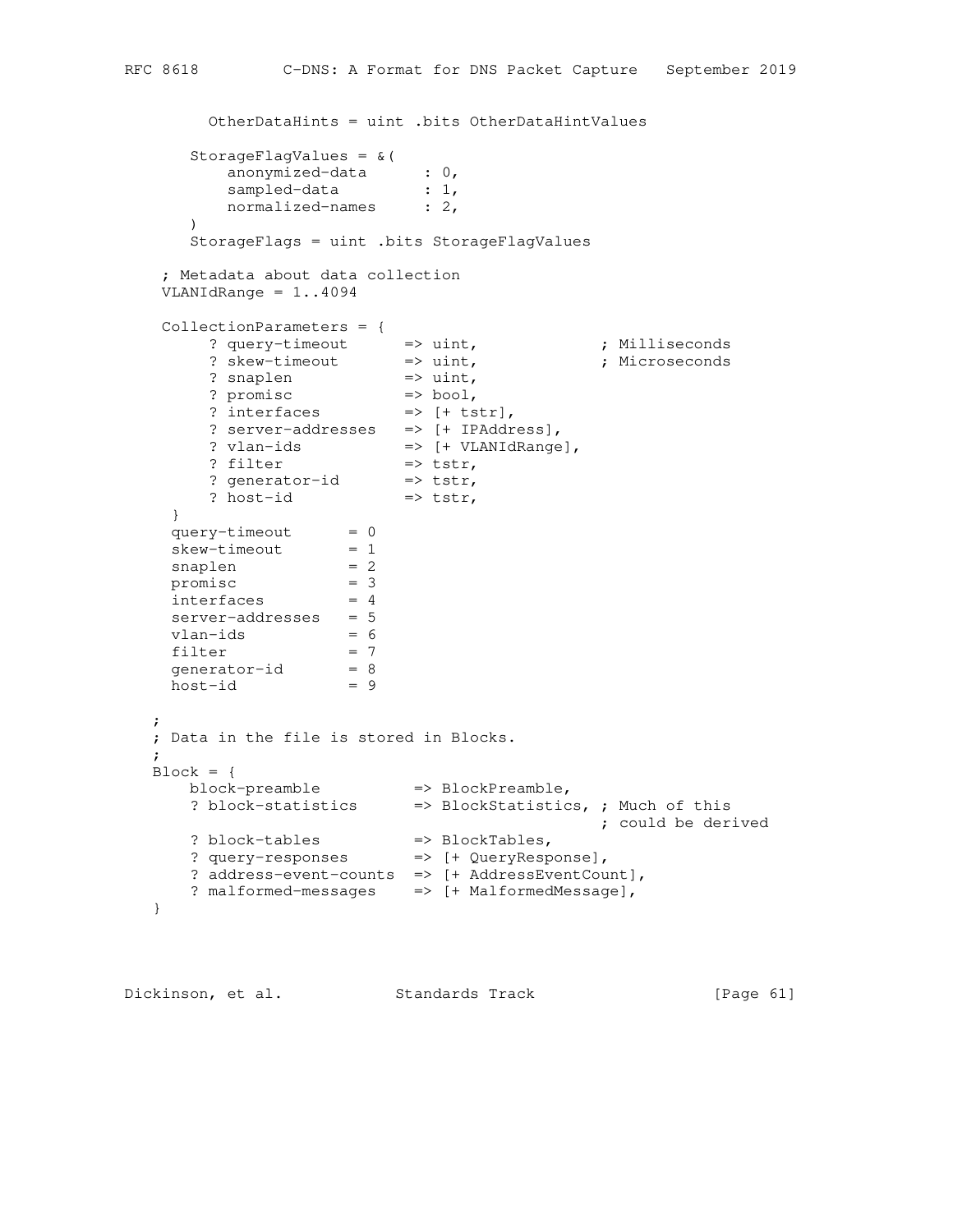```
block-preamble = 0block-statistics = 1
block-tables = 2query-responses = 3
   address-event-counts = 4
  malformed-messages = 5 ;
   ; The (mandatory) preamble to a Block.
\mathcal{L} BlockPreamble = {
    ? earliest-time => Timestamp,
      ? block-parameters-index => uint .default 0,
   }
  earliest-time = 0 block-parameters-index = 1
   ; Ticks are sub-second intervals. The number of ticks in a second is
   ; file/block metadata. Signed and unsigned tick types are defined.
   ticks = int
   uticks = uint
   Timestamp = [
     timestamp-secs : uint, ; POSIX time
      timestamp-ticks : uticks,
  \mathbf{I} ;
   ; Statistics about the Block contents.
\mathbf{z} BlockStatistics = {
     ? processed-messages => uint,
      ? qr-data-items => uint,
      ? unmatched-queries => uint,
      ? unmatched-responses => uint,
? discarded-opcode => uint,
? malformed-items => uint,
   }
  processed-messages = 0qr-data-items = 1 unmatched-queries = 2
   unmatched-responses = 3
  discarded-opcode = 4malformed-items = 5
```

```
Dickinson, et al. Standards Track [Page 62]
```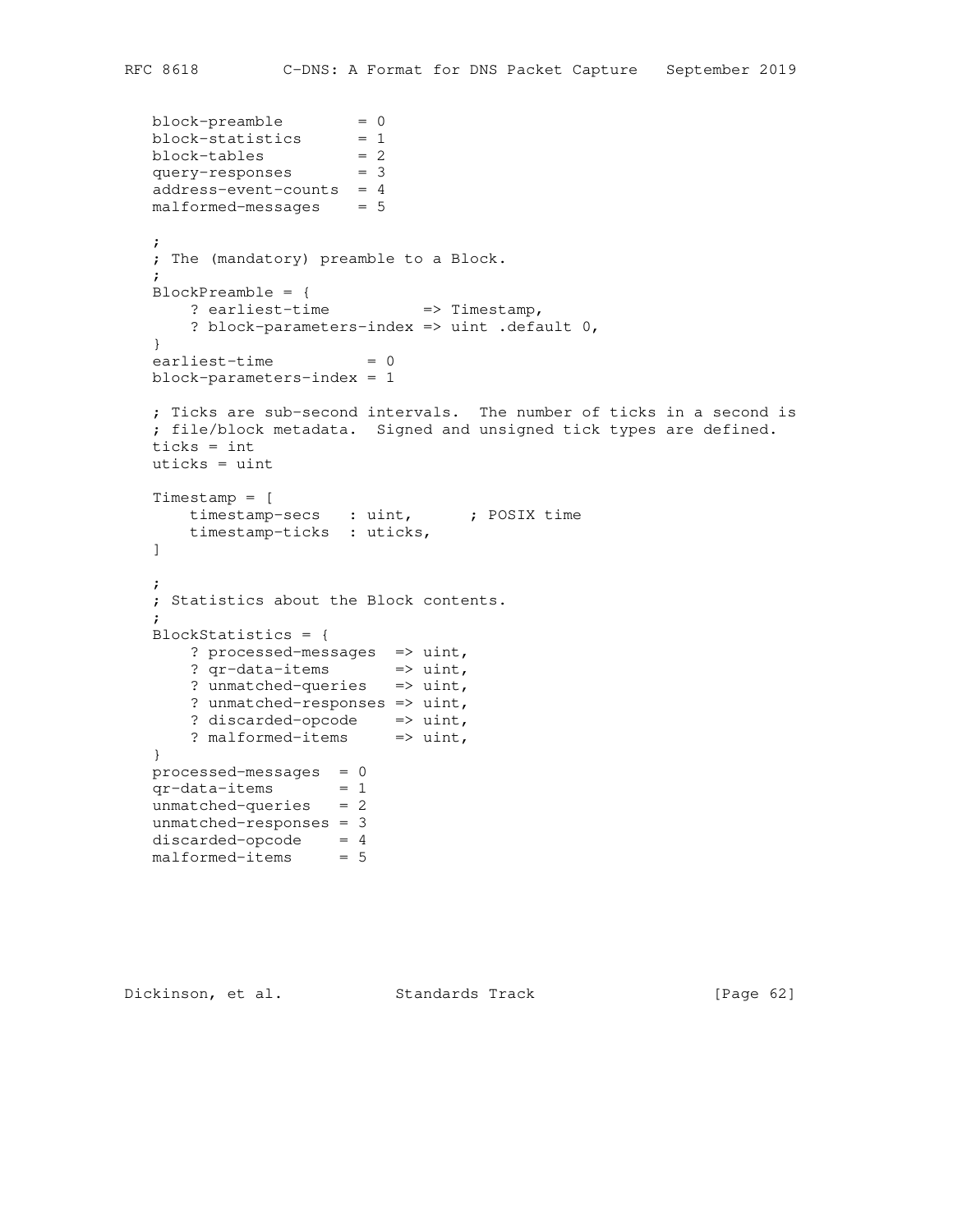```
\mathcal{L} ; Tables of common data referenced from records in a Block.
\mathbf{z} BlockTables = {
? ip-address \Rightarrow [+ IPAddress],
? classtype \Rightarrow [+ ClassType],
 ? name-rdata => [+ bstr], ; Holds both names
 ; and RDATA
    ? qr-sig <br>
=> [+ QueryResponseSignature],
      ? QuestionTables,
      ? RRTables,
      ? malformed-message-data => [+ MalformedMessageData],
   }
ip-address = 0 classtype = 1
name-rdata = 2
qr-sig = 3qlist = 4q l ist \frac{1}{q} = 4 \frac{1}{q} = 5
rrlist = 6
rr = 7 malformed-message-data = 8
  IPv4Address = bstr.size (0..4) IPv6Address = bstr .size (0..16)
   IPAddress = IPv4Address / IPv6Address
  \texttt{ClassType} = \{ type => uint,
    class \Rightarrow uint,
   }
  type = 0 class = 1
   QueryResponseSignature = {
     ? server-address-index => uint,
? server-port => uint,
 ? qr-transport-flags => QueryResponseTransportFlags,
 ? qr-type => QueryResponseType,
 ? qr-sig-flags => QueryResponseFlags,
? query-opcode \qquad => uint,
 ? qr-dns-flags => DNSFlags,
? query-rcode \qquad => uint,
      ? query-classtype-index => uint,
? query-qdcount => uint,
? query-ancount => uint,
? query-nscount => uint,
? query-arcount => uint,
```
Dickinson, et al. Standards Track [Page 63]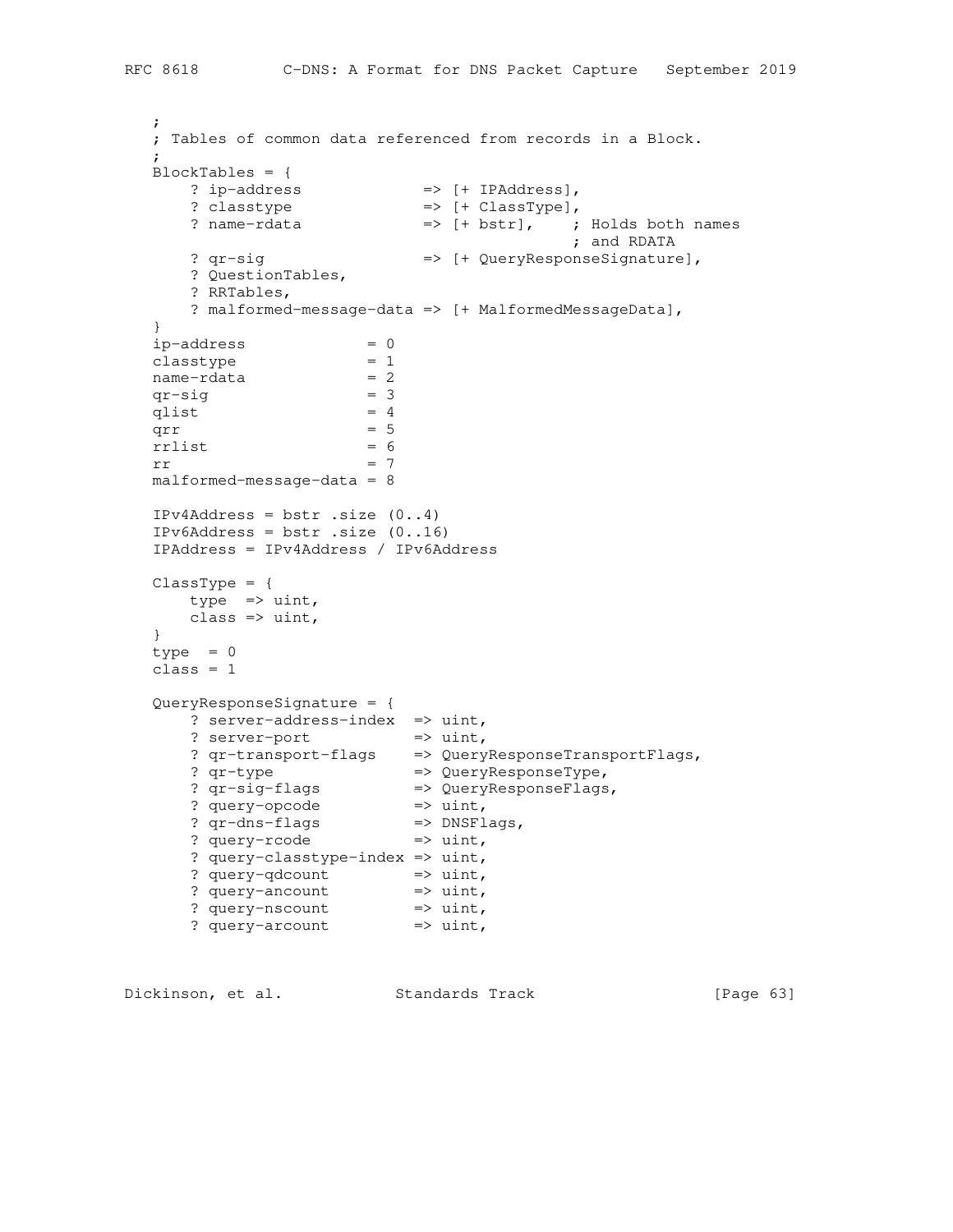```
 ? query-edns-version => uint,
```

```
 ? query-udp-size => uint,
      ? query-opt-rdata-index => uint,
     ? response-rcode => uint,
   }
  server-address-index = 0server-port = 1
  qr-transport-flags = 2qr-type = 3
qr-sig-flags = 4
query-opcode = 5
 qr-dns-flags = 6
query-rcode = 7
   query-classtype-index = 8
query-qdcount = 9
query-ancount = 10
query-nscount = 11
query-arcount = 12
   query-edns-version = 13
  query-udp-size = 14 query-opt-rdata-index = 15
  response - rooted = 16 ; Transport gives the values that may appear in bits 1..4 of
    ; TransportFlags. There is currently no way to express this in
    ; CDDL, so Transport is unused. To avoid confusion when used
    ; with CDDL tools, it is commented out.
    ;
    ; Transport = &(
; udp : 0,
; tcp : 1,
; tls : 2, ; dtls : 3,
; https : 4, ; non-standard : 15,
   ; ) TransportFlagValues = &(
       ip-version : 0, ; 0=IPv4, 1=IPv6
   ) / (1.14) TransportFlags = uint .bits TransportFlagValues
    QueryResponseTransportFlagValues = &(
      query-trailingdata : 5,
    ) / TransportFlagValues
    QueryResponseTransportFlags =
       uint .bits QueryResponseTransportFlagValues
```
Dickinson, et al. Standards Track [Page 64]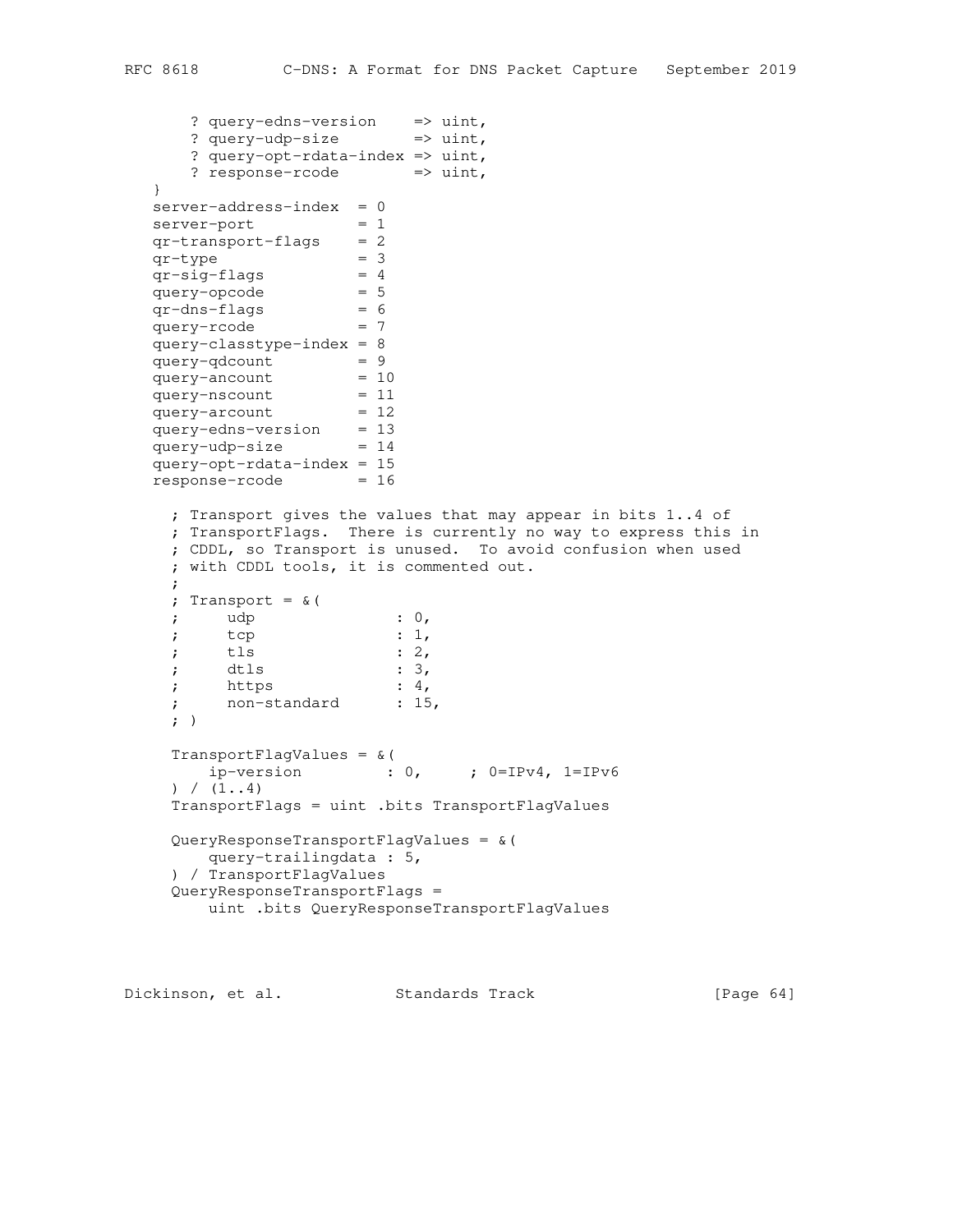```
QueryResponseType = & (stub : 0,
 client : 1,
 resolver : 2,
auth : 3,
 forwarder : 4,
       tool : 5,
   ) QueryResponseFlagValues = &(
has-query : 0,
has-response : 1,
query-has-opt : 2,
 response-has-opt : 3,
 query-has-no-question : 4,
       response-has-no-question: 5,
   ) QueryResponseFlags = uint .bits QueryResponseFlagValues
   DNSFlagValues = &( query-cd : 0,
       query-ad : 1,
query-z : 2,
 query-ra : 3,
 query-rd : 4,
 query-tc : 5,
 query-aa : 6,
query-do : 7,
       response-cd: 8,
      response-ad: 9,
      response-z : 10,
      response-ra: 11,
      response-rd: 12,
      response-tc: 13,
       response-aa: 14,
   \lambda DNSFlags = uint .bits DNSFlagValues
```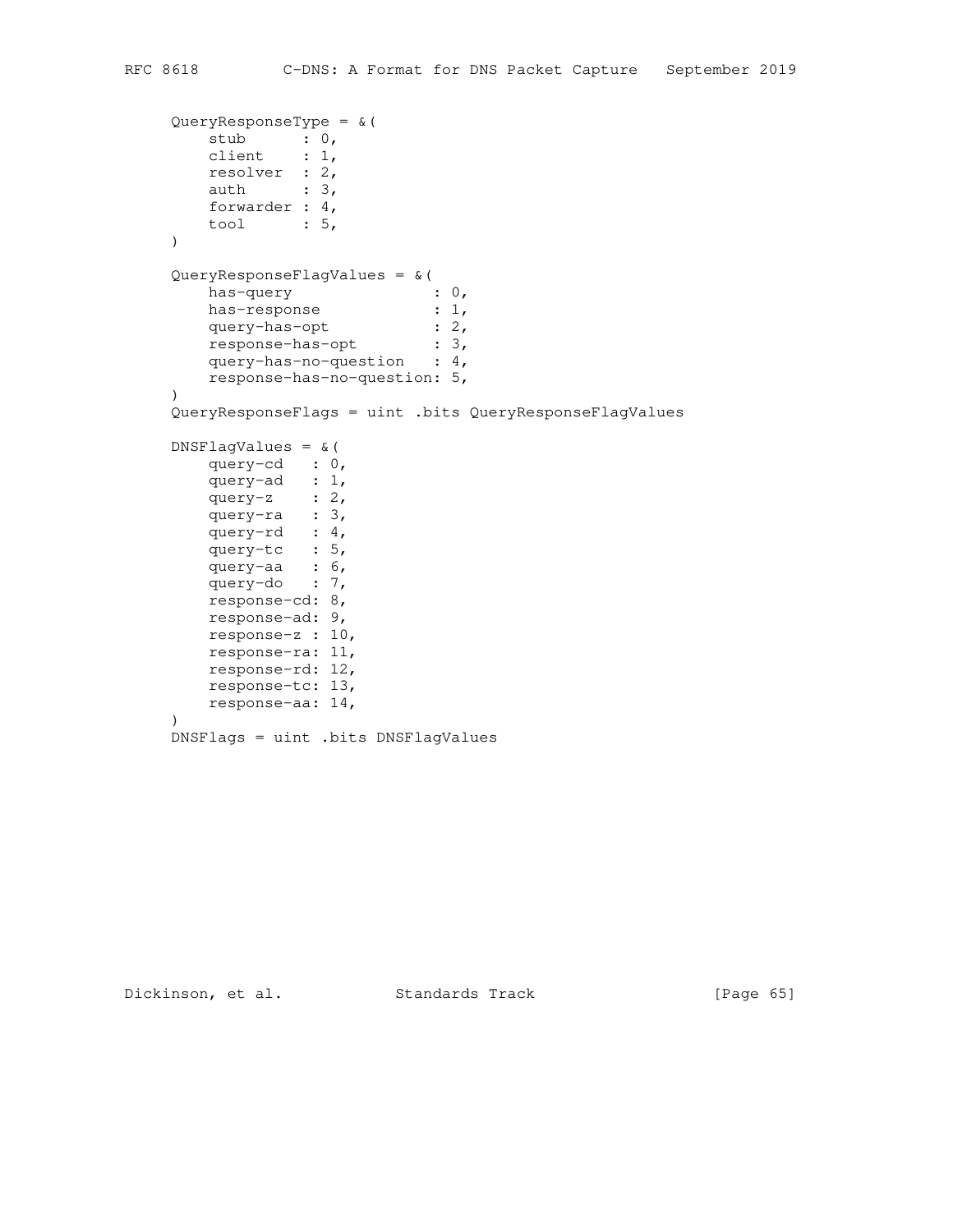```
 QuestionTables = (
      qlist => [+ QuestionList],
      qrr => [+ Question]
  \lambda QuestionList = [+ uint] ; Index of Question
Question = { \qquad \qquad ; Second and subsequent Questions
name-index => uint, ; Index to a name in the
                                  ; name-rdata table
        classtype-index => uint,
     }
    name-index = 0 classtype-index = 1
   RRTables = (
    rrrlist => [+ RRList],
     rr => [+ RR])RRList = [+ uint] ; Index of RR
    RR = {name-index => uint, ; Index to a name in the
 ; name-rdata table
       classtype-index \Rightarrow uint,
       ? ttl \Rightarrow uint,<br>? rdata-index \Rightarrow uint,
                                 ; Index to RDATA in the
                                      ; name-rdata table
     }
     ; Other map key values already defined above.
    \text{ttl} = 2
   rdata-index = 3 MalformedMessageData = {
     ? server-address-index => uint,
? server-port => uint,
 ? mm-transport-flags => TransportFlags,
? mm-payload => bstr,
   }
   ; Other map key values already defined above.
  mm-transport-flags = 2<br>mm-payload = 3mm-payload
```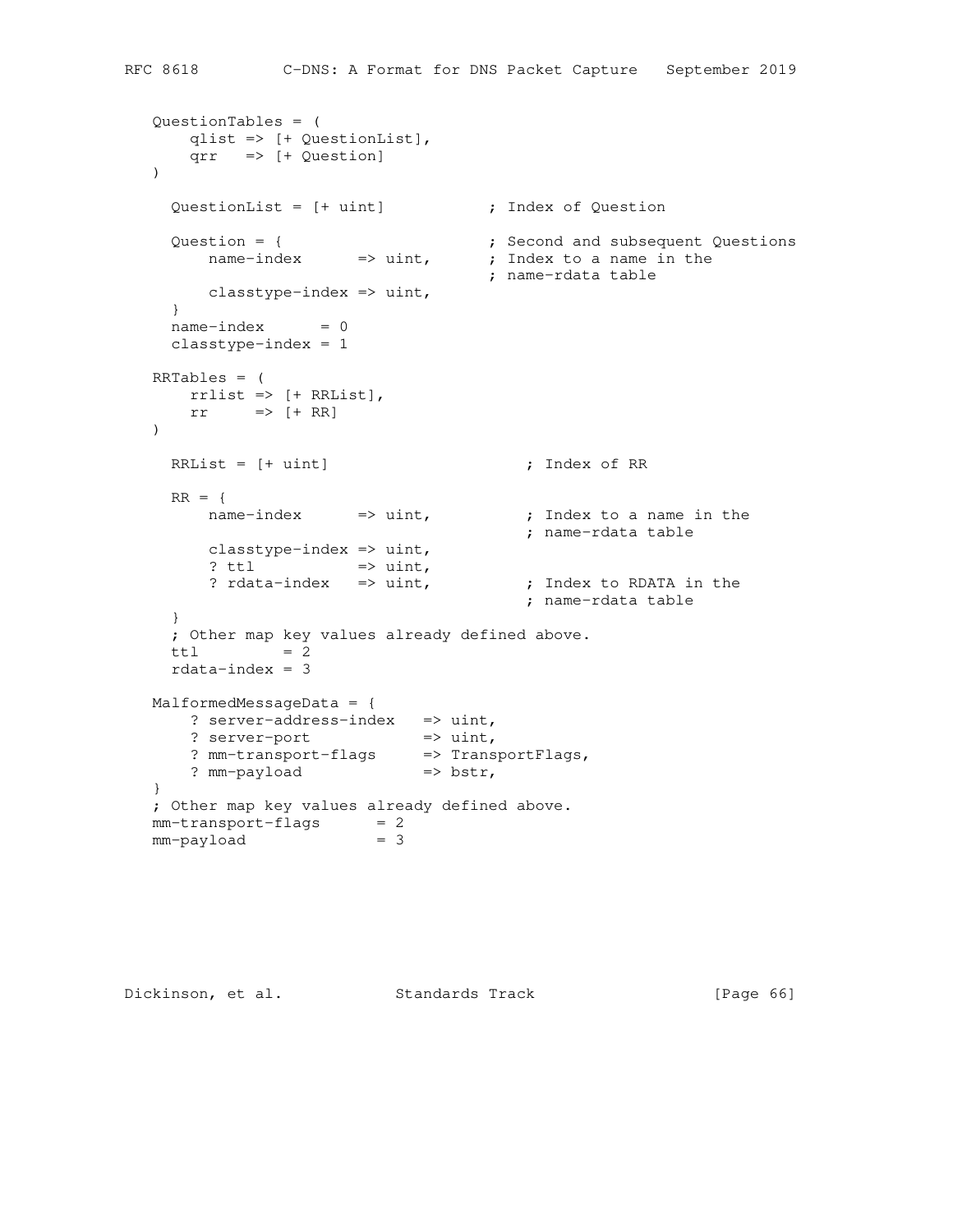```
 ; A single Query/Response data item.
  QueryResponse = {
                 => uticks, ; Time offset from
 ; start of Block
? client-address-index => uint,
? client-port => uint,
? transaction-id => uint,
? qr-signature-index => uint,
? client-hoplimit => uint,
? response-delay \Rightarrow ticks,
? query-name-index => uint,
 ? query-size => uint, ; DNS size of Query
 ? response-size => uint, ; DNS size of Response
     ? response-processing-data => ResponseProcessingData,
? query-extended \implies QueryResponseExtended,
```

```
? response-extended => QueryResponseExtended,
```

```
 }
time-offset = 0
 client-address-index = 1
client-port = 2
transaction-id = 3 qr-signature-index = 4
client-hoplimit = 5
 response-delay = 6
  query-name-index = 7<br>querv-size
query-size = 8 response-size = 9
   response-processing-data = 10
query-extended = 11
response-extended = 12
   ResponseProcessingData = {
     ? bailiwick-index => uint,
      ? processing-flags => ResponseProcessingFlags,
   }
   bailiwick-index = 0
   processing-flags = 1
    ResponseProcessingFlagValues = &(
     from-cache : 0,
    \lambda ResponseProcessingFlags = uint .bits ResponseProcessingFlagValues
```

```
Dickinson, et al. Standards Track [Page 67]
```
 $\mathcal{L}$ 

 $\mathbf{z}$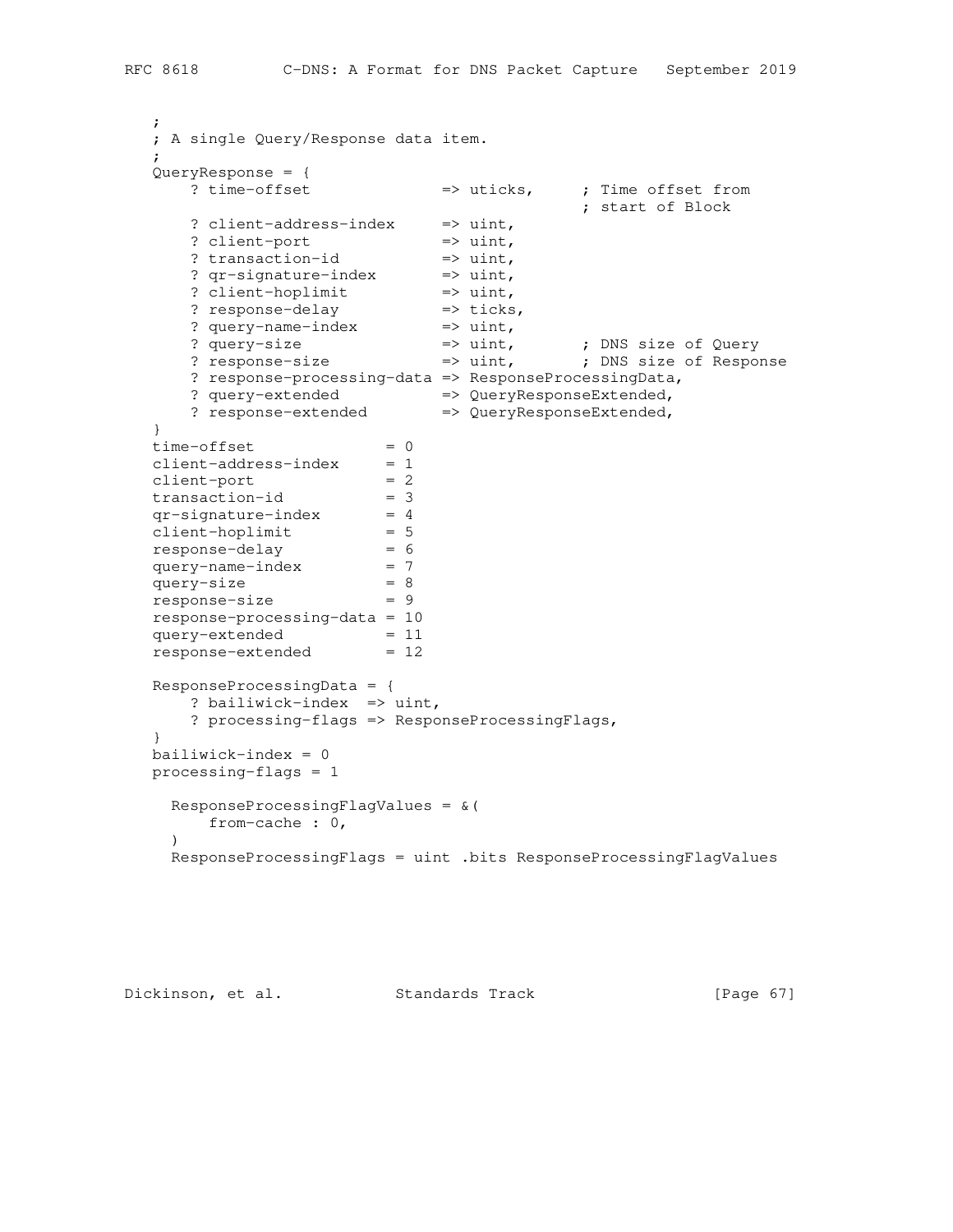```
 QueryResponseExtended = {
 ? question-index => uint, ; Index of QuestionList
? answer-index => uint, ; Index of RRList
 ? authority-index => uint,
     ? additional-index => uint,
   }
  question-index = 0answer-index = 1authority-index = 2 additional-index = 3
   ;
   ; Address event data.
\mathcal{L} AddressEventCount = {
ae-type \Rightarrow &AddressEventType,
? ae-code \Rightarrow uint,
ae-address-index => uint,
      ? ae-transport-flags => TransportFlags,
     ae-count \implies uint,
   }
ae-type = 0
ae -code = 1ae-address-index = 2 ae-transport-flags = 3
  ae-count = 4
   AddressEventType = (
 tcp-reset : 0,
 icmp-time-exceeded : 1,
      icmp-dest-unreachable : 2,
      icmpv6-time-exceeded : 3,
      icmpv6-dest-unreachable: 4,
      icmpv6-packet-too-big : 5,
  ) ;
   ; Malformed messages.
   ;
   MalformedMessage = {
     ? time-offset = 1 => uticks, ; Time offset from
                                       ; start of Block
     ? client-address-index => uint,
     ? client-port => uint,
     ? message-data-index => uint,
   }
   ; Other map key values already defined above.
  message-data-index = 3
```
Dickinson, et al. Standards Track [Page 68]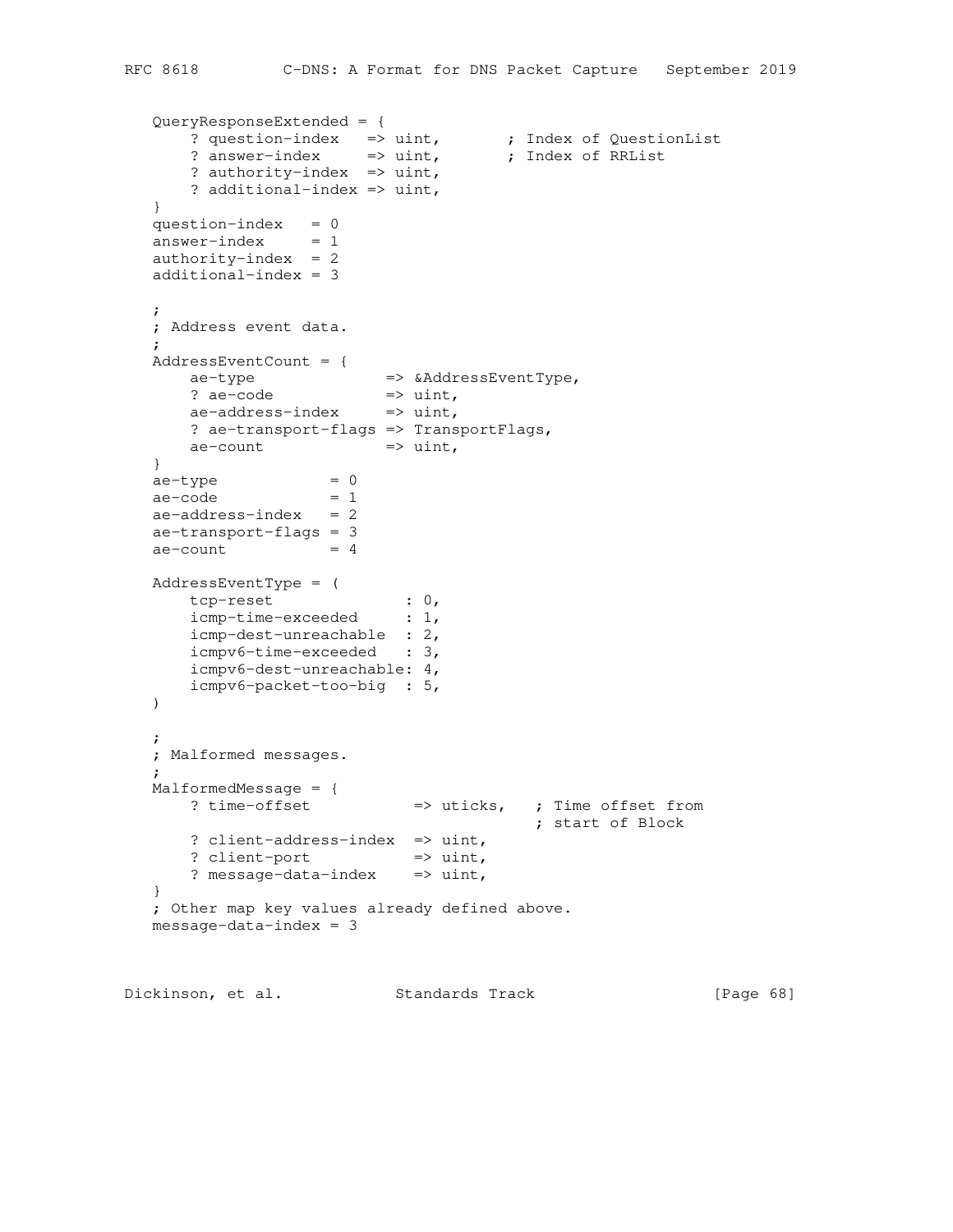Appendix B. DNS Name Compression Example

 The basic algorithm, which follows the guidance in [RFC1035], is simply to collect each name, and the offset in the packet at which it starts, during packet construction. As each name is added, it is offered to each of the collected names in order of collection, starting from the first name. If (1) labels at the end of the name can be replaced with a reference back to part (or all) of the earlier name and (2) the uncompressed part of the name is shorter than any compression already found, the earlier name is noted as the compression target for the name.

 The following tables illustrate the step-by-step process of adding names and performing name compression. In an example packet, the first name added is foo.example, which cannot be compressed.

| $  N  $ Name                                 | Uncompressed   Compression Target |
|----------------------------------------------|-----------------------------------|
| $\vert$ 1   foo.example   foo.example   None |                                   |

 The next name added is bar.example. This is matched against foo.example. The example part of this can be used as a compression target, with the remaining uncompressed part of the name being bar.

| N   Name                                               | Uncompressed   Compression Target |
|--------------------------------------------------------|-----------------------------------|
| 1   foo.example   foo.example<br>2   bar.example   bar | None<br>1 + offset to example     |

 The third name added is www.bar.example. This is first matched against foo.example, and as before this is recorded as a compression target, with the remaining uncompressed part of the name being www.bar. It is then matched against the second name, which again can be a compression target. Because the remaining uncompressed part of the name is www, this is an improved compression, and so it is adopted.

| N | Name                                          |                           | Uncompressed   Compression Target |
|---|-----------------------------------------------|---------------------------|-----------------------------------|
|   | foo.example<br>bar.example<br>www.bar.example | foo.example<br>bar<br>WWW | None<br>$1 +$ offset to example   |

Dickinson, et al. Standards Track [Page 69]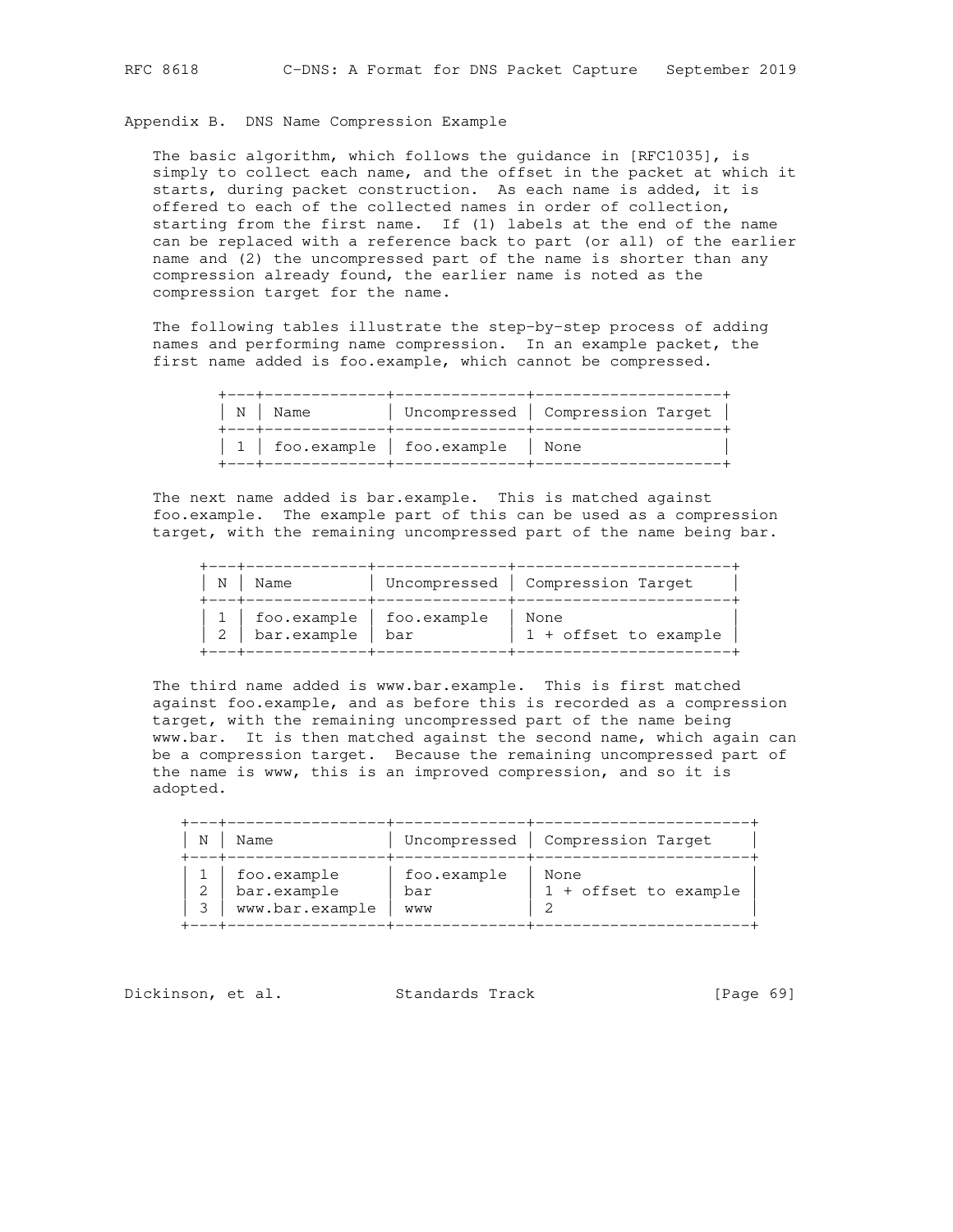As an optimization, if a name is already perfectly compressed (in other words, the uncompressed part of the name is empty), then no further names will be considered for compression.

B.1. NSD Compression Algorithm

 Using the above basic algorithm, the packet lengths of Responses generated by the Name Server Daemon (NSD) [NSD] can be matched almost exactly. At the time of writing, a tiny number  $(<.01\%)$  of the reconstructed packets had incorrect lengths.

B.2. Knot Authoritative Compression Algorithm

 The Knot Authoritative name server [Knot] uses different compression behavior, which is the result of internal optimization designed to balance runtime speed with compression size gains. In brief, and omitting complications, Knot Authoritative will only consider the QNAME and names in the immediately preceding RR section in an RRSET as compression targets.

 A set of smart heuristics as described below can be implemented to mimic this, and while not perfect, it produces output nearly, but not quite, as good a match as with NSD. The heuristics are as follows:

- 1. A match is only perfect if the name is completely compressed AND the TYPE of the section in which the name occurs matches the TYPE of the name used as the compression target.
- 2. If the name occurs in RDATA:
	- \* If the compression target name is in a Query, then only the first RR in an RRSET can use that name as a compression target.
	- \* The compression target name MUST be in RDATA.
	- \* The name section TYPE must match the compression target name section TYPE.
	- \* The compression target name MUST be in the immediately preceding RR in the RRSET.

 Using this algorithm, less than 0.1% of the reconstructed packets had incorrect lengths.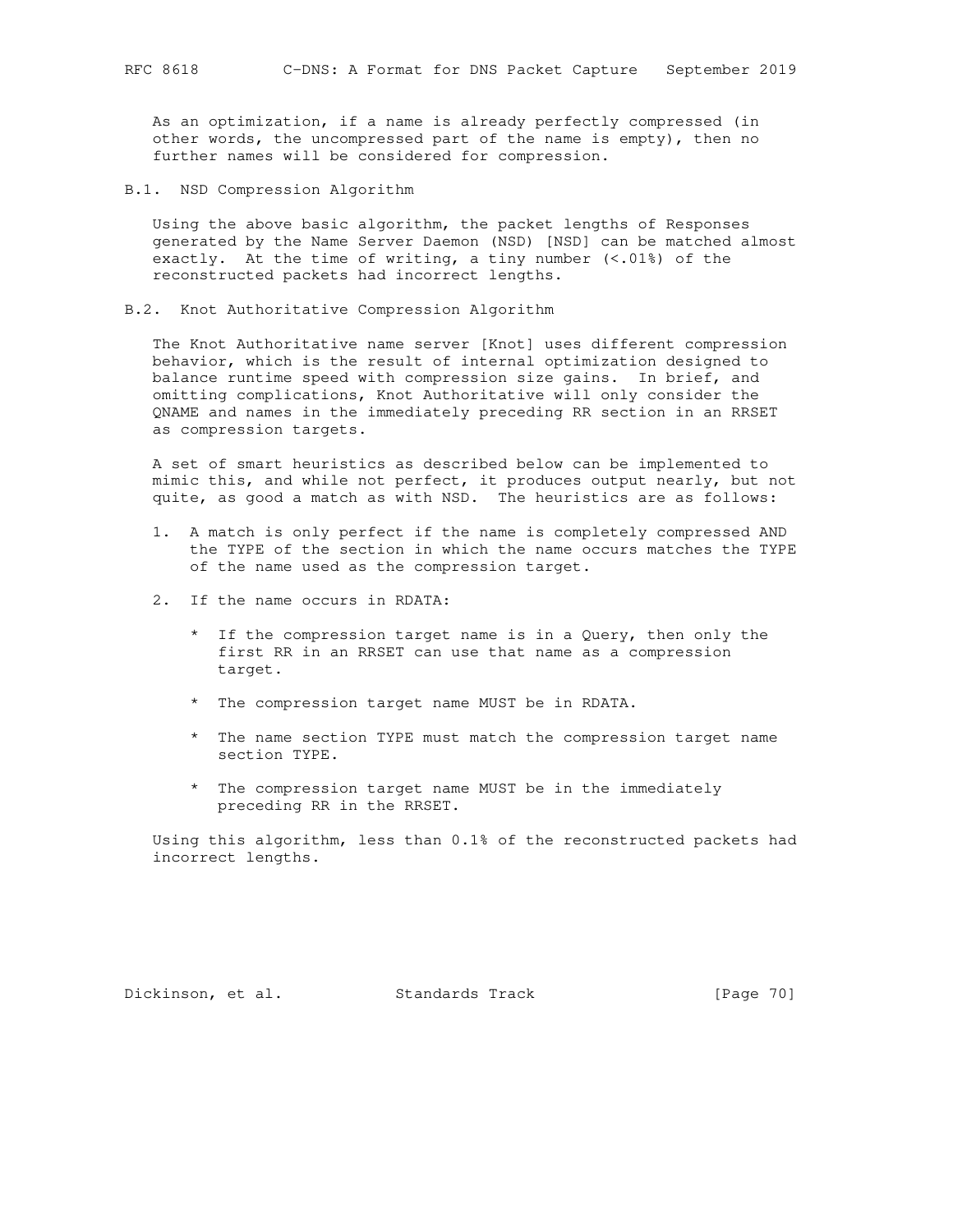## B.3. Observed Differences

 In sample traffic collected on a root name server, around 2-4% of Responses generated by Knot had different packet lengths than those produced by NSD.

Appendix C. Comparison of Binary Formats

 Several binary serialization formats were considered. For completeness, they were also compared to JSON.

- o Apache Avro [Avro]. Data is stored according to a predefined schema. The schema itself is always included in the data file. Data can therefore be stored untagged, for a smaller serialization size, and be written and read by an Avro library.
	- \* At the time of writing, Avro libraries are available for C, C++, C#, Java, Python, Ruby, and PHP. Optionally, tools are available for C++, Java, and C# to generate code for encoding and decoding.
- o Google Protocol Buffers [Protocol-Buffers]. Data is stored according to a predefined schema. The schema is used by a generator to generate code for encoding and decoding the data. Data can therefore be stored untagged, for a smaller serialization size. The schema is not stored with the data, so unlike Avro, it cannot be read with a generic library.
	- \* Code must be generated for a particular data schema to read and write data using that schema. At the time of writing, the Google code generator can currently generate code for encoding and decoding a schema for C++, Go, Java, Python, Ruby, C#, Objective-C, JavaScript, and PHP.
- o CBOR [RFC7049]. This serialization format is comparable to JSON but with a binary representation. It does not use a predefined schema, so data is always stored tagged. However, CBOR data schemas can be described using CDDL [RFC8610], and tools exist to verify that data files conform to the schema.
	- \* CBOR is a simple format and is simple to implement. At the time of writing, the CBOR website lists implementations for 16 languages.

Dickinson, et al. Standards Track [Page 71]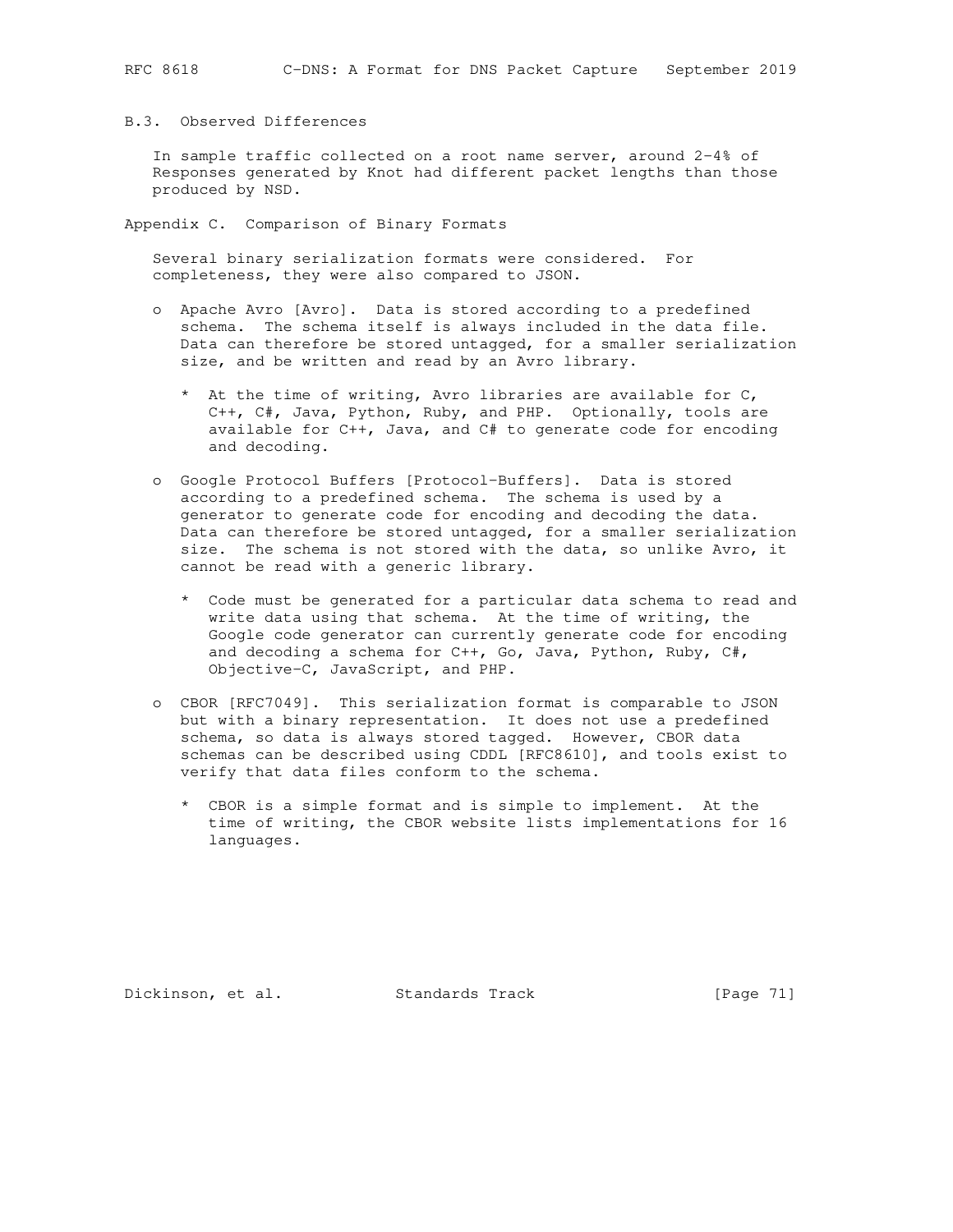Avro and Protocol Buffers both allow storage of untagged data, but because they rely on the data schema for this, their implementation is considerably more complex than CBOR. Using Avro or Protocol Buffers in an unsupported environment would require notably greater development effort compared to CBOR.

 A test program was written that reads input from a PCAP file and writes output using one of two basic structures: either a simple structure, where each Query/Response pair is represented in a single record entry, or the C-DNS block structure.

 The resulting output files were then compressed using a variety of common general-purpose lossless compression tools to explore the compressibility of the formats. The compression tools employed were:

- o snzip [snzip]. A command-line compression tool based on the Google Snappy library [snappy].
- o lz4 [lz4]. The command-line compression tool from the reference C LZ4 implementation.
- o gzip [gzip]. The ubiquitous GNU zip tool.
- o zstd [zstd]. Compression using the Zstandard algorithm.
- o xz [xz]. A popular compression tool noted for high compression.

 In all cases, the compression tools were run using their default settings.

 Note that this document does not mandate the use of compression, nor any particular compression scheme, but it anticipates that in practice output data will be subject to general-purpose compression, and so this should be taken into consideration.

 "test.pcap", a 662 MB capture of sample data from a root instance, was used for the comparison. The following table shows the formatted size and size after compression (abbreviated to Comp. in the table headers), together with the task Resident Set Size (RSS) and the user time taken by the compression. File sizes are in MB, RSS is in kB, and user time is in seconds.

Dickinson, et al. Standards Track [Page 72]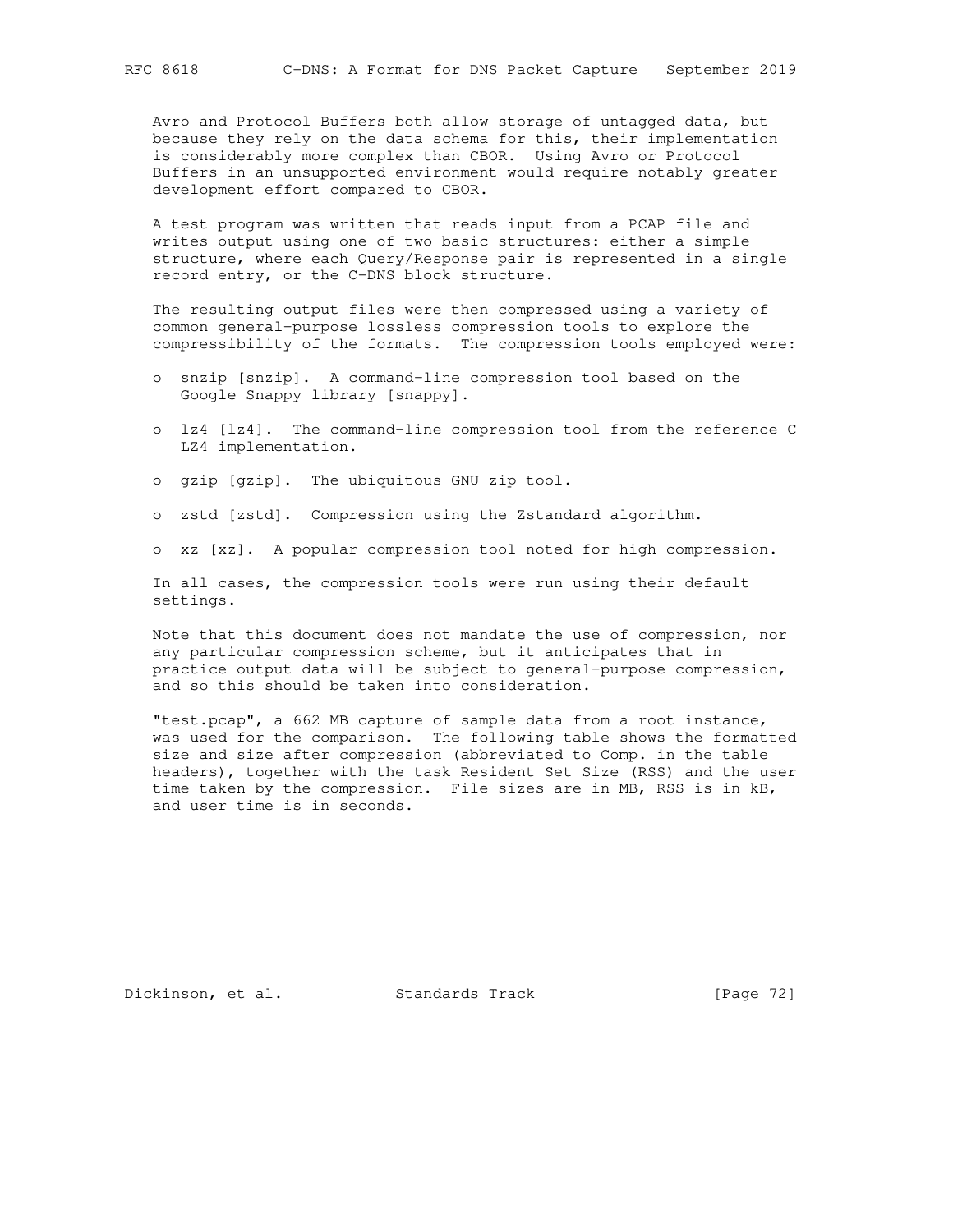| Format      | File Size | Comp.                              | Comp. Size                                    | <b>RSS</b>                            | User Time                               |
|-------------|-----------|------------------------------------|-----------------------------------------------|---------------------------------------|-----------------------------------------|
| PCAP        | 661.87    | snzip<br>1z4<br>gzip<br>zstd<br>XZ | 212.48<br>181.58<br>153.46<br>87.07<br>49.09  | 2696<br>6336<br>1428<br>3544<br>97416 | 1.26<br>1.35<br>18.20<br>4.27<br>160.79 |
| JSON simple | 4113.92   | snzip<br>lz4<br>gzip<br>zstd<br>XZ | 603.78<br>386.42<br>271.11<br>133.43<br>51.98 | 2656<br>5636<br>1492<br>3284<br>97412 | 5.72<br>5.25<br>73.00<br>8.68<br>600.74 |
| Avro simple | 640.45    | snzip<br>1z4<br>gzip<br>zstd<br>XZ | 148.98<br>111.92<br>103.07<br>49.08<br>22.87  | 2656<br>5828<br>1540<br>3524<br>97308 | 0.90<br>0.99<br>11.52<br>2.50<br>90.34  |
| CBOR simple | 764.82    | snzip<br>lz4<br>gzip<br>zstd<br>XZ | 164.57<br>120.98<br>110.61<br>54.14<br>23.43  | 2664<br>5892<br>1428<br>3224<br>97276 | 1.11<br>1.13<br>12.88<br>2.77<br>111.48 |
| PBuf simple | 749.51    | snzip<br>lz4<br>gzip<br>zstd<br>XZ | 167.16<br>123.09<br>112.05<br>53.39<br>23.99  | 2660<br>5824<br>1424<br>3388<br>97348 | 1.08<br>1.14<br>12.75<br>2.76<br>106.47 |
| JSON block  | 519.77    | snzip<br>lz4<br>gzip<br>zstd<br>XZ | 106.12<br>104.34<br>57.97<br>61.51<br>27.67   | 2812<br>6080<br>1604<br>3396<br>97524 | 0.93<br>0.97<br>12.70<br>3.45<br>169.10 |
| Avro block  | 60.45     | snzip<br>lz4<br>gzip<br>zstd<br>XZ | 48.38<br>48.78<br>39.62<br>29.63<br>18.28     | 2688<br>8540<br>1576<br>3612<br>97564 | 0.20<br>0.22<br>2.92<br>1.25<br>25.81   |

Dickinson, et al. Standards Track [Page 73]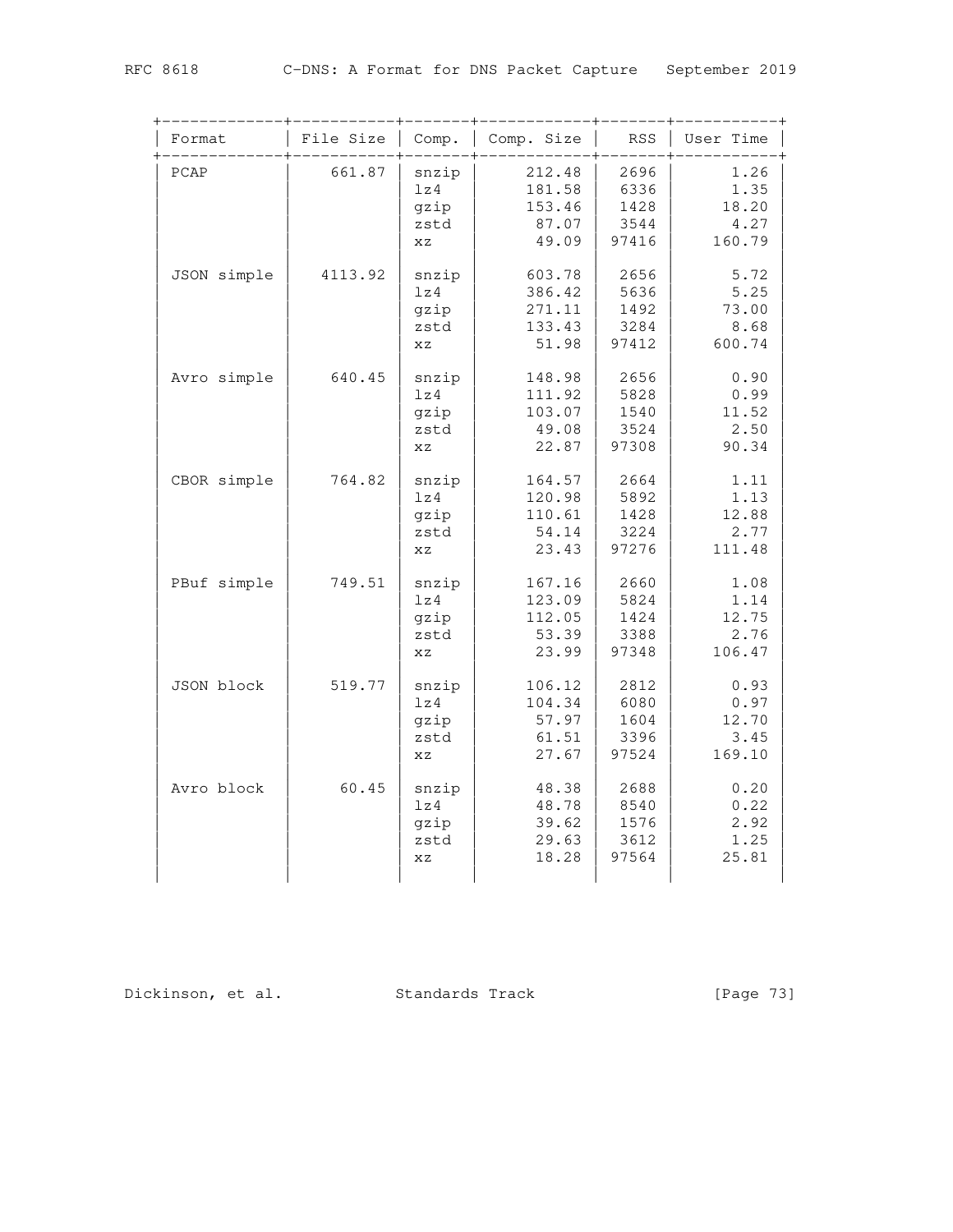| CBOR block | 75.25 | snzip | 53.27 | 2684  | 0.24  |
|------------|-------|-------|-------|-------|-------|
|            |       | 1z4   | 51.88 | 8008  | 0.28  |
|            |       | gzip  | 41.17 | 1548  | 4.36  |
|            |       | zstd  | 30.61 | 3476  | 1.48  |
|            |       | XZ.   | 18.15 | 97556 | 38.78 |
|            |       |       |       |       |       |
| PBuf block | 67.98 | snzip | 51.10 | 2636  | 0.24  |
|            |       | 1z4   | 52.39 | 8304  | 0.24  |
|            |       | gzip  | 40.19 | 1520  | 3.63  |
|            |       | zstd  | 31.61 | 3576  | 1.40  |
|            |       | XZ    | 17.94 | 97440 | 33.99 |

The above results are discussed in the following sections.

#### C.1. Comparison with Full PCAP Files

 An important first consideration is whether moving away from PCAP offers significant benefits.

+-------------+-----------+-------+------------+-------+-----------+

 The simple binary formats are typically larger than PCAP, even though they omit some information such as Ethernet Media Access Control (MAC) addresses. But not only do they require less CPU to compress than PCAP, the resulting compressed files are smaller than compressed PCAP.

# C.2. Simple versus Block Coding

 The intention of the block coding is to perform data deduplication on Query/Response records within the block. The simple and block formats shown above store exactly the same information for each Query/Response record. This information is parsed from the DNS traffic in the input PCAP file, and in all cases each field has an identifier and the field data is typed.

 The data deduplication on the block formats show an order-of magnitude reduction in the size of the format file size against the simple formats. As would be expected, the compression tools are able to find and exploit a lot of this duplication, but as the deduplication process uses knowledge of DNS traffic, it is able to retain a size advantage. This advantage reduces as stronger compression is applied, as again would be expected, but even with the strongest compression applied the block-formatted data remains around 75% of the size of the simple format and its compression requires roughly a third of the CPU time.

Dickinson, et al. Standards Track [Page 74]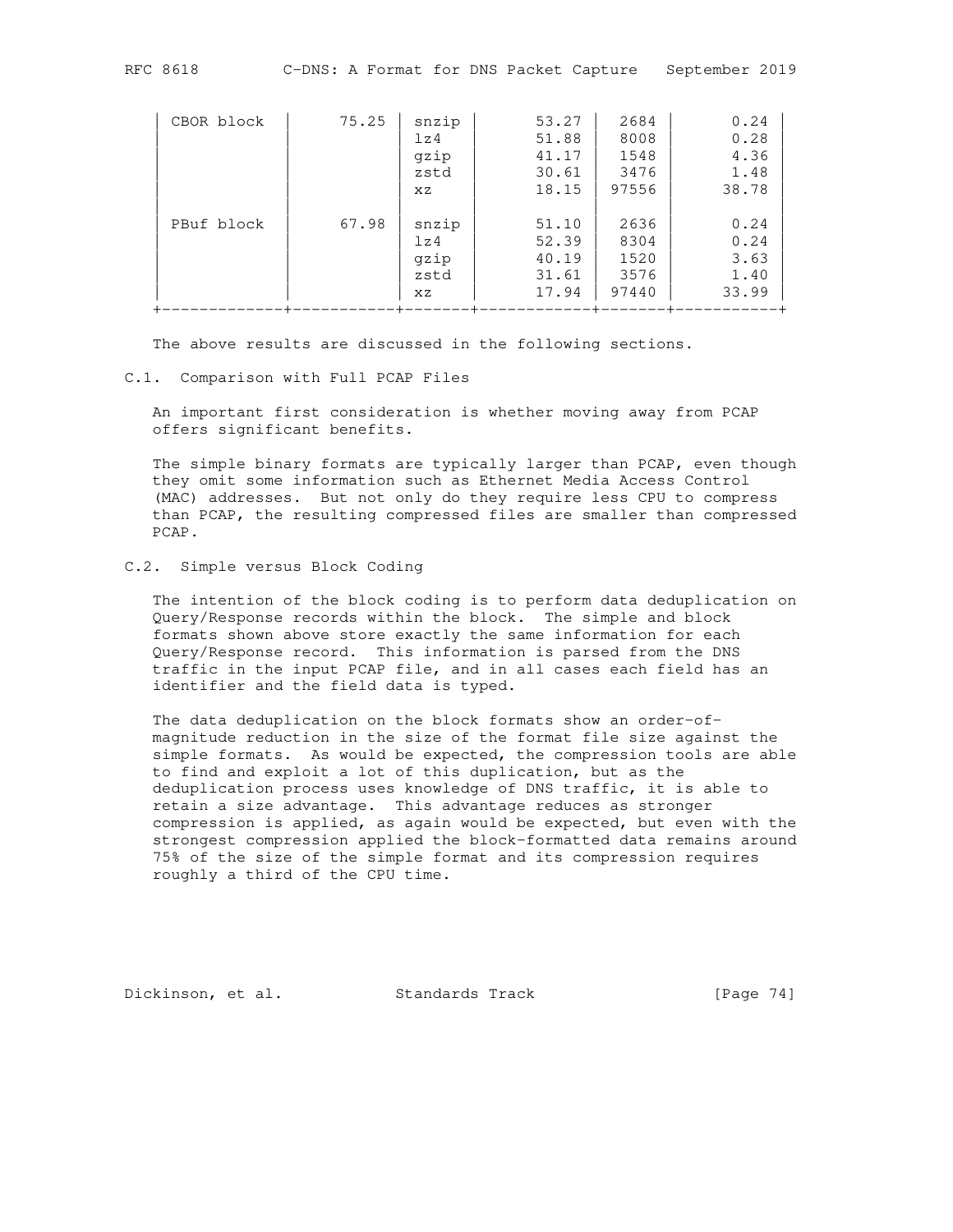### C.3. Binary versus Text Formats

 Text data formats offer many advantages over binary formats, particularly in the areas of ad hoc data inspection and extraction. It was therefore felt worthwhile to carry out a direct comparison, implementing JSON versions of the simple and block formats.

 Concentrating on JSON block format, the format files produced are a significant fraction of an order of magnitude larger than binary formats. The impact on file size after compression is as might be expected from that starting point; the stronger compression produces files that are 150% of the size of similarly compressed binary format and require over 4x more CPU to compress.

## C.4. Performance

 Concentrating again on the block formats, all three produce format files that are close to an order of magnitude smaller than the original "test.pcap" file. CBOR produces the largest files and Avro the smallest, 20% smaller than CBOR.

 However, once compression is taken into account, the size difference narrows. At medium compression (with gzip), the size difference is 4%. Using strong compression (with xz), the difference reduces to 2%, with Avro the largest and Protocol Buffers the smallest, although CBOR and Protocol Buffers require slightly more compression CPU.

 The measurements presented above do not include data on the CPU required to generate the format files. Measurements indicate that writing Avro requires 10% more CPU than CBOR or Protocol Buffers. It appears, therefore, that Avro's advantage in compression CPU usage is probably offset by a larger CPU requirement in writing Avro.

### C.5. Conclusions

 The above assessments lead us to the choice of a binary format file using blocking.

 As noted previously, this document anticipates that output data will be subject to compression. There is no compelling case for one particular binary serialization format in terms of either final file size or machine resources consumed, so the choice must be largely based on other factors. CBOR was therefore chosen as the binary serialization format for the reasons listed in Section 5.

Dickinson, et al. Standards Track [Page 75]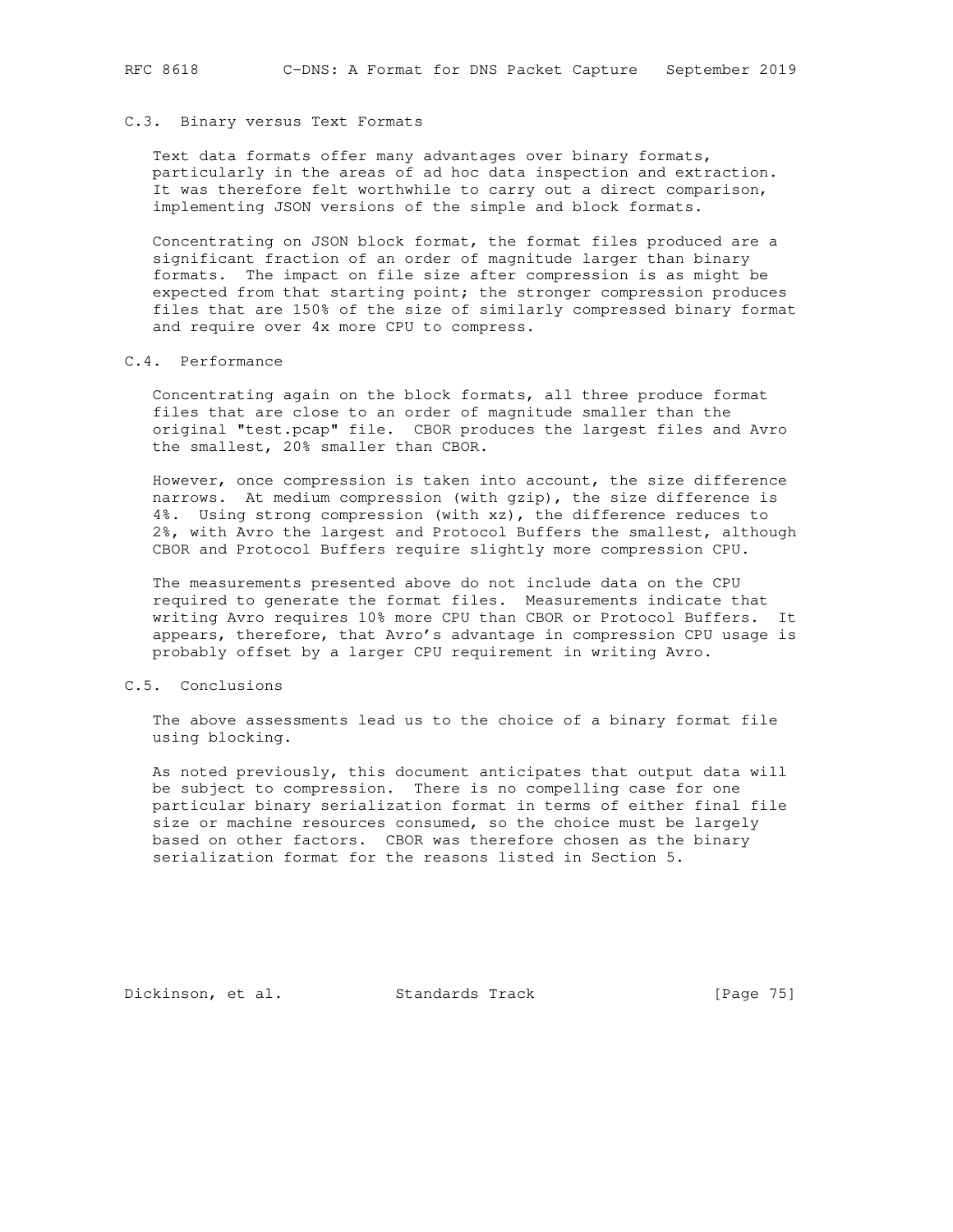## C.6. Block Size Choice

 Given the choice of a CBOR format using blocking, the question arises of what an appropriate default value for the maximum number of Query/Response pairs in a block should be. This has two components:

- 1. What is the impact on performance of using different block sizes in the format file?
- 2. What is the impact on the size of the format file before and after compression?

 The following table addresses the performance question, showing the impact on the performance of a C++ program converting "test.pcap" to C-DNS. File sizes are in MB, RSS is in kB, and user time is in seconds.

| Block Size | File Size | RSS    | User Time |
|------------|-----------|--------|-----------|
| 1,000      | 133.46    | 612.27 | 15.25     |
| 5,000      | 89.85     | 676.82 | 14.99     |
| 10,000     | 76.87     | 752.40 | 14.53     |
| 20,000     | 67.86     | 750.75 | 14.49     |
| 40,000     | 61.88     | 736.30 | 14.29     |
| 80,000     | 58.08     | 694.16 | 14.28     |
| 160,000    | 55.94     | 733.84 | 14.44     |
| 320,000    | 54.41     | 799.20 | 13.97     |

 Therefore, increasing block size tends to increase maximum RSS a little, with no significant effect (if anything, a small reduction) on CPU consumption.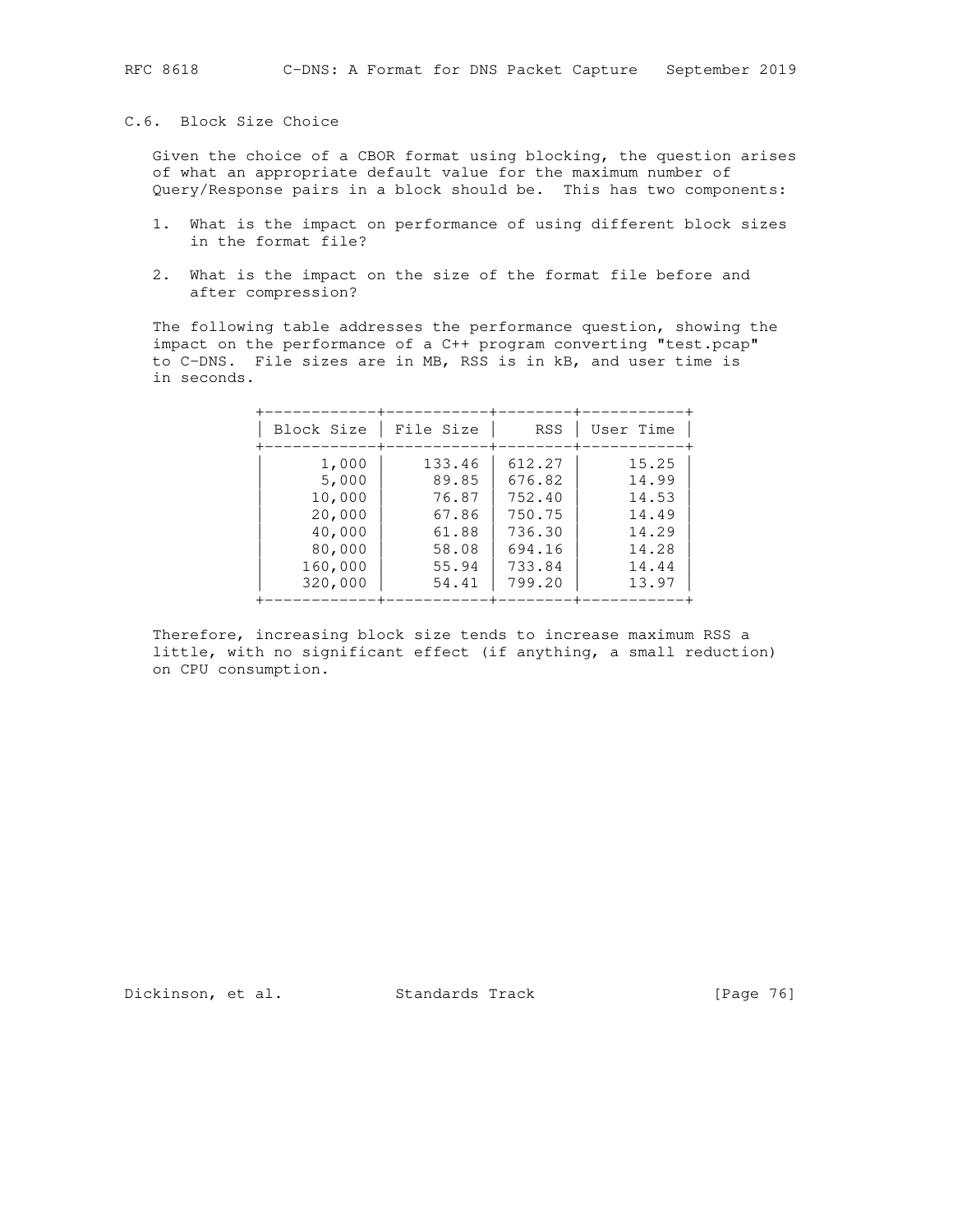The following table demonstrates the effect of increasing block size on output file size for different compressions.

| Block Size | None   | snzip | 1z4   | gzip  | zstd  | XZ    |
|------------|--------|-------|-------|-------|-------|-------|
| 1,000      | 133.46 | 90.52 | 90.03 | 74.65 | 44.78 | 25.63 |
| 5,000      | 89.85  | 59.69 | 59.43 | 46.99 | 37.33 | 22.34 |
| 10,000     | 76.87  | 50.39 | 50.28 | 38.94 | 33.62 | 21.09 |
| 20,000     | 67.86  | 43.91 | 43.90 | 33.24 | 32.62 | 20.16 |
| 40,000     | 61.88  | 39.63 | 39.69 | 29.44 | 28.72 | 19.52 |
| 80,000     | 58.08  | 36.93 | 37.01 | 27.05 | 26.25 | 19.00 |
| 160,000    | 55.94  | 35.10 | 35.06 | 25.44 | 24.56 | 19.63 |
| 320,000    | 54.41  | 33.87 | 33.74 | 24.36 | 23.44 | 18.66 |

 There is obviously scope for tuning the default block size to the compression being employed, traffic characteristics, frequency of output file rollover, etc. Using a strong compression scheme, block sizes over 10,000 Query/Response pairs would seem to offer limited improvements.

Appendix D. Data Fields for Traffic Regeneration

D.1. Recommended Fields for Traffic Regeneration

 This section specifies the data fields that would need to be captured in order to perform the fullest PCAP traffic reconstruction for well-formed DNS messages that is possible with C-DNS.

- o All data fields in the QueryResponse type except response processing-data.
- o All data fields in the QueryResponseSignature type except qr-type.
- o All data fields in the RR TYPE.
- D.2. Issues with Small Data Captures

 At the other extreme, an interesting corner case arises when opting to perform captures with a smaller data set than that recommended above. The following list specifies a subset of the above data fields; if only these data fields are captured, then even a minimal traffic reconstruction is problematic because there is not enough information to determine if the Query/Response data item contained just a Query, just a Response, or a Query/Response pair.

Dickinson, et al. Standards Track [Page 77]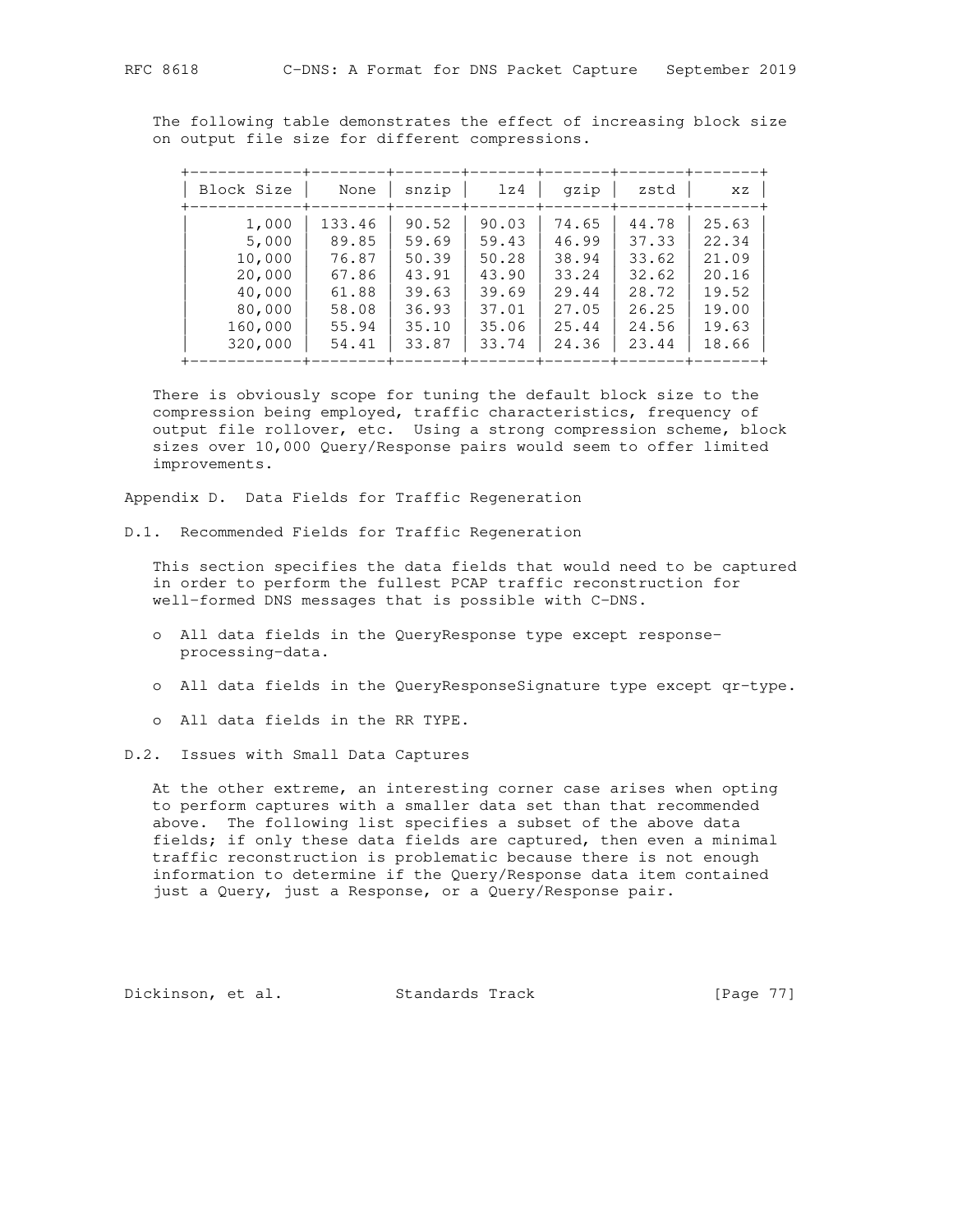- o The following data fields from the QueryResponse type:
	- \* time-offset
	- \* client-address-index
	- \* client-port
	- \* transaction-id
	- \* query-name-index
- o The following data fields from the QueryResponseSignature type:
	- \* server-address-index
	- \* server-port
	- \* qr-transport-flags
	- \* query-classtype-index

 In this case, simply also capturing the qr-sig-flags will provide enough information to perform a minimal traffic reconstruction (assuming that suitable defaults for the remaining fields are provided). Additionally, capturing response-delay, query-opcode, and response-rcode will avoid having to rely on potentially misleading defaults for these values and should result in a PCAP that represents the basics of the real traffic flow.

Acknowledgements

The authors wish to thank  $CZ.NIC$  -- in particular, Tomas Gavenciak - for many useful discussions on binary formats, compression, and packet matching. Thanks also to Jan Vcelak and Wouter Wijngaards for discussions on name compression, and Paul Hoffman for a detailed review of this document and the C-DNS CDDL.

 Thanks also to Robert Edmonds, Jerry Lundstrom, Richard Gibson, Stephane Bortzmeyer, and many other members of DNSOP for review.

Also, thanks to Miek Gieben for [mmark].

Dickinson, et al. Standards Track [Page 78]